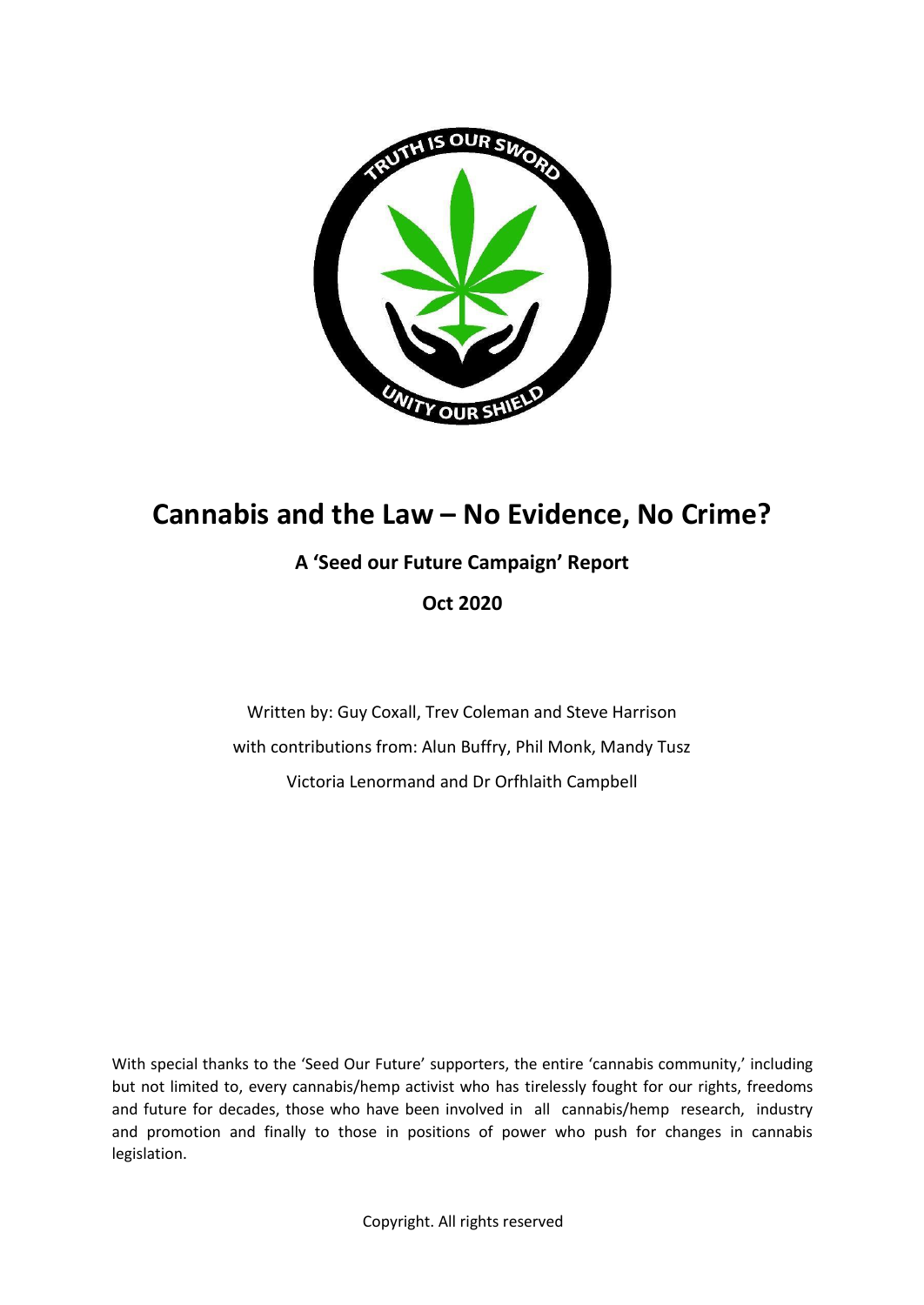### **Preface:**

The intention of this report is to provide the truth surrounding the history of cannabis prohibition, the 'evidence of no evidence' for the foundations of all cannabis laws, the potential consequences to all those involved in the continuation and enforcement of these laws and the potential consequences for everyone if these laws are allowed to continue.

We are seeing a global shift in attitude towards cannabis as the original rhetoric, based on ideology and racism is superseded by science. In fact, it has become increasingly apparent that not only is cannabis relatively safe, it is essential to our health, our environment and our economy; it has been realised that in our present situation where health deteriorates, the toxic fossil fuel resources to which we are addicted are fast running out, our climate and environment is facing catastrophic emergency and we now face the biggest economic collapse in history; cannabis is not only our saviour, it was the prohibition of this plant which led to these atrocities all in the name of profit for shareholders and power for the very few.

We cannot, with any clear conscience, allow these crimes against humanity and the environment to continue and this is why 'Seed our Future' have implemented this strategy to compel, not only those with the power to make changes but to also inform the general public of the truth so we may unite as a collective consciousness to ensure our survival.

Now is the time for us to stand together and fight this 'war on cannabis,'

### **Truth is Our Sword, Unity Our Shield.**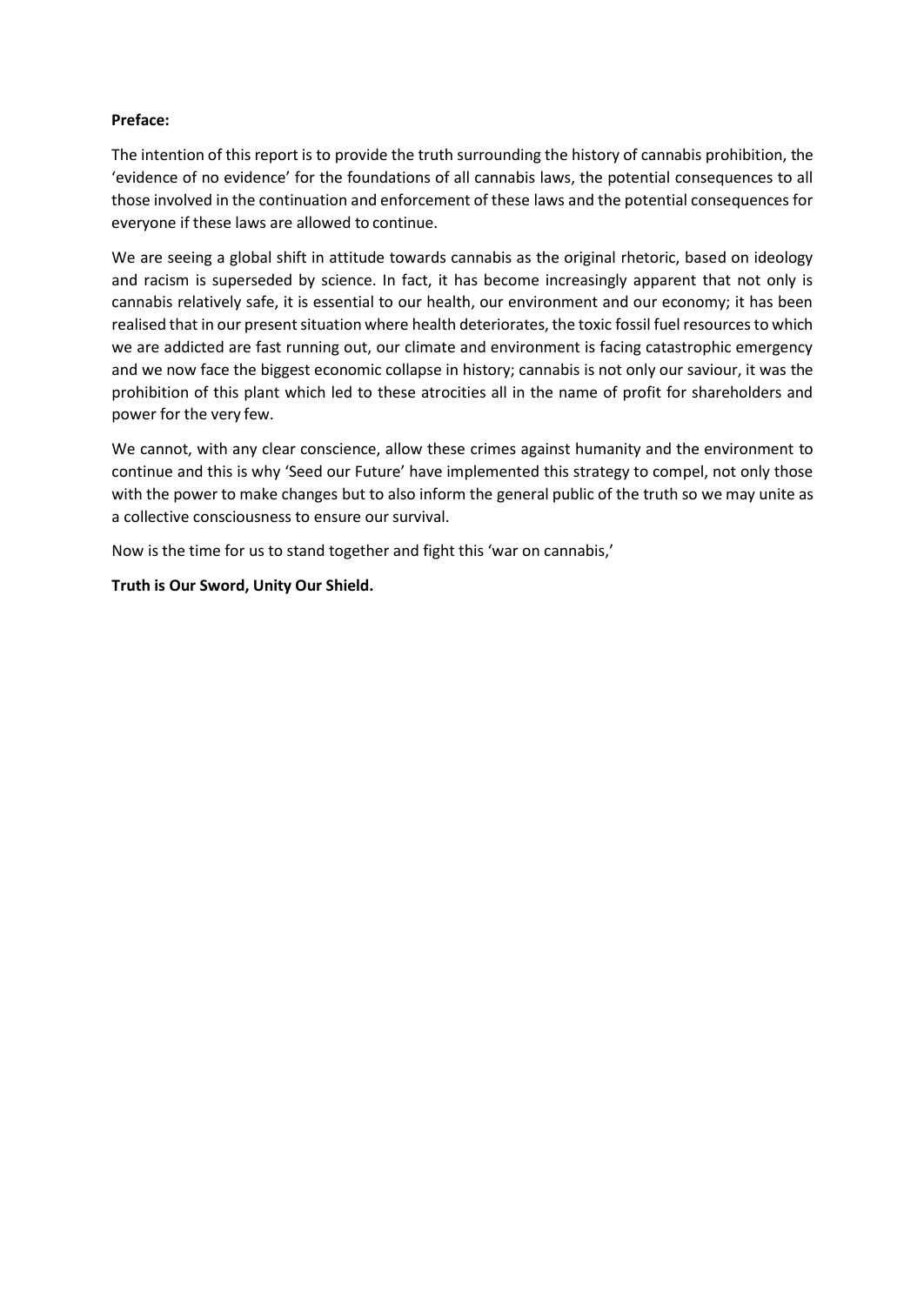# **Contents:**

### **Summary**

### **Section 1: Why Care About Cannabis?**

- 1.1 Cannabis, A Brief History
- 1.2 Industrial Uses
- 1.3 Mitigating Climate Change and Soil Restoration
- 1.4 Medicinal Uses
- 1.5 Nutritional Uses

### **Section 2: Is Cannabis a Dangerous Narcotic?**

- 2.1 History of Prohibition
- 2.2 1961 UN Drug Convention Schedule 1 status
- 2.3 1971 MoDA Classification and Scale of Harm
- 2.4 Claims of Harm
- 2.5 Harms of Enforcement

### **Section 3: The Evidence that Cannabis is Safe.**

- 3.1 Statistics Let's Put This inPerspective
- 3.2 Counter Evidence of Harm
- 3.3 The 'War on Cannabis' is a war on us
- 3.4 No Evidence, No Crime?

### **Section 4: Are Those Enforcing these laws the real criminals?**

- 4.1 FOI's prove lack of due diligence
- 4.2 Attestation
- 4.3 7 Pillars of public life
- 4.4 Human Rights
- 4.5 PACE Code
- 4.6 Other serious breaches

### **Section 5: Moving Forward.**

- 5.1 Discretionary Decriminalisation by the Police
- 5.2 Misconduct in Public Office on a GrandScale
- 5.3 De-schedule and Remove Cannabis from MoDA
- 5.4 'Let food be thy medicine, let medicine be thy food' Cannabinoids, a new Classification and a RegulatedMarket
- 5.5 A 'New Normal' Health, Environment and Economy

### **References**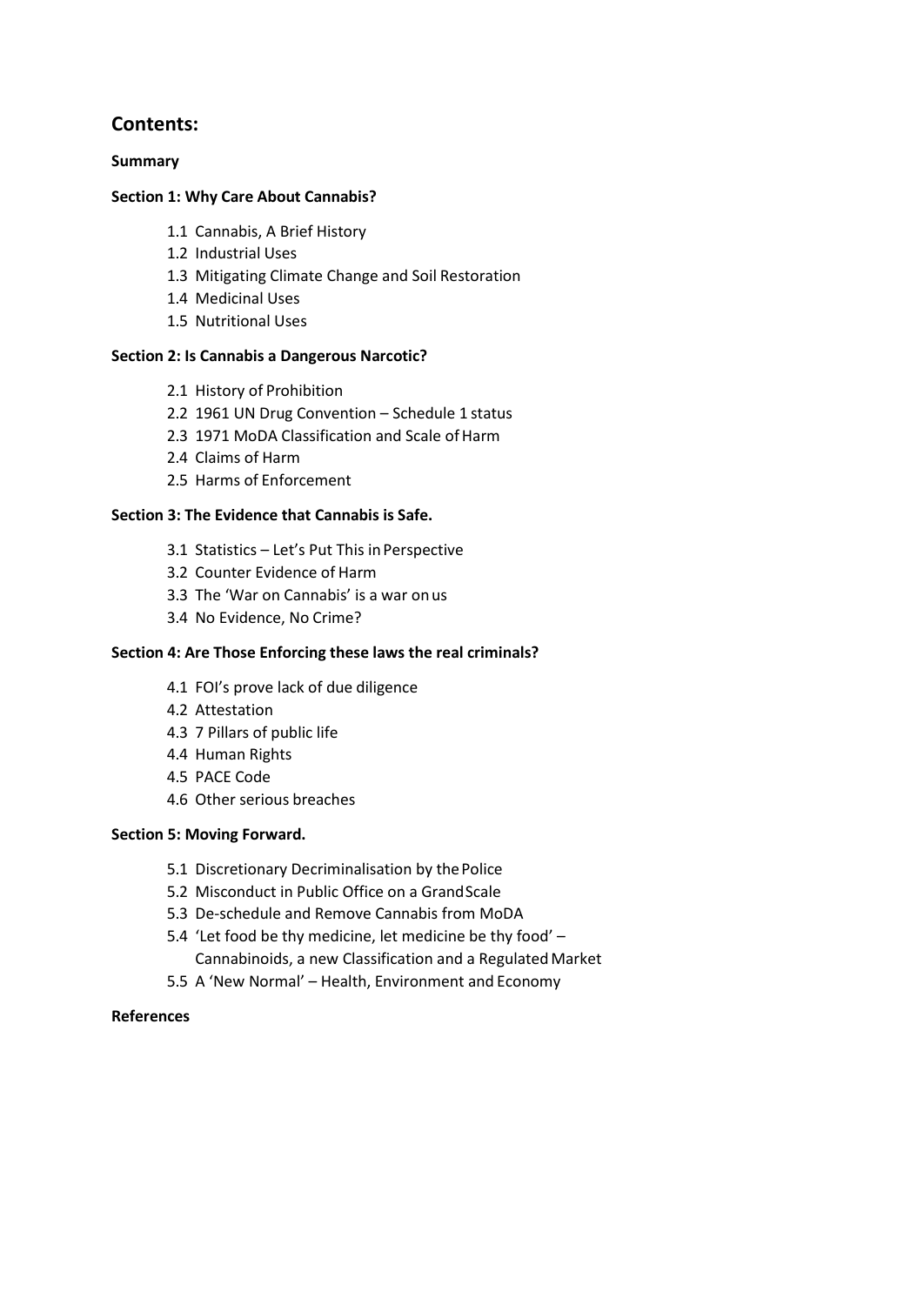## **Summary**

It is now commonly known that cannabis was unfairly vilified and ultimately prohibited, based on ideological, illogical and racist reasoning for the benefit of corporate interests (especially the pharmaceutical and petrochemical industries).

This led to the 1937 Marijuana Tax Act in the US, the Schedule 1 Status within the 1961 UN Drug Convention and ultimately the 1971 Misuse of Drugs Act in the UK.

There has never been **any** convincing scientific evidence of physical, mental or social harm from cannabis use, to justify prohibition. Alcohol and tobacco are considered to be traditional drugs. The use of Alcohol and tobacco results in approximately 90% of all drug related deaths yet there is **not one recorded death** in history of toxicological mortality from the responsible natural consumption of cannabis.

Alcohol also causes a great deal of social harm due to its propensity for violence in the home and in public spaces not to mention the significant escalating costs to the NHS and Police force.

Moreover, cannabis has been used as a medicine for over 100 diseases for thousands of years.

The Police Federation advised in 2000, 'Until 1973, tincture of cannabis had been available for medical use for over 100 years. In 1973, the medical use of cannabis was prohibited in the United Kingdom following a long decline in its use in favour of what were considered more reliabledrugs.'

Up until November 2018, the Government have consistently claimed that cannabis has no therapeutic value, a statement at odds with its history in the pharmacopeia.

The Home Secretary and Drugs Ministers of the time were closely related to those financially benefitting from the development of cannabis-based medicines by GW Pharmaceuticals.

The lack of access to whole plant cannabis medicines despite announcement that medical cannabis was available, combined with pressure being placed on the CBD industry to eliminate 'full spectrum' products, indicates that corporate interests continue to place pressure on Governments to continue the prohibition of cannabis. It is clearly no more harmful to health than coffee or sugar, substances that we are advised to use in moderation. It is not addictive and has clear medicinal use and so does not fit the criteria of a schedule 1 substance.

The Advisory Council on the Misuse of Drugs(ACMD) review ofthe classification of cannabis concluded that 'the high use of cannabis is not associated with major health problems for the individual or society', the criteria required by the MoDA. However, the ACMD report continued, 'cannabis is not a harmless substance' which would imply that any substance with a degree of possible harm could be prohibited. Putting aside the evident harms caused by substances such as alcohol, tobacco and caffeine, this would also surely include substances such as sugar?

To this day, the UK Government continue to declare that they have no intention of legalising cannabis and that they have clear scientific evidence that cannabis causes harm to physical and mental health and harm to society.

Following our assessment of available research below, it is clear that there is no and never has been any scientific evidence to justify the prohibition of cannabis and that the prohibition has caused serious harm to the physical, mental, societal and environmental aspects of our lives not to mention the damage caused to people's freedoms, families and job prospects by having persecuted otherwise law abiding citizens through the misuse of the existing criminal justice system for the past 50 years.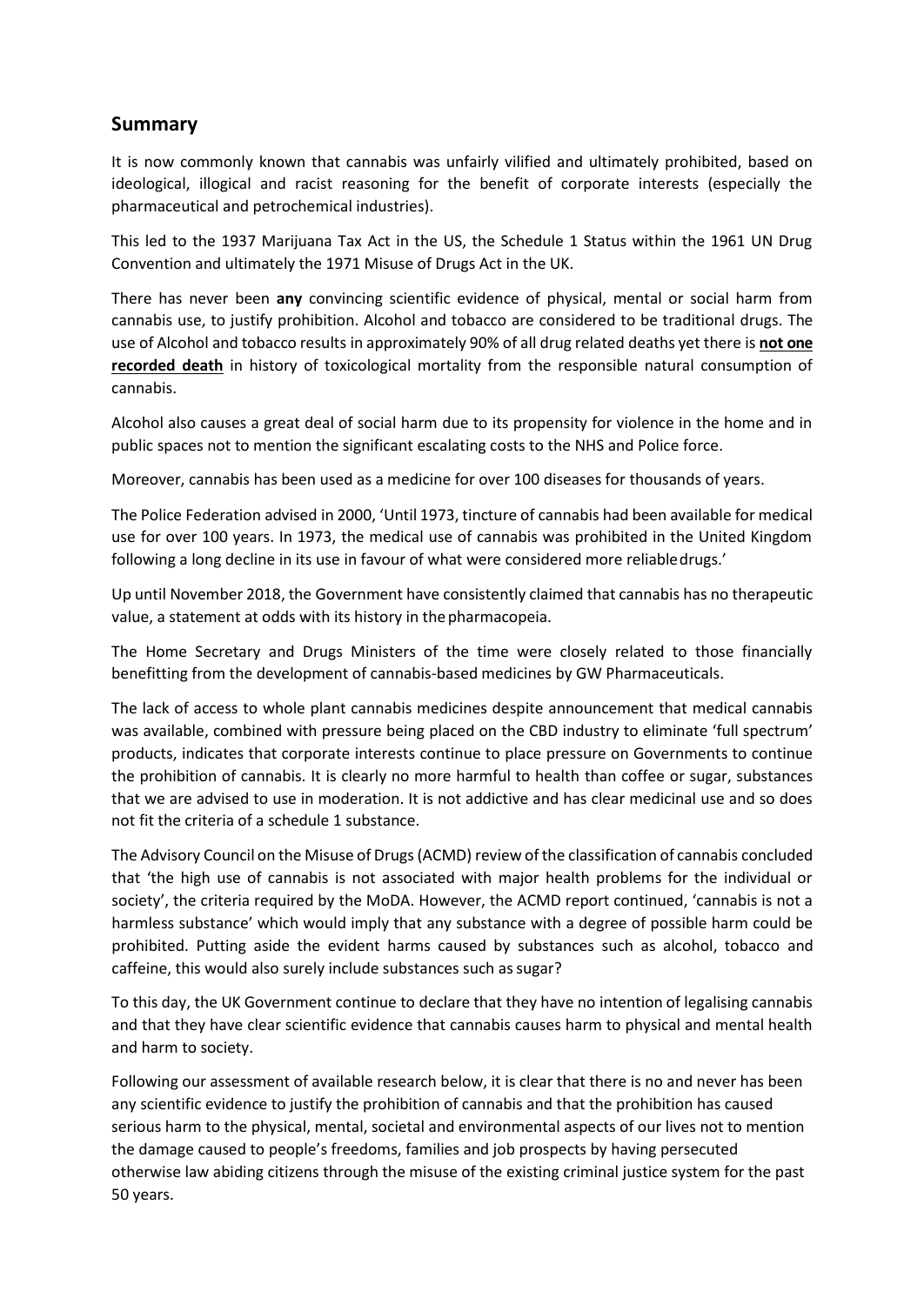# **Section 1: Why Care About Cannabis?**

### **1.1 Cannabis, A Brief History.**

To be clear from the start, industrial hemp, medical cannabis, recreational cannabis and marijuana are all the same, Cannabis sativa L., an extraordinary plant which can be grown throughout the world and is arguably the most important plant we possess, as this report will make clear.

The use of hemp cord in pottery was identified at an ancient village site, dating back over 10,000 years ago, located in modern-day Taiwan. Finding hemp use and cultivation in this date range puts it as one of the first and oldest known human agriculture crops. Hemp has been used throughout human history, since the times of the ancient Chinese, Egyptian, Roman and British Empires. [\(1\)](http://www.advancedholistichealth.org/history.html)

In 1977, Carl Sagan proposes that cannabis may have been the world's first agricultural crop, leading to the development of civilization itself: *"It would be really interesting if in human history the cultivation of marijuana led generally to the invention of agriculture, and thereby to civilization."* Carl Sagan, *The Dragons of Eden, Speculations on the Origin of Human Intelligence* p 191 footnote[. \(1\)](http://www.advancedholistichealth.org/history.html)

Cannabis has been used in Chinese medicine for over 5,000 years (for over 120 diseases) and over 1,000 years in Indian medicine and ritual.

Cannabis (hemp) was widely grown across Britain in the Middle Ages, from at least 800 to 1800 AD, though the amount grown varied widely through the centuries. It was mainly grown for fibre which was used to make sails, ropes, fishing nets and clothes; old clothes were recycled into paper. The Gutenburg Bible (15<sup>th</sup> Century) and the King James Bible (17<sup>th</sup> Century) were printed on hemp paper and our rich history of art was painted on hemp canvas. In fact, until the late 1800's, approximately 90% of paper was made from hemp. Oil was produced from the seeds and was burned in lamps. The seeds and flowers were also used in food, as a livestock feed and as a medicine/relaxant or served to prisoners and orphans as gruel.

In 1533, King Henry VIII made the cultivation of cannabis compulsory by law. The Tudor King wanted the strong, rot resistant fibres from the plant for the ropes, sails and clothing for his new British navy which famously beat the Spanish Armada, got us through the Reformation (the Brexit of the time) and led to the colonisation of the British Empire. Every ship carried a cargo of hemp seed and this was the first crop laid down upon the discovery of new lands. [\(2\)](https://issuu.com/ricsmodus/docs/land_journal_march-april_2020/26?fbclid=IwAR2xOn1fNjF564MC29Khb9Ho1ggZoNVs05PP8Fxb0DHW0RDh4GX5aCpbApY) There was an early peak in hemp production in England from 800 - 1000 AD, followed by a slackening in interest by farmers as new crops were discovered. In the early sixteenth century hemp was re-introduced, and its growth recommended. Large amounts of hemp were grown in the eighteenth and nineteenth centuries, but not enough for the British Navy - the war against Napoleon's France in 1812 wasfought, in part, to control the supplies of Russian hemp. In Victorian times peasant produced imported hemp undercut domestic hemp, and its growth died out in Britain. [\(1\)](http://www.advancedholistichealth.org/history.html)

In Medieval times religious hospitals commonly grew hemp. Hemp features in the recommended plants section of the great religious gardening books. Many monastic houses have areas of land named after hemp, and some have remnants of hemp-retting pools. It is likely that hemp was mainly grown for its fibre, but also for medicine for the hospitals.  $(1)$ 

In 1842, Irish physician William Brooke O'Shaughnessy publishes cannabis research in English medical journals (including the therapeutic use in childhood epilepsy) and in 1890, Sir J.R. Reynolds, chief physician to Queen Victoria, prescribed her cannabis for menstrual cramps. [\(1\)](http://www.advancedholistichealth.org/history.html)

In 1856, The British Government taxed the "ganja" and "charas" trade in India. [\(1\)](http://www.advancedholistichealth.org/history.html)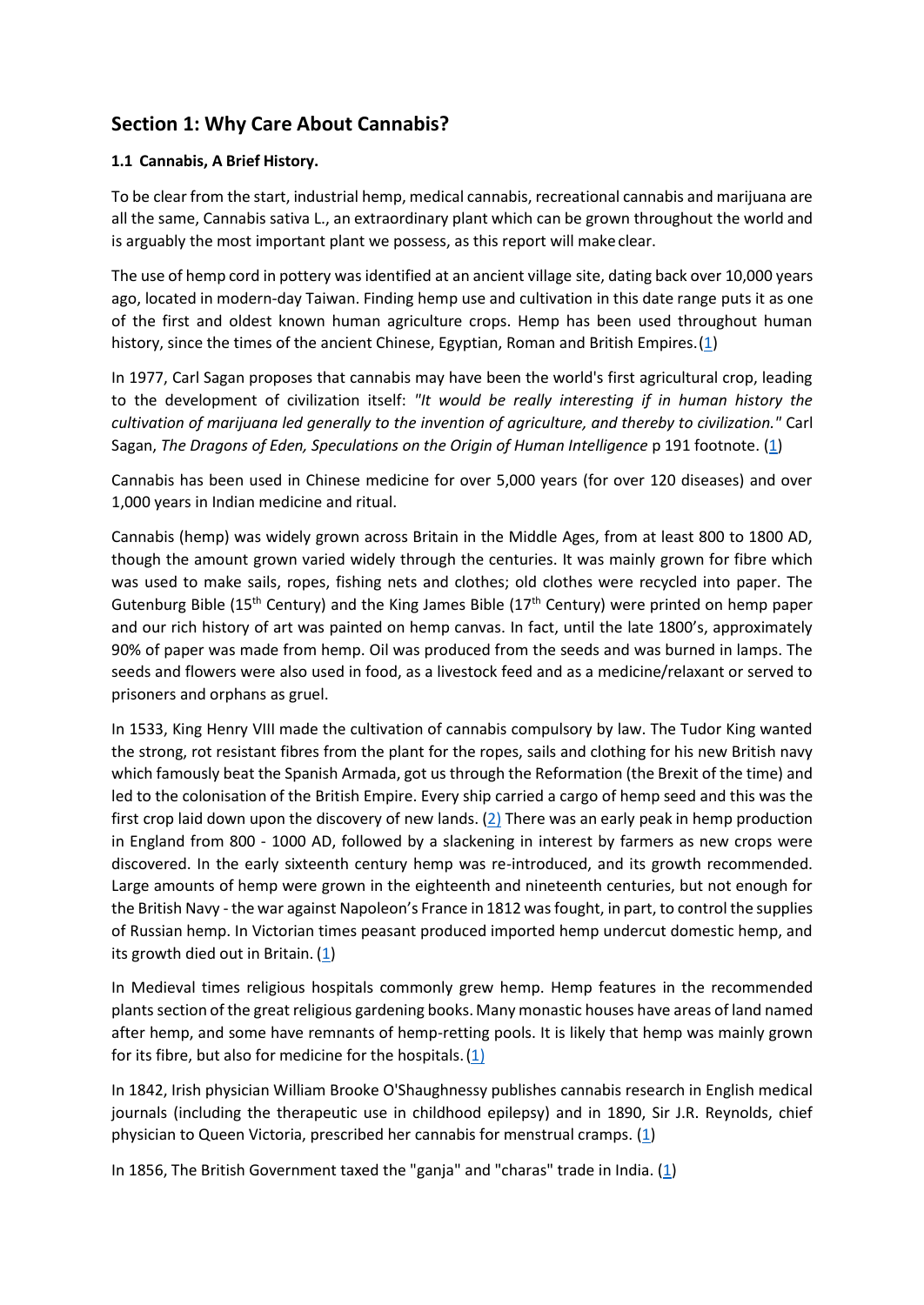In 1866, George Siegerson of County Tyrone released a 32-page pamphlet entitled 'Cannabiculture in Ireland; its profit and possibility' to argue the importance of cannabis as an agricultural crop for Ireland. (3) **'Cannabiculture in Ireland; its profit and possibility'**

During the early 1900's, cannabis continued to be an important commodity for medicinal, industrial and to a lesser extent, for recreational/relaxation purposes. As technological developments progressed in pharmaceutical medicine, fossil fuels and manufacturing, especially in utilising petrochemical based products; natural resources (especially cannabis) were becoming a formidable competitor to these developing industries and as we will cover (section 2.1), this was the main reason for the phenomena of international prohibition.

### **1.2 Industrial Uses.**

In the early 1900's, cannabis (hemp) was arguably the biggest natural competitor to multi-national corporations who monopolised the industrial revolution and it is widely believed that corporate lobbying was the main reason for prohibition.

### *"Why use the forests which were centuries in the making and the mines which required ages to lay down, if we can get the equivalent of forest and mineral products in the annual growth of the fields?"* -Henry Ford [\(33\)](http://www.druglibrary.org/SCHAFFER/hemp/indust/hawaii1.htm)

In 1916, the United States Department of Agriculture (USDA) chief scientists Jason L. Merrill and Lyster H. Dewey created paper made from hemp pulp, which they concluded was *"favorable in comparison with those used with pulp wood"* in USDA Bulletin No. 404 it was reported that:

*'one acre of hemp, in annual rotation over a 20-year period, would produce as much pulp for paper as 4.1 acres (17,000 m2) of trees being cut down over the same 20-year period. This process would use only 1/7 to 1/4 as much polluting sulfur-based acid chemicals to break down the glue-like lignin that binds the fibers of the pulp, or even none at all using soda ash. The problem of dioxin contamination of rivers is avoided in the hemp paper making process, which does not need to use chlorine bleach (as the wood pulp paper making process requires) but instead safely substitutes hydrogen peroxide in the bleaching process. ... If the new (1916) hemp pulp paper process were legal today, it would soon replace about 70% of all wood pulp paper.'* [\(1\)](http://www.advancedholistichealth.org/history.html)

However, mass production of cheap news print from hemp had not developed in any country, and hemp was a relatively easy target because factories already had made large investmentsin equipment to handle cotton, wool, and linen, but there were relatively small investments in hempproduction.

Nikolaus August Otto, the German inventor of the combustion engine, conceived his invention to run on ethanol. Rudolf Diesel, the German inventor of the Diesel engine, conceived his invention to run on peanut oil. In a 1912 speech, Rudolf Diesel said *"the use of vegetable oils for engine fuels may seem insignificant today, but such oils may become, in the course of time, asimportant as petroleum and the coal-tar products of the present time."*[\(4\)](http://herbmuseum.ca/content/part-2-history-hemp-fuels?fbclid=IwAR2zmV2kpEgXmRzbUEuXKisFzbkzEkVshaoCUVzD1Rx4SnXMFNOy07exXf4)

Henry Ford designed the Ford Model T, a car produced between 1903 and 1926, to run on either gasoline or ethanol. Ford was reported to have said; *"There is fuel in every bit of vegetable matter that can be fermented. There's enough alcohol in one year's yield of an acre of potatoes to drive the machinery necessary to cultivate the fields for a hundred years."* [\(34\)](http://www.hempcar.org/ford.shtml)

In the 1930s the Ford Motor Company invested heavily in biomass fuels. Ford operated a successful biomass conversion plant that included hemp, at their Iron Mountain facility in Michigan. Ford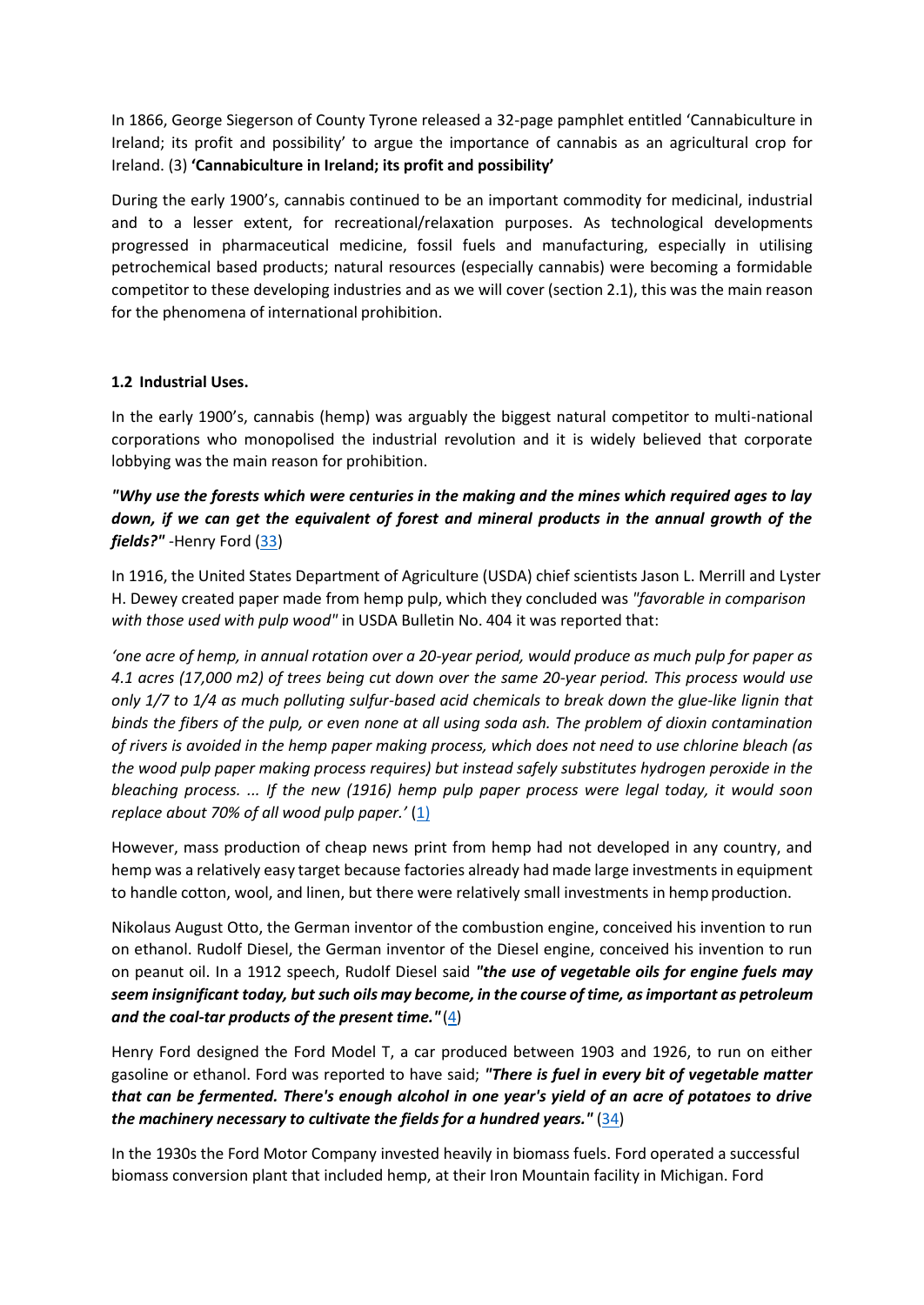engineers extracted methanol, charcoal fuel, tar, pitch, ethyl-acetate and creosote out of hemp. All fundamental ingredients for modern industry – ingredients now supplied by oil-related industries.  $(35)$ 

Not satisfied with just using biofuels, Ford made a car with a bio-composite body made from hemp, flax and ramie. It was so tough; he could attack it with an axe and not leave a dent! It was *"ten times"*  stronger than steel yet one-third of the weight (which would improvemileage).

During the same period, plastics including cellophane were being manufactured from the cellulose of hemp.

In 1941, **Popular Mechanics** ran a story about Ford's hemp cars. They wrote; *"Although no hint has been given as to when plastic cars may go into production, the experimental model is pictured as a step toward materialization of Henry Ford's belief that someday he would "grow automobiles from the soil."* [\(4\)](http://herbmuseum.ca/content/part-2-history-hemp-fuels?fbclid=IwAR2zmV2kpEgXmRzbUEuXKisFzbkzEkVshaoCUVzD1Rx4SnXMFNOy07exXf4)

### **1.3 Mitigating Climate Change and SoilRestoration.**

HempTank, the UK's think tank for the hemp industry claims that up to 80% of our carbon emissions could be reduced permanently within 10 years if cannabis (industrial hemp) was removed from licencing and regulations and the Government were to invest in the emerging technologies.

A carbon neutral society by 2050 is largely inadequate if we seriously want to try and avoid catastrophic runaway climate change. We cannot continue with a 'business as usual approach' and this does not mean that we need to give up on our quality of life, if anything the development of a 'green industrial revolution' would improve our health, reduce the toxicity of our environment and provide new jobs and a thriving economy, exactly what we need right now.

The main culprits for carbon emissions in the UK are construction, power, transport and agriculture. If we were to change construction projects that are currently using toxic, carbon emitting materials and replace these with hempcrete buildings which are non-toxic, safe and carbon negative. The thermal dynamics of the material save approx. 40% on heating bills over the lifetime of the building and would make a significant impact in our carbon emissions.

We should consider use of a hemp alternative to graphene, (a three-dimensional carbon structure with a huge surface area) which can be used to create solar energy technology and energy storage systems. These outcompete current lithium ion technology, without the need to mine for resources. We can instead grow our resources; the production is more than a fraction of the cost.

In fact, it costs approx. £2000 to produce 1 gram of this graphene from mined graphite where the hemp alternative can be produced 4 million times cheaper (1 tonne for only £500).

| PARAMETERS                | <b>LEAD ACID</b>      | LITIUM ION                       | <b>HEMP POWER</b>                    |
|---------------------------|-----------------------|----------------------------------|--------------------------------------|
| <b>Installed Capacity</b> | 100 kWh               | 60 kWh                           | 50 kWh                               |
| <b>Usable Capacity</b>    | 50 kWh                | 50 kWh                           | 50 kWh                               |
| Lifespan                  | 500 cycles at 50% DOD | 2000 cycles at 80%<br><b>DOD</b> | 100,000+<br>cycles<br>at<br>100% DOD |

Below is an example of the efficiency of a typical off grid power supply for a typical home: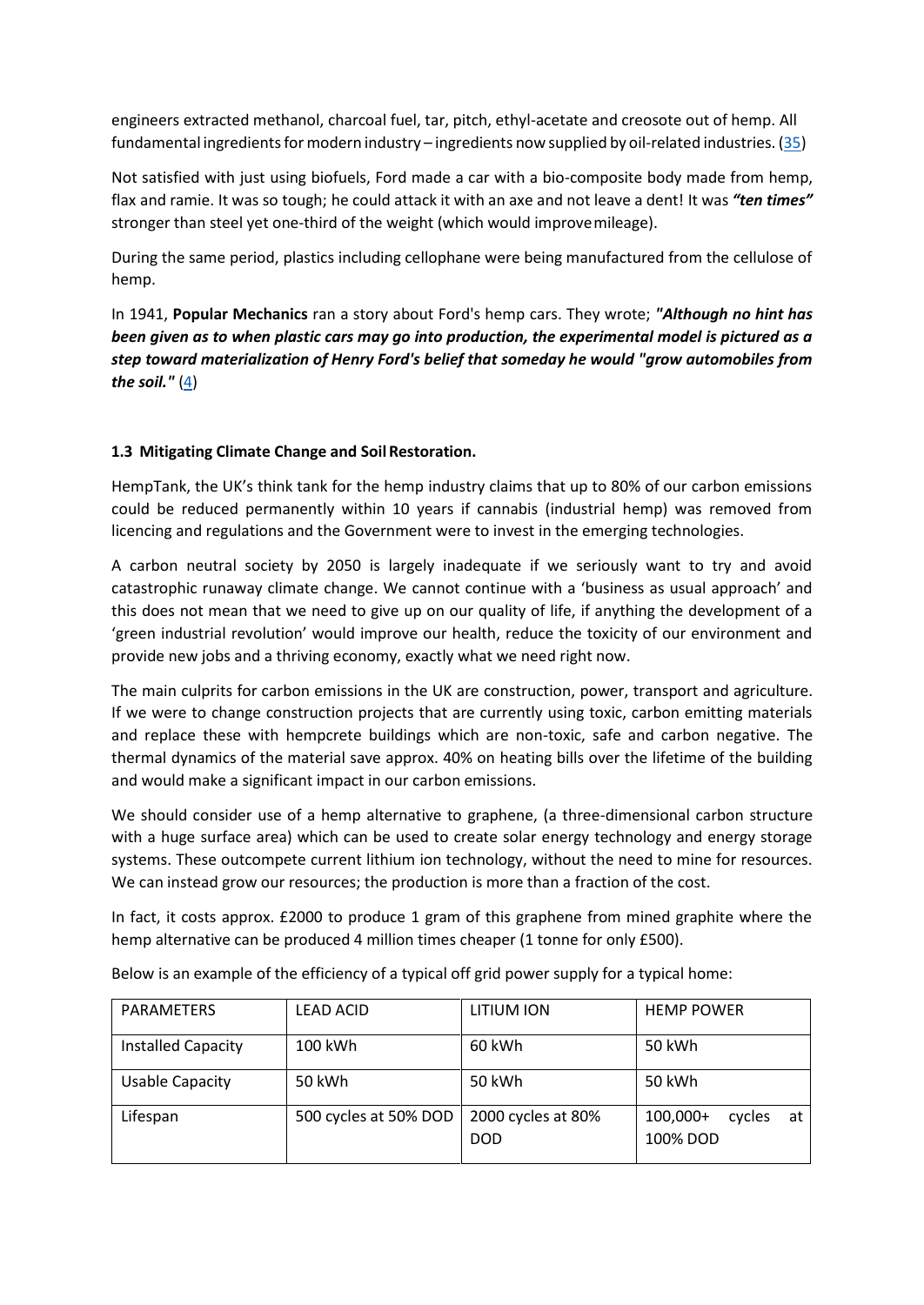We have the potential for carbon negative houses using a fraction of heating requirements and these can be powered using off grid and micro grid systems derived from the same plant. This could replace the National grid which loses approx. 2/3rds of the energy throughresistance.

In transport; besides the implementation of hemp batteries should be used to power electric cars, the cellulose within the biomass can be turned into ethanol which can be used in older petrol cars and the oil from the seed can be used as a bio-diesel using current technologies. Research and development is being carried out a Birmingham University to develop advanced non-polluting alternatives to fossil fuels including bio-petrol, bio-diesel and even bio-aviation fuel whilst creating bio-gas and biochar as biproducts.

The above are the major technologies which can be implemented to mitigate climate change but there are many other end use markets which can also be incorporated from the same crops including but not limited to; bio-plastics, textiles, paper, absorbents for clearing ocean oil spills and hardwood alternatives.

And to agriculture, which is thought to be responsible for approx. 10% of carbon emissions including methane from livestock.

It has also been widely reported that modern agriculture and the overuse of synthetic agricultural chemicals and fertilisers have seriously degraded our soils and we may soon lose our food security. One of the main factors in this is our loss of carbon within the soil.

This very serious issue could again be mitigated using hemp. The biochar biproduct mentioned above can be ground into a powder, fed to livestock (this increases the health and welfare of the livestock including the improvement of digestion) and the manure activates the biochar and at the same time, initial research conducted by the Soil Association found that the biochar can reduce the methane output by 22% in cattle and 55% in pigs and although not conclusive, it is thought that it may also reduce the ammonia output. [\(5\)](https://innovativefarmers.org/field-lab/?id=0a0868eb-8fe1-e711-816a-005056ad0bd4)

When this activated biochar is returned to the soil, it can hugely increase the condition of the soil whilst storing and drawing carbon for thousands of years.

The technology and the willingness of the farming community is already here in the UK, we just need the political will, the investment and the removal of barriers, including the very restrictive THC cap (currently 0.2% THC) as this drastically reduces the quality of the fibre, biomass, cannabinoid production and seed production seven fold.

### **1.4 Medicinal Uses.**

Cannabis is without a doubt the most important medicinal plant to which we possess.

Following 300 million years of evolution, it massively outshines every pharmaceutical drug ever manufactured as it has been found not only to have the potential to treat every disease known to man, it can also prevent them without unnecessary danger nor adverse side effects in comparison to man-made drugs.

'Cannabis has been used medicinally for millennia.' An article published in *The Economist* on April 27, 2006, under the heading, 'Marijuana is medically useful, whether politicians like it or not,' stated:

*'If Marijuana was unknown, and bio-prospectors were suddenly to find it in some remote mountain crevice, its discovery would no doubt be hailed as a medical breakthrough. Scientists would praise its*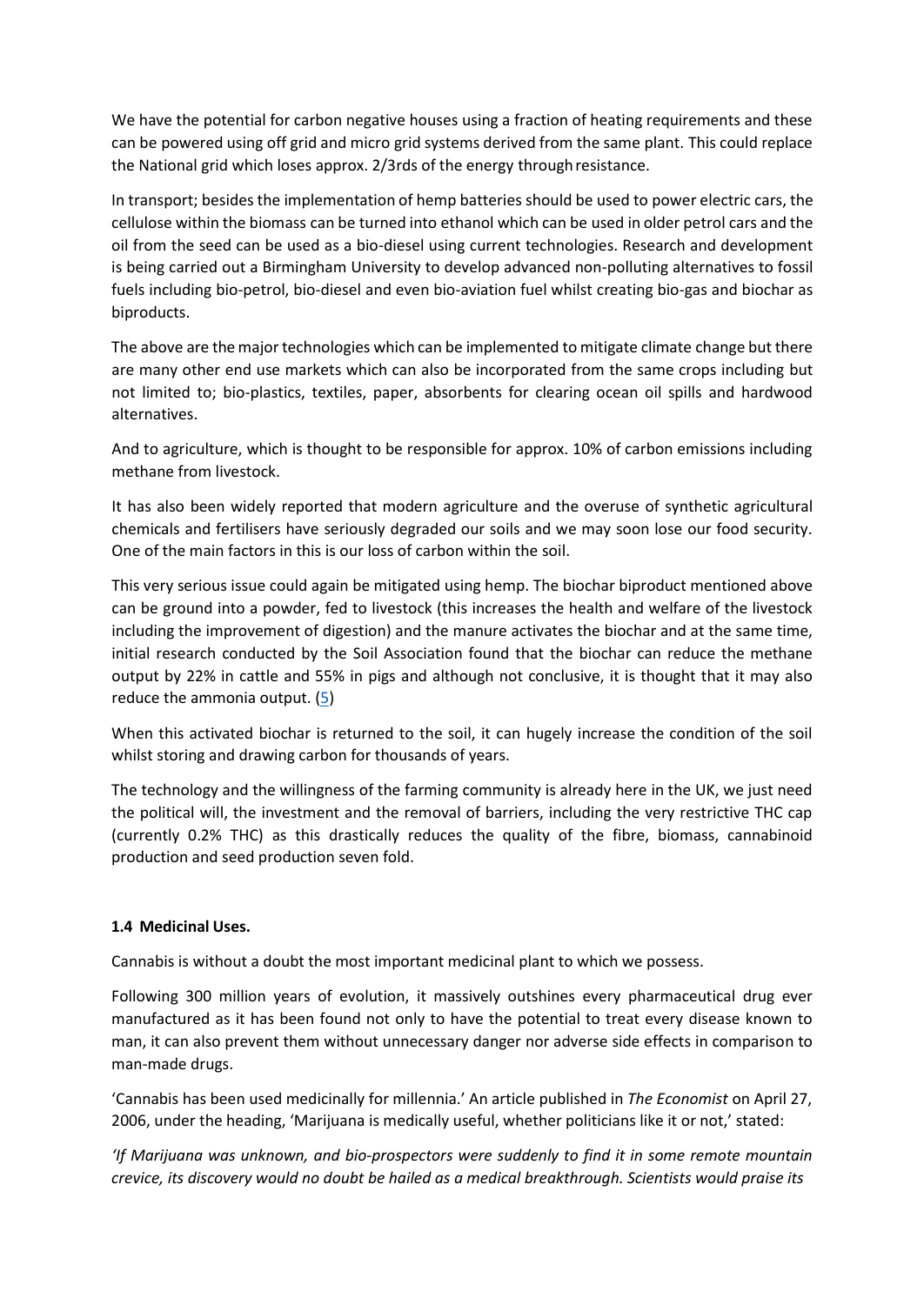*potential for treating everything from pain to cancer and marvel at its rich pharmacopeia; many of whose chemicals mimic vital molecules in the human body.' (6)* **Barrie, N. and Manolios, N. (2017) 'The endocannabinoid system in pain and inflammation: Its relevance to rheumatic disease.', European journal of rheumatology. AVES, 4(3), pp. 210–218.**

Although there is a rich history of the use of cannabis as a medicine for hundreds of diseases and conditions, little was known about the pharmacological interactions with our biology.

It wasn't until the mid-1990's that arguably the most important discovery within modern history in relation to biology was made; the discovery of the Endocannabinoid system.

*We humans are machines. A tightly coordinated biological machine comprised of trillions of cells. Each of these cells is in a constant state of communication with its immediate neighbours as well as with the central controlling system that is the brain. These communications are tightly regulated and balanced by the body. We are now realising that in disease, this tightly coordinated communication is often compromised and dysregulated in some way. The identification of the cannabis-based cannabinoid or phytocannabinoid, tetrahydrocannabinol (THC) ultimately led to the discovery of the system that is responsible for this delicate balancing act, the Endocannabinoid System (ECS). Since its initial discovery in the late 1900's, our knowledge of the endocannabinoid system has advanced at a startling pace. We now know the ECS to be involved in almost all diseases. This provides researchers with the unique opportunity to begin reanalysing methods of treating a variety of diseases. This is particularly exciting for conditions for which no treatments currently exist. The ECS is comprised of 3 elements that provide a feedback loop for all cellular communication, reducing signalling when cells become overstimulated, and increasing signalling when stimulation is needed*. (6) **Barrie, N. and Manolios, N. (2017) 'The endocannabinoid system in pain and inflammation: Its relevance to rheumatic disease.', European journal of rheumatology. AVES, 4(3), pp.210–218.**

In layman's terms, we have an endogenous system (and this relates to all mammals on the planet) within our body which regulates all of our systems which keep us healthy and balanced and this is commonly referred to as 'homeostasis'. This endocannabinoid system can, for many reasons, be affected by external stimuli and this can put us out of balance, causing dis-ease (imbalance).

Phyto-cannabinoids from plants (cannabis being the only plant to contain a full spectrum of cannabinoids) can moderate this system and so restore balance, leading us to health and vitality whilst preventing and treating virtually all diseases.

Of course, it's not that simple, cannabis contains approx. 500 compounds (Approx 115 Cannabinoids and a range of terpenoids and flavonoids) which all work synergistically together. This amazing activity was coined by Dr Ethan Russo as 'the entourage effect.'

It is also why modern cannabis based pharmaceutical drugs using isolated or synthetic cannabinoids are less effective, save in a few instances where an isolate is preferable for medical reasons. As a broad-spectrum approach however, isolates are not effective as treatment.

This is why it is argued in the final chapter of this report (5.4) that cannabis preparations used for medicinal purposes should not and cannot fit into the 'medical model' for regulatory purposes, it should instead have its own classification system.

It is important to also point out that for these very same reasons, the pharmaceutical industry have wanted the prohibition of cannabis as a medicine since the initial production of pharmaceutical drugs derived from isolated and synthetic compounds from plants. True full plant cannabis medicines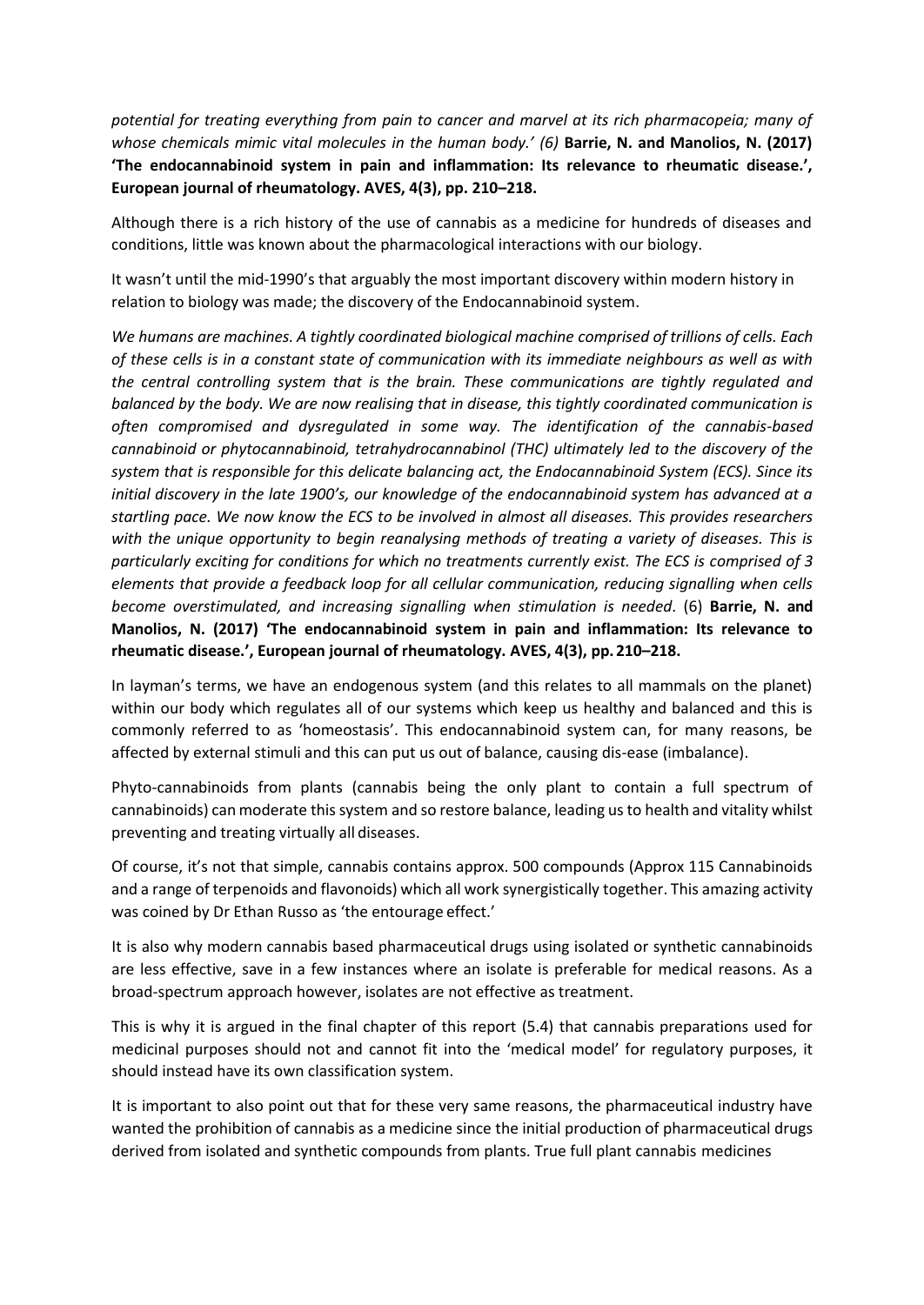providing 'the entourage effect' can simply not be patented and the efficacy cannot be matched with conventional drugs. No patent equals no huge profits.

### **1.5 Nutritional Uses.**

It can be argued that the therapeutic value of cannabis is more likened to the nutritional benefits of vitamins and minerals which are essential to overall health rather than considering it a medicine per se. It can also be strongly argued that the prohibition of this plant over the past century and thus it being removed from our diets has had a huge detrimental effect on the health of our population and this would have undoubtedly led to an unmeasurable amount of avoidable mass suffering and death.

Many people eat raw cannabis (leaves and flowers) often in juices; as raw cannabis is nonpsychoactive (as the cannabinoids have not been activated through heat), this is a great accompaniment to a healthy diet (as it has been for millennia including the feeding of livestock).

Then there is the cannabis seed; 'Hemp seed' is considered by many to be the safest, most digestible, balanced, natural and complete source of protein, amino acids, and essential fats found anywhere in nature, containing 20 amino acids, but also each of the nine essential amino acids that our bodies cannot produce. Hemp seed contains over 30% fat. They are also incredibly rich in two essential fatty acids, linoleic acid (omega-6) and alpha-linolenic acid (omega-3). They also contain gamma-linolenic acid (GLA) which has been linked to a number of health benefits.

Hemp Seeds not only contain a significant level of protein (approximately 33g of protein in 100g of seeds), but it isthe only plant to create and store its protein in the form of Edestin and Albumin. These are the forms that the human body already uses for the proteins in our blood and immune system and are therefore easily recognized and processed using minimal amounts of energy and it does not contain enzyme inhibitors.

As the climate changes, hemp seed may be the most viable staple crop for the UK. The seed can also be pressed to produce oil and flour (protein powder) which can be incorporated into a wide variety of foods. [\(7\)](https://www.hemptank.co.uk/hemp-seed-nutrition/#more-153)

# **Section 2: Is Cannabis a Dangerous Narcotic?**

### **2.1 History of Prohibition.**

In 1919, the 18th Amendment to the U.S. Constitution banned the manufacture, sale, and transportation of alcohol and positioned marijuana as an attractive alternative leading to an increase in use of the substance. [\(1\)](http://www.advancedholistichealth.org/history.html)

In 1925 at the League of Nations conference, a multilateral Treaty was signed which, although cannabis was not on the agenda, it led to restricting Cannabis use to scientific and medical use only. Cannabis was included in the convention after pressure from Egypt, Turkey and South Africa.

The purpose of the treaty was to prohibit opium, cocaine and coca leaf.

Mohamed El Guindy, the delegate from Egypt, now nominally independent from Great Britain, proposed the inclusion of cannabis in the deliberations and moved to bring it under the scope of the Convention. He asserted that hashish was "at least as harmful as opium, if not more so." In his speech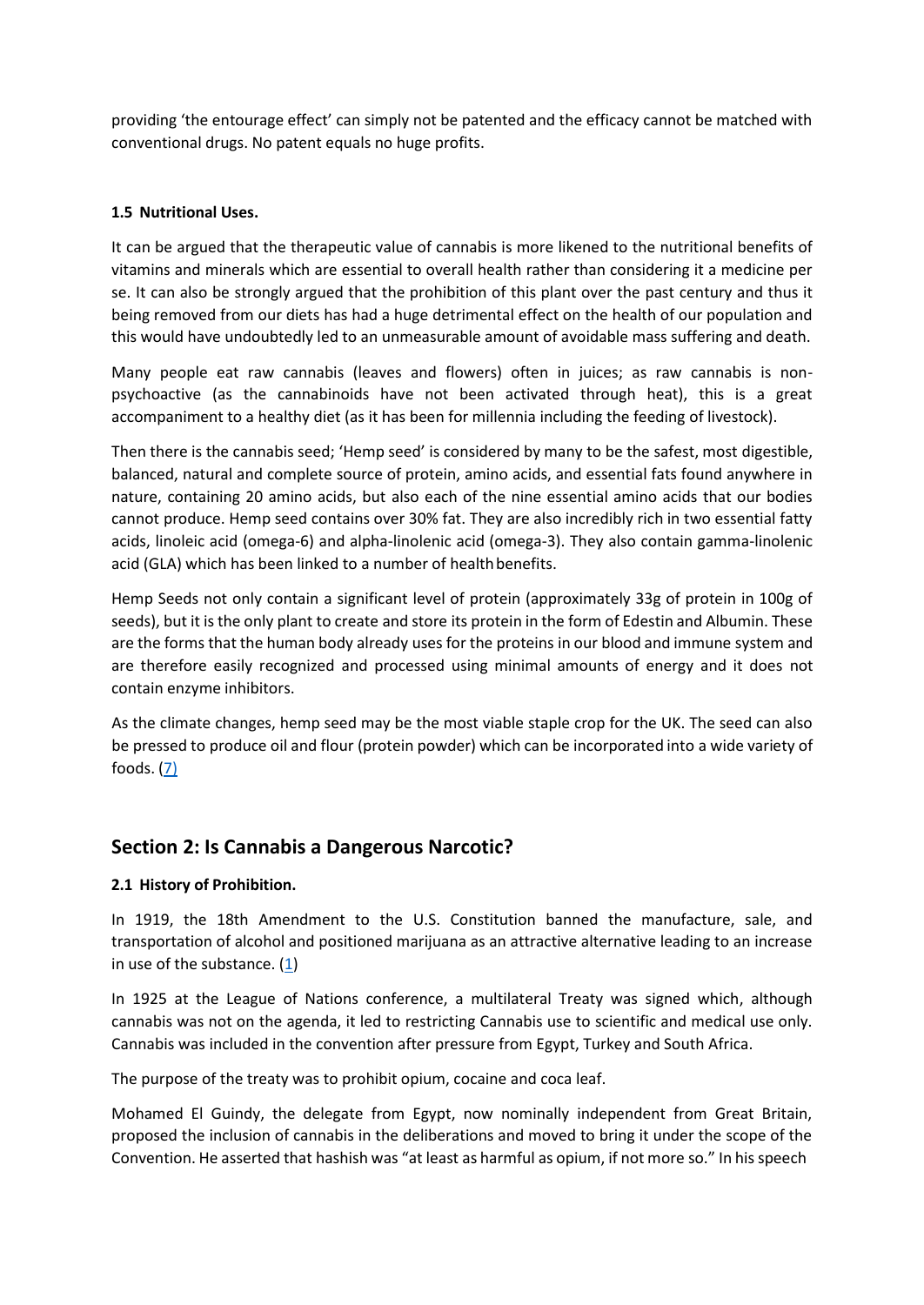presenting the proposal, he painted a horrific picture of the effects of hashish. Although he conceded that taken "occasionally and in small doses, hashish perhaps does not offer much danger," he stressed that once a person "acquires the habit and becomes addicted to the drug [...] it is very difficult to escape." He claimed that a person "under the influence of hashish presents symptoms very similar to those of hysteria"; that the individual's "intellectual faculties gradually weaken and the whole organism decays"; and that "the proportion of cases of insanity caused by the use of hashish varies from 30 to 60 per cent of the total number of cases occurring in Egypt." Cannabis not only led to insanity, according to El Guindy, but was a gateway to other drugs, and vice versa. If it was not included on the list with opium and cocaine, he predicted, cannabis would replace them and "become a terrible menace to the whole world." (36) p.10 Kendell (2003); Mills (2003), pp. 169-71

This led to an amendment to the 1925 'Dangerous Drugs Act' to criminalise the possession of cannabis in the UK.

**In 1933**, the U.S. congress repealed the 21st Amendment, ending alcohol prohibition; 4 years later the prohibition of marijuana was in full effect.  $(1)$ 

### *So what happened to Ford's dream of cars grown from the soil?*

*Well, with US alcohol prohibition repeal in 1933, most stills were abandoned or seized by the "dry squads". Oil was super-cheap and everywhere, so oil engines grew more popular and alcohol engines less so. And with US hemp prohibition in 1937, the best raw material for making bio plastic feedstock was removed from the economy. It was (Rockefeller's) Standard Oil, (Mellon's) Gulf Oil and DuPont who had the most to do with hemp prohibition, and the most to gain from it.* [\(4\)](http://herbmuseum.ca/content/part-2-history-hemp-fuels?fbclid=IwAR2zmV2kpEgXmRzbUEuXKisFzbkzEkVshaoCUVzD1Rx4SnXMFNOy07exXf4)

Prior to 1931, Harry Anslinger was Assistant U.S. Commissioner for Prohibition. In 1931, Anslinger, was hand-picked to head the new **Federal Bureau of Narcotics (FBN)** by his uncle-in-law, Andrew Mellon, Secretary of the Treasury under President Herbert Hoover, designer of the FBN, and head of Gulf Oil. Andrew Mellon was also the owner and largest stockholder of the sixth largest bank (in 1937) in the United States, the Mellon Bank in Pittsburgh, one of only two bankers for DuPont from 1928 to the present. DuPont also owned General Motors. [\(37\)](http://www.jackherer.com/chapter04.html)

Anslinger and his team created a huge propaganda machine against cannabis called the 'Gore Files,' using lies, racism and misinformation to portray cannabis as a dangerous drug which led to crime, violence, insanity and death. Much of this propaganda was targeted at ethnic minorities.

To justify the prohibition of cannabis, false claims were made such as:

*'There are 100,000 marijuana smokers in the US and most are Negroes, Hispanics, Filipinos and entertainers. Their Satanic music, jazz and swing, result from marijuana use. This marijuana causes white women to seek sexual relations with Negroes, entertainers and anyothers.'*

*'Marijuana is an addictive drug which produces in its users, insanity, criminality and death!'* 

*'You smoke a joint and you're likely to kill your brother.'*

*'Marijuana is the most violence-causing drug in the history of mankind.'*

*'Marijuana influenced Negroes to look at white people in the eye, step on white men's shadows and look at a white woman twice.' [\(20\)](https://www.amazon.co.uk/Medical-Cannabis-Guidebook-Definitive-Medicinal-ebook/dp/B00UNP0QJW/ref%3Dsr_1_2?dchild=1&keywords=Medical%2Bcannabis%2Bguidebook%2B%E2%80%93%2BJeff%2BDitchfield%2Band%2BMel%2BThomas%3A&qid=1602761362&s=books&sr=1-2)*

Harry Anslinger worked with William Randolf Hearst (Media Mogul, think Citizen Kane) to lace the National media with news headlines to vilify cannabis.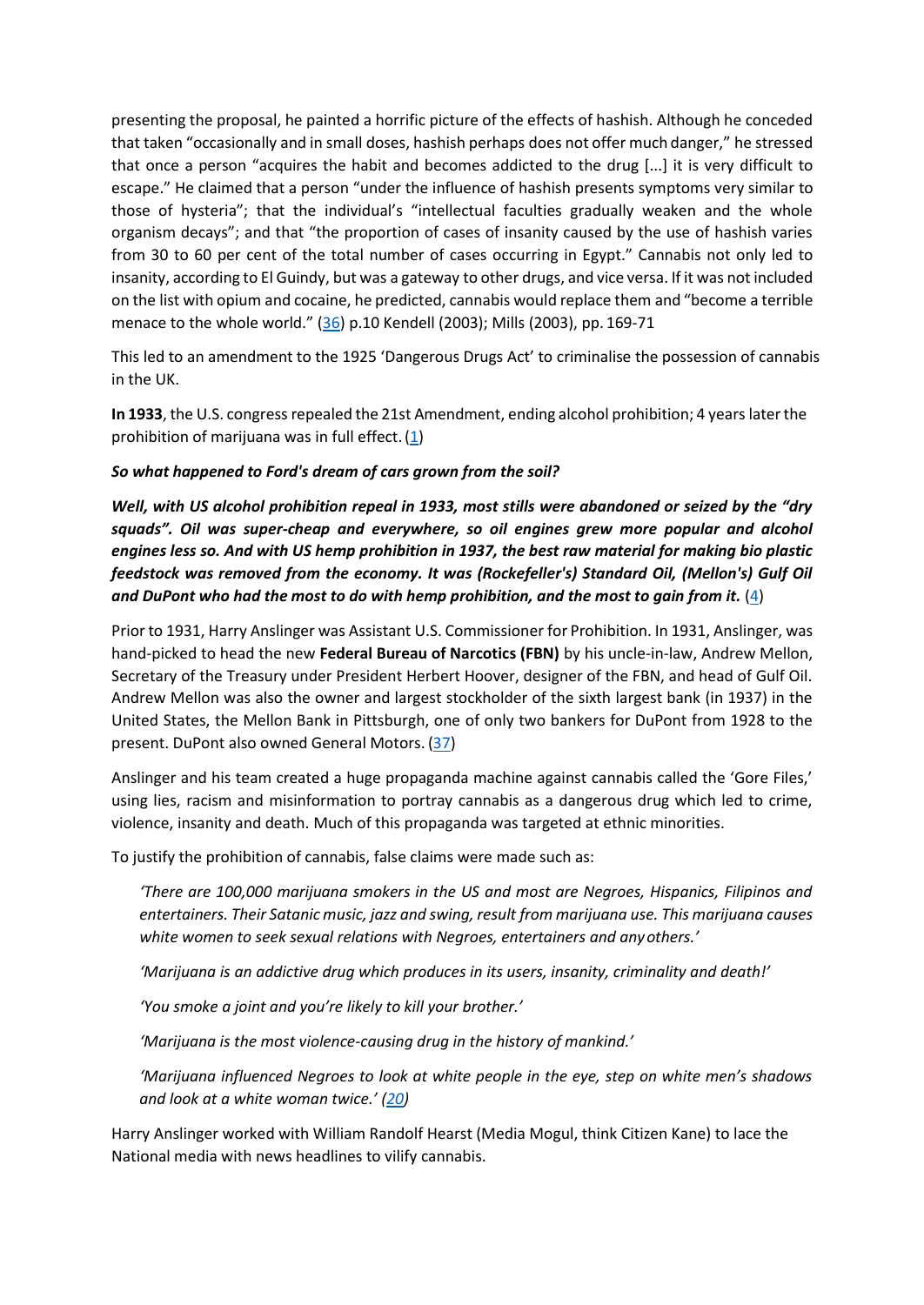*The long history of Mellon, DuPont and Rockefeller intrigues, indicate a working relationship going back to the 1920's. During his first four years as Secretary of the Treasury, Mellon gave himself a tax*  refund of \$404,000, an amount second only to one of \$457,000 for John D. Rockefeller, Jr., and both of *these men were tied to the "Teapot Dome" politicians-taking-bribes-from-oilmen scandal.* [\(38\)](http://www.mail-archive.com/ctrl%40listserv.aol.com/msg28389.html) *There is also evidence to suggest that both Rockefeller and Mellon were given advance notice to remove their savings from the stock market right before the crash of 1929.*

In the 1934, DuPont and Rockefeller contributed to the newly formed anti-FDR American Liberty League. ([40](http://www.informationclearinghouse.info/article13909.htm)) In that same year a bunch of wealthy men including Rockefeller, Mellon and DuPont were *exposed by Smedley Darlington Butler – the most decorated Marine in US coup against FDR. Butler to make him the ruler of the USA. (78) Portions of Butler's story were corroborated, and the Senate committee did take the threat seriously and did verify that a fascist coup was indeed well past the planning stage, but the Senate committee expired before it could get around to punishing anyone.* [\(41\)](http://coat.ncf.ca/our_magazine/links/53/Plot1.html)

The "Business Plot" as it came to be known, wasn't the only time DuPont and Standard Oil flirted with *fascism. In 1936, these corporations were noticed by the US Federal government for aiding the Nazi war machine. The US Ambassador in Germany, William Dodd, wrote FDR in from Berlin on Oct. 19, 1936, that "The DuPonts have three allies in Germany that are aiding in the armament business.... Standard Oil Company (New York Sub Company) sent \$2,000,000 here in December 1933 "*

*Mellon's Alcoa, DuPont and Standard Oil had all entered into cartel agreements with IG Farben, the Bayer-controlled super-chemical cartel and the Nazi's biggest financial backers. (81) DuPont owned Farben stock, and Farben was a leading investor in Ford.* [\(42\)](http://www.1134.org/stan/ul/GM-et-al.html)

*These corporations even teamed up to put other competitors aside from history at the time – as plotters in an attempted claimed these industrialists approached him and offered hemp out of business.* [\(4\)](http://herbmuseum.ca/content/part-2-history-hemp-fuels?fbclid=IwAR2zmV2kpEgXmRzbUEuXKisFzbkzEkVshaoCUVzD1Rx4SnXMFNOy07exXf4)

### **1937 Marijuana Tax Act**

In 1937, the Marijuana Tax Act put hemp farmers out of business. It was a prohibition pretending to be a tax, similar to the machine-gun tax act created two weeks earlier. Anslinger testified at the poorly attended committee hearing, calling for a total ban on "marihuana". He stated under oath that "Opium has all the good of Dr. Jekyll and all the evil of Mr. Hyde. This drug [cannabis] is entirely the *monster Hyde, the harmful effects of which cannot be measured".* This statement contradicted what he wrote in a confidential memorandum to the Assistant Secretary of the Treasury that *"the drug trade still has a small medical need for marihuana but has agreed to eliminate itentirely."*

The U.S. Congress passed the Marijuana Tax Act which criminalized the drug. In response Dr. William C. Woodward, testifying on behalf of the AMA, told Congress that:

*"The American Medical Association knows of no evidence that marijuana is a dangerous drug"* and warned that a prohibition *"loses sight of the fact that future investigation may show that there are substantial medical uses for Cannabis."* (8) **THE FORBIDDEN FRUIT AND THE TREE OF KNOWLEDGE: AN INQUIRY INTOTHE LEGAL HISTORY OF AMERICAN MARIJUANA PROHIBITION - Richard J. Bonnie\* & Charles H. Whitebread, II\*\* - V. PASSAGE OF THE MARIHUANA TAX ACT OF1937**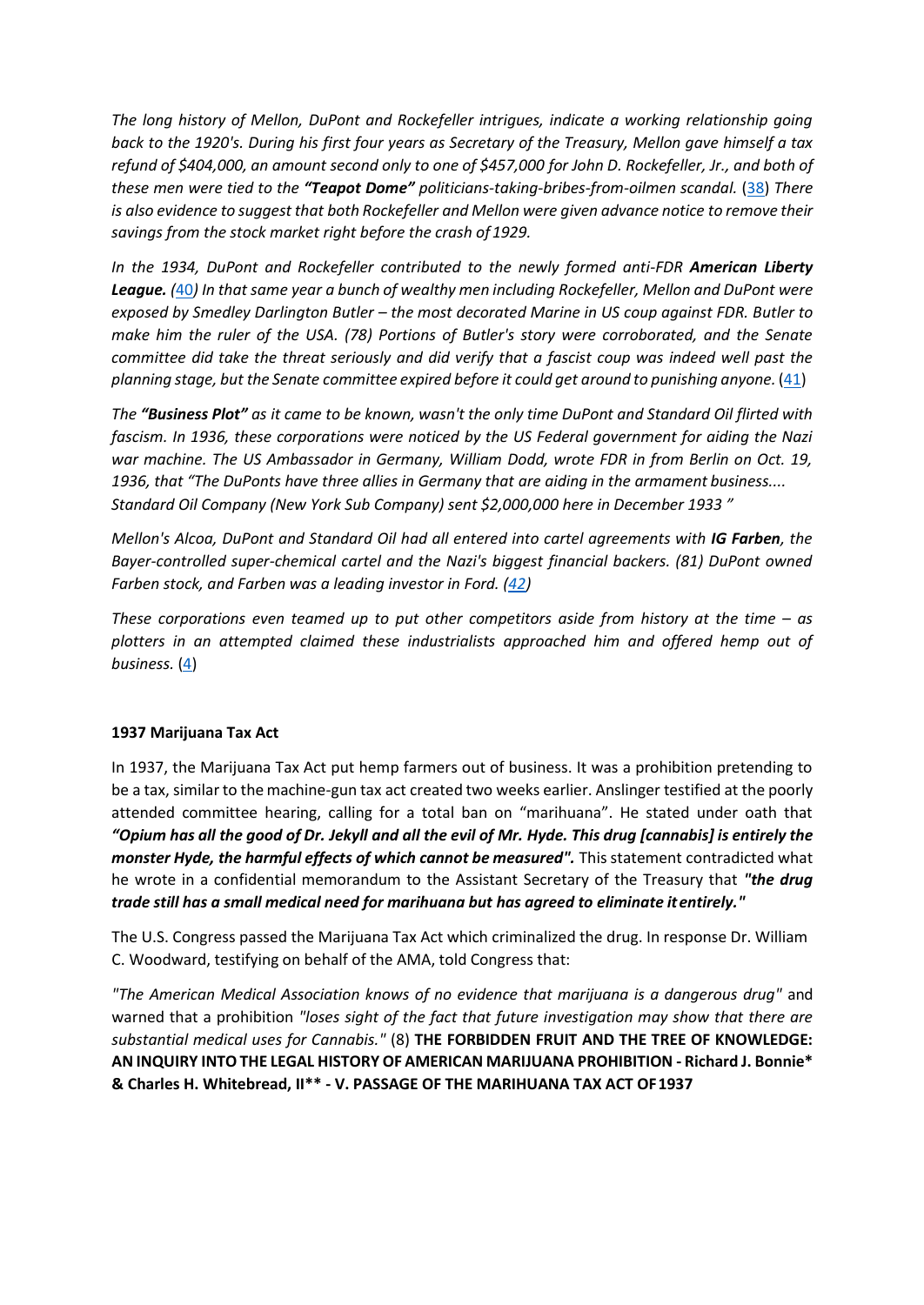His comments were ignored by Congress. A part of the testimony for Congress to pass the 1937 act derived from articles in newspapers owned by William Randolph Hearst, who had significant financial interests in the timber industry, which manufactured his newsprint paper.

In 1938, The U.S. company DuPont patented the processes for creating plastics from coal and oil and a new process for creating paper from wood pulp.

Anslinger continued to vilify the cannabis plant until his ultimate goal was realised in 1961 when cannabis became a schedule 1 drug globally.

### **2.2 1961 UN Drug Convention – Schedule 1 Status**

In 1955 the World Health Organisation'sreport 'Physical and Mental Effects of Cannabis' stated *"under the influence of cannabis, the danger of committing unpremeditated murder is very great; it can happen in cold blood, without any reason or motive, unexpectedly, without any preceding quarrel; often the murderer does not even know the victim, and simply kills for pleasure".* Six years later the first UN drug Convention criminalised cannabis. In contrast WHO's 1995 cannabis report states *"cannabis appears to play little role in injuries caused by violence, as does alcohol".*[\(9\)](https://publications.parliament.uk/pa/cm200506/cmselect/cmsctech/1031/1031.pdf)

Some other excerpts from the WHO document:

*A series of atrocious cases is mentioned in the important book recently published by H. J. Anslinger and W. F. Tompkins, " A few of many cases which illustrate the homicidal tendencies and the generally debasing effects arising from the use of marihuana"; for instance, a bellboy shot a federal guard, who was unknown to him, working in another building, not remembering later what he did; the officers of a merchant vessel were under continuous danger of being attacked by members of the crew using*  marihuana; murder of a man of 74 years, unknown to the murderer; a cotton-picker of 25 years of age *drank, then smoked a "reefer", picked up a 17 months old baby girl which had been left in the family car, violated and suffocated her; "the real criminal in this case is marihuana", said the murderer's own counsel.* (pg.24)

*Bulimia is a typical cannabis symptom; there are cannabis smokers who say that because of the hunger they develop they are capable of stealing and even of killing. They have a particular longing for sugar and sweet things in general, due to hypoglycemia cannabica, for instance, bunches of bananas; such as are found in Brazilian markets. Parreiras also refers to the cannabis cachexia observed in Brazil among inveterate smokers, which can appear even some time after withdrawal, taking the form of pro-stration, low spirits, dyspepsia, frequent attacks of diarrhoea, inappetence, bronchitis -in short, a picture of human ruin, with a grave prognosis.* (pg.9)(10)

In 1961, Cannabis was classified as a schedule 1 drug. Schedule 1 drugs are supposedly the most dangerous category with a high potential of abuse and no medicinal value. If the above statements within the 1955 WHO document (above) were to be factual, cannabis would have clearly met the criteria for schedule 1 and would have been considered the most dangerous drug in the world.

As the questionable evidence was based on ideological, racist and political views held by a few in power able to unduly influence others cannabis was deemed dangerous and made unlawful.

Even worse, so-called ' traditional drugs' such as alcohol and tobacco, the most dangerous drugs by far, were excluded, irrespective of their harmfulness, due to their traditional use in Western countries (even though there is clear evidence of cannabis being as traditional as alcohol and more traditional than tobacco).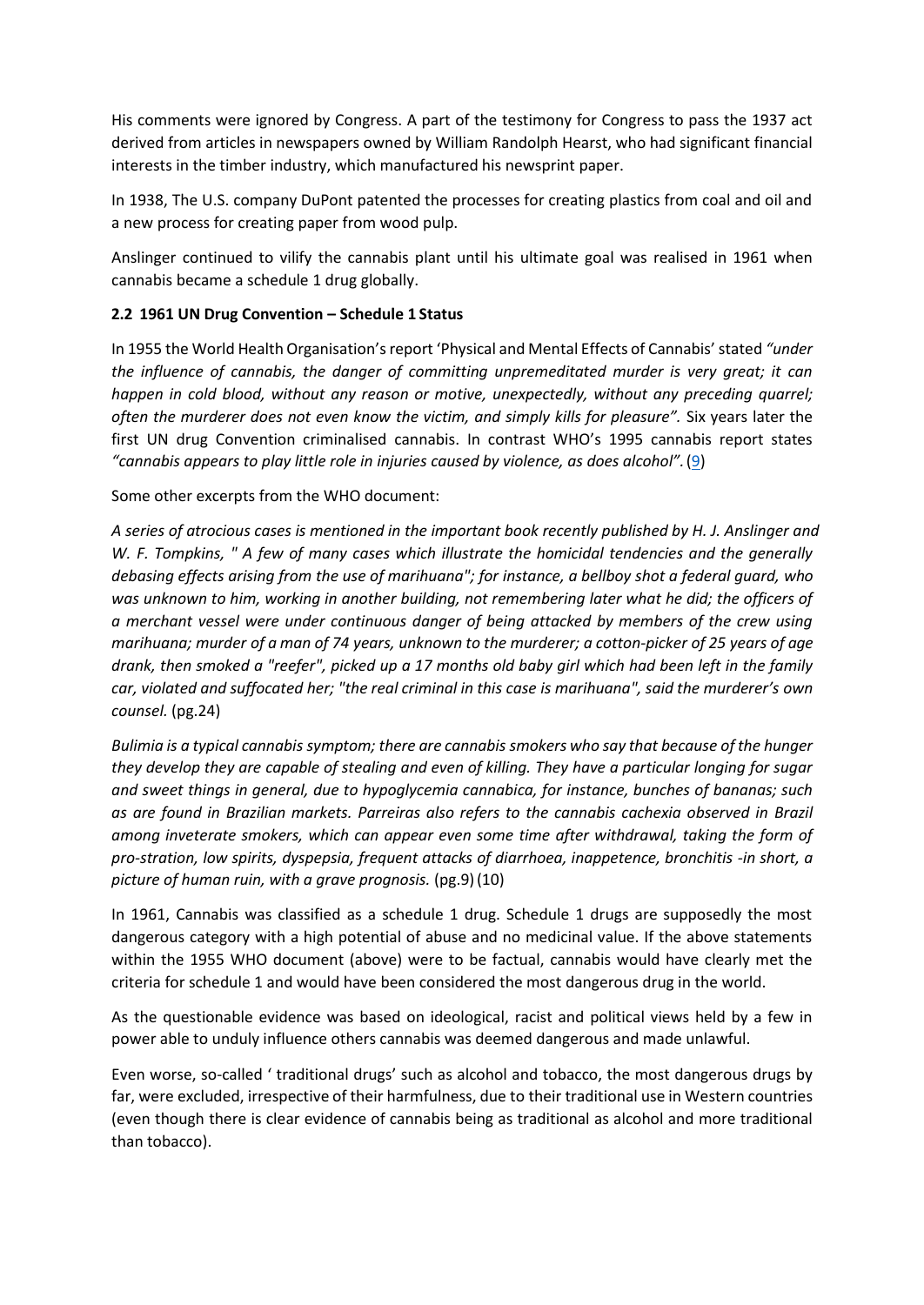### **2.3 1971 MoDA Classification and Scale of Harm**

The Misuse of Drugs Act 1971 (MoDA) drug classification was initially based upon UN drug Conventions. The intentionwas that the classification system would evolve with the scientific evidence base, with independent scientific advice provided by the Advisory Council on the Misuse of Drugs (ACMD). ACMD have a statutory duty to advise Government about harmful drug use "sufficient to constitute a social problem" and to provide Government with regulatory recommendations for "restricting the availability of such drugs".

Cannabis was placed within the act as a Schedule 1 substance with a class B penalty and it remains so almost 50 years later.

The damning report **'Drug Classification: Making a hash of it?' Published 2006 by the House of Commons Science and Technology Committee'** makes it clear that the MoDA classification system and scale of harm are based on political objectives with no scientific evidence on which to draw in making policy decisions.

Colin Blakemore, Chief Executive of the Medical Research Council described the MDA's classification saying *"It is antiquated and reflects the prejudice and misconceptions of an era in which drugs were placed in arbitrary categories with notable, often illogical, consequences".* [\(9\)](https://publications.parliament.uk/pa/cm200506/cmselect/cmsctech/1031/1031.pdf)

### **Below are some findings from the report:**

*With respect to the ABC classification system, we have identified significant anomalies in the classification of individual drugs and a regrettable lack of consistency in the rationale used to make classification decisions. In addition, we have expressed concern at the Government's proclivity for using the classification system as a means of 'sending out signals' to potential users and society at large—it is at odds with the stated objective of classifying drugs on the basis of harm and the Government has*  not made any attempt to develop an evidence base on which to draw in determining the 'signal' being *sent out.*

*We have found no convincing evidence for the deterrent effect, which is widely seen as underpinning the Government's classification policy and have criticised the Government for failing to meet its commitments to evidence-based policy making in this area. More generally, the weakness of the evidence base on addiction and drug abuse is a severe hindrance to effective policy making and we have therefore urged the Government to increase significantly its investment in research.*

*Finally, we have concluded that the current classification system is not fit for purpose and should be replaced with a more scientifically based scale of harm, decoupled from penalties for possession and trafficking. In light of the serious failings of the ABC classification system that we have identified, we urge the Home Secretary to honour his predecessor's commitment to review the current system, and to do so without further delay.*

*The Government's desire to use the Class of a particular drug to send out a signal to potential users or dealers does not sit comfortably with the claim that the primary objective of the classification system is to categorise drugs according to the comparative harm associated with their misuse. It is also incompatible with the Government's stated commitment to evidence based policy making since it has never undertaken research to establish the relationship between the Class of a drug and the signalsent out and there is, therefore, no evidence base on which to draw in making these policydecisions.*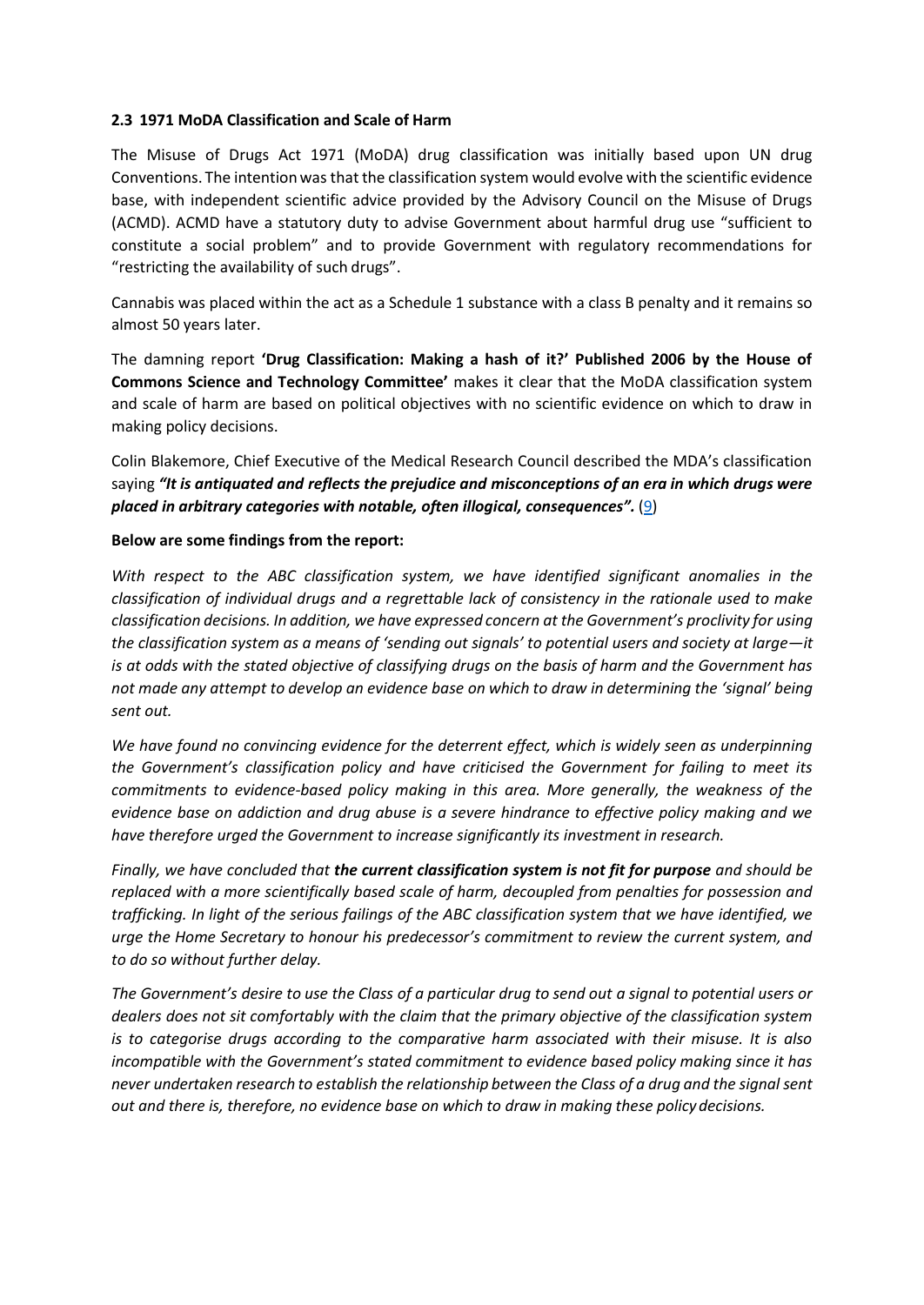*If, as the ACMD Chairman indicated to us, the Council's work has been seriously hindered by the lack of evidence, the ACMD should have been far more vocal in pressing Ministers to ensure that more research was commissioned to fill the key gaps in the evidence base.*

*We understand that the ACMD operates within the framework set by the Misuse of Drugs Act 1971 but, bearing in mind that the Council is the sole scientific advisory body on drugs policy, we consider*  the Council's failure to alert the Home Secretary to the serious doubts about the basis and effectiveness *of the classification system at an earlier stage a dereliction of its duty.*

*We urge the new Home Secretary to honour his predecessor's promise to conduct the review—our findings suggest that it is much needed. Although we are, of course, pleased that the Home Office is placing such store by our recommendations, the long delay in publishing the consultation paper on the review of the classification system has been unfortunate and should be rectifiedimmediately.*

*It is vital that the Government's approach to drugs education is evidence based. A more scientifically based scale of harm would have greater credibility than the current system where the placing of drugs in particular categories is ultimately a political decision.* [\(9\)](https://publications.parliament.uk/pa/cm200506/cmselect/cmsctech/1031/1031.pdf)

On 19 January 2006, following his statement on the classification of cannabis, the then Home Secretary Charles Clarke announced that he was initiating a review of the ABC classification system: *"The more that I have considered these matters, the more concerned I have become about the limitations of our current system. […] I will in the next few weeks publish a consultation paper with suggestionsfor a review ofthe drug classification system, on the basis of which I will make proposals in due course."* [\(9\)](https://publications.parliament.uk/pa/cm200506/cmselect/cmsctech/1031/1031.pdf)

**This review did not happen**, and the classification system remains the same 15 years later. It is clear that in relation to cannabis, the inclusion within the 1971 MoDA was based on the non-evidenced scheduling from the 1961 UN Drug Convention and both the Home office and the ACMD have not only failed in carrying out their duties, failed to respond to the evidence or lack thereof but have also failed the credibility of the entire judicial system when it comes to drug laws for half a century; more importantly, they have failed the community they have sworn to serve.

Cannabis wasn't the only drug within the classification system without evidence of harm:

The ACMD told us that the evidence base available for making decisions about classification was often inadequate. For example, Sir Michael, ACMD Chairman, said of the decision to clarify the law resulting in fresh magic mushrooms being placed in Class A: *"It may be better in B rather than A. The trouble*  is that the evidence now is so old. It all dates back to the 1960s and there was not very much evidence *then"* On the matter of why psilocin, one of the hallucinogenic compounds found in magic mushrooms, was in Class A, Sir Michael told us: *"it is there because it is there […] there have been very few publications on psilocin. It has hardly been investigated at all<sup>"</sup>[\(9\)](https://publications.parliament.uk/pa/cm200506/cmselect/cmsctech/1031/1031.pdf)* 

### **2.4 Claims of Harm.**

Even with the sheer lack of foundation evidence for harm caused by cannabis use, the Home Office consistently claim the contrary and the generic response (below) is also cited by MP's whenever they are asked a question from a constituent in relation to cannabis law:

*'The Government has no intention of legalising cannabis. Cannabis is controlled as a Class B drug under the Misuse of Drugs Act 1971 asthere is clearscientific and medical evidence that cannabis is a harmful drug which can damage people's mental and physical health, and harmsindividuals and communities.'*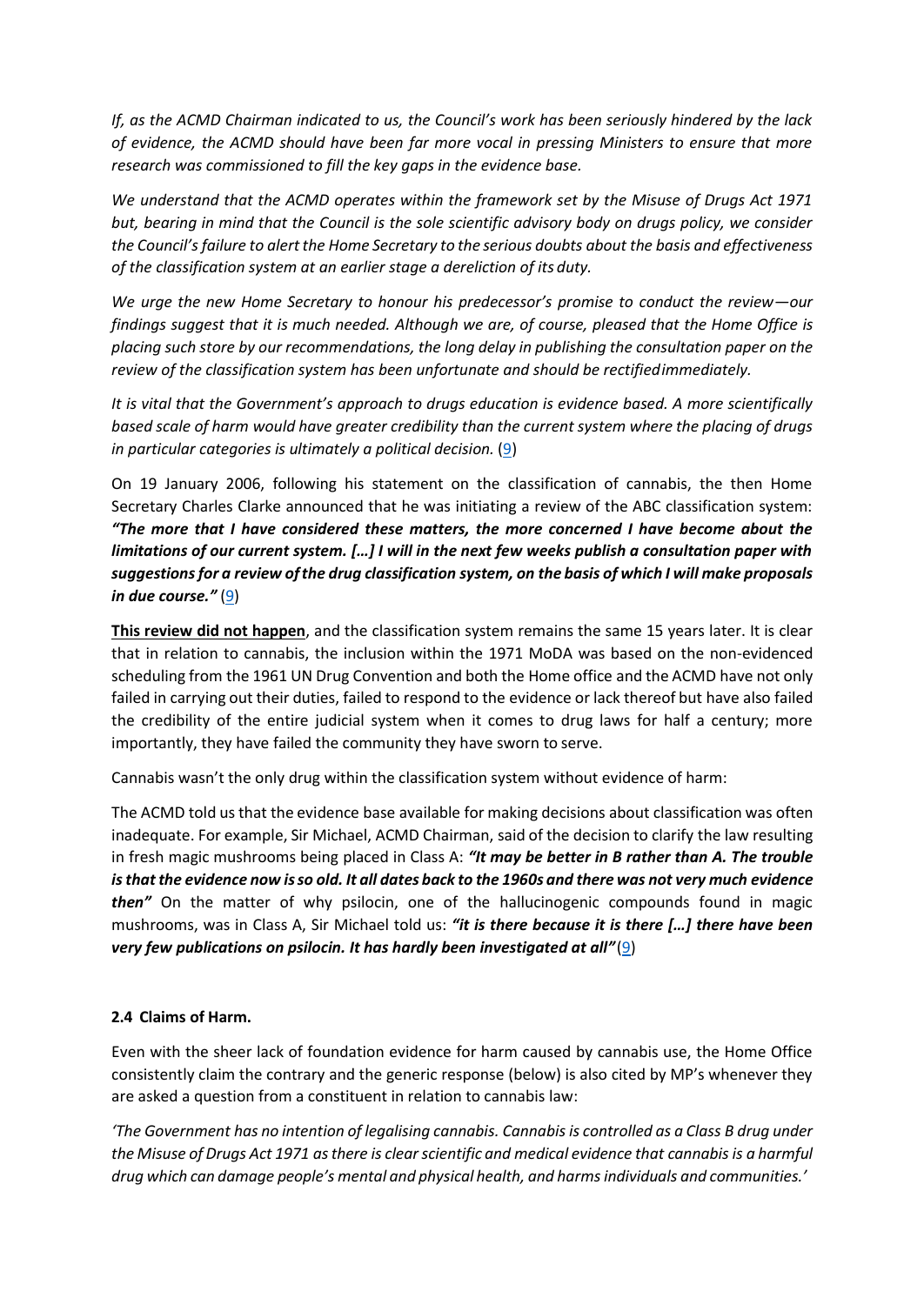Following a recent petition to allow a public vote on the issue of legalisation, the extended response included:

*'The Government has no plans to change cannabis policy or allow a public vote on the issue of legalisation. The legalisation of drugs in the UK would not eliminate the crime committed by the illicit trade, nor would it address the harms associated with drug dependence and the misery that this can cause to families and communities. Legalisation would send the wrong message to the vast majority of people who do not take drugs, especially young and vulnerable people. As such, the Government would not establish a system for the production and distribution of cannabis for recreational use. In relation to low level cannabis offences and associated convictions, the police have a range of powers at their disposal to deal with drug-related offences in a way that is proportionate to the circumstances of the offender and the public interest. We have confidence in our police officers to assess as appropriate any necessary enforcement action, whether it is a public order or protection or local drug issue that needs addressing.'*

Many people have tried to acquire this 'clear scientific evidence' of harm over the years but even through FOI's, the requests are either ignored or some excuse is given. The fact is, there is no and never has been any conclusive evidence of harm which would justify cannabis being placed within MoDA and this fact and as stated in the Runciman Report 2000,

*'If, as we argue, the present classification of cannabis is not justified, it follows that the response of the law is disproportionate to the drug's harm and may bring the law into disrepute.'* [\(11\)](http://www.druglibrary.org/schaffer/Library/studies/runciman/pf7.htm)

It has been claimed that cannabis can cause schizophrenia but there is evidence to the contrary (see section 3.2). However, there is some evidence that cannabis may exacerbate pre-existing mental illnesses such as psychosis and schizophrenia, as pointed out by the Runciman report when they quote the House of Lords:

*'...cannabis is neither poisonous..., nor highly addictive, and we do not believe that it can cause schizophrenia in a previously well user with no predisposition to develop the disease.'*

*'It can have adverse psychic effects ranging from temporary distress, through transient psychosis, to the exacerbation of pre-existing mental illness...;'* [\(11\)](http://www.druglibrary.org/schaffer/Library/studies/runciman/pf7.htm)

Clearing the smoke: What do we know about adolescent cannabis use and schizophrenia?

*"What can be said is that the extreme opinions on this subject are not rooted in science. There is little evidence that, at a population level, cannabis use during adolescence is a primary contributing factor in the development of psychiatric illness. In fact, it has even been suggested that at a societal level, the prevention of 3000- 4000 adolescents from consuming cannabis may prevent only 1 case of psychosis from emerging. At the same time, however, there is evidence that in high-risk populations, cannabis can be highly adverse, so arguments claiming that cannabis is innocuous are equally flawed… once a diagnosis of schizophrenia is present, cannabis use is clearly adverse"* [\(12\)](https://www.ncbi.nlm.nih.gov/pmc/articles/PMC3937283/)

Of course, if we had a regulated market for cannabis products, clear warnings could be made in relation to high THC products for those with existing mental health products whom would be better to take products containing predominantly CBD (anti-anxiety and anti-psychotic) to treat their condition without a risk of harm. The benefit of regulation following legalisation.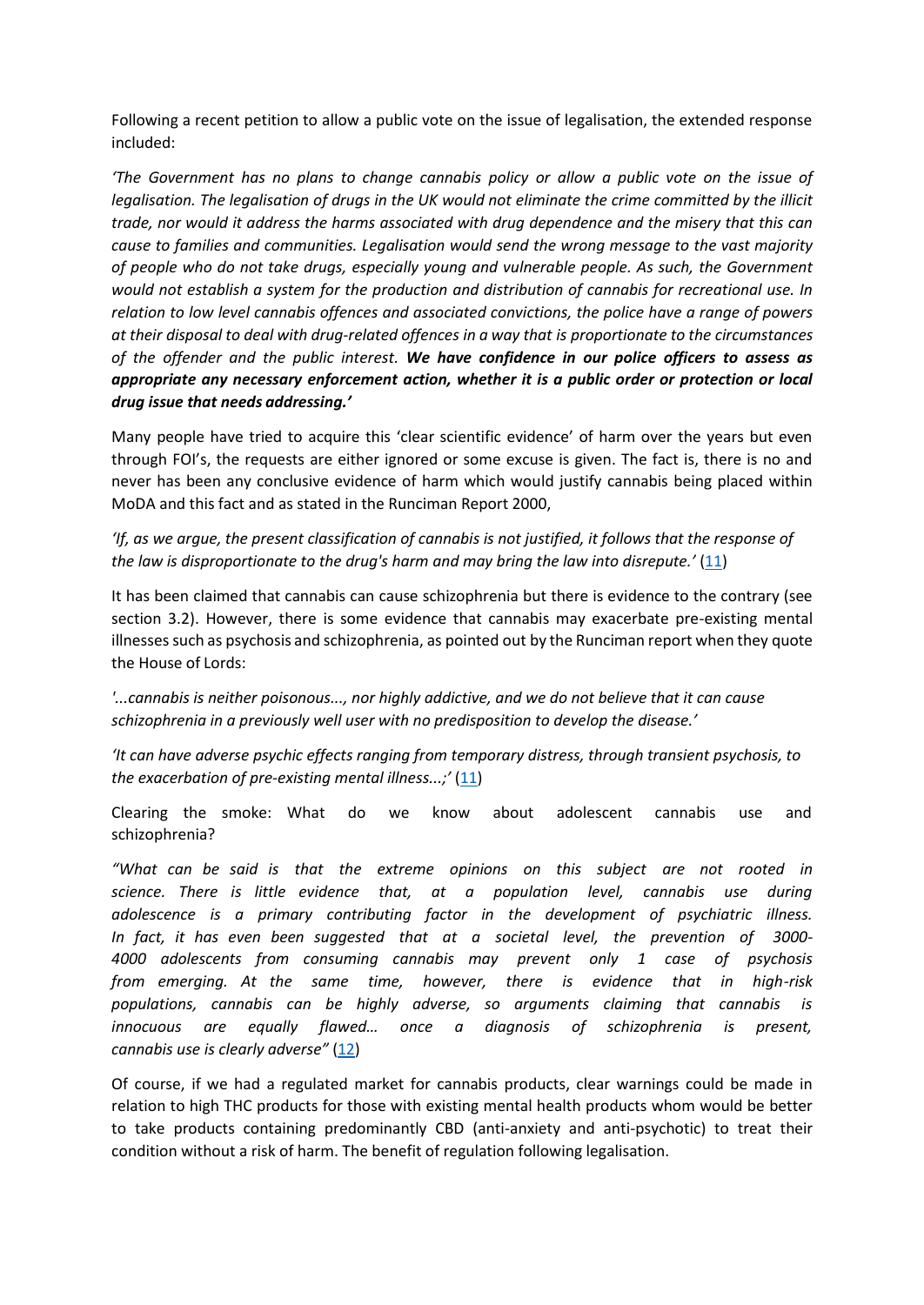### **2.5 Harms of Enforcement**

### *"Penalties against possession of a drug should not be more damaging to an individual than the use*  of the drug itself" President Jimmy Carter. [\(13\)](https://ccguide.org/potent.php?fbclid=IwAR2SoLOu_SEYkzG-8LKLzGU009duF7QfatmHAutfUy5bZHGcJQXGztuAP24)

The greatest harms relating to cannabis are not its uses but the enforcement of unsubstantiated laws to prevent its uses.

*Stops and searches bear disproportionately on young people from minority ethnic communitiesin inner city areas. They certainly appear to be discriminatory, although there may be demographic and socioeconomic reasons which would make it hard to eliminate the appearance of discrimination altogether.*  [\(11\)](http://www.druglibrary.org/schaffer/Library/studies/runciman/pf7.htm)

Cannabis prohibition has always been closely linked to racism and although the above paragraph was written by the Police Federation 20 years ago, a recent FOI to the Metropolitan Police shows that approx. 75% of cannabis related arrests between 2016-2018 were with those from black and ethnic minorities which demonstrates that this institutional racism within the UK Police force continues today.  $(14)$ 

Cautions are part of an offender's criminal record. There is no provision at present for these records to *expire under the Rehabilitation of Offenders Act 1974. The Government has recently issued a consultation paper proposing that this anomaly should be corrected and that cautions should be immediately spent. This would also apply to reprimands and warnings, which are to replace cautions for young people under 18 under the Crime and Disorder Act 1998.*

*More than half of the arrests for cannabis offences result in a caution. We do not criticise the police for their extensive use of cautioning. It is currently the only realistic and proportional response.*  Without it, the courts would have ground to a halt. However, the use of discretion does not lessen the *disproportionate attention that the law and the implementation of the law unavoidably give to cannabis and cannabis possession in particular.*

*Even with the use of discretion on this scale, the law's implementation damages individuals in terms of criminal records and risks to jobs and relationships to a degree that far outweighs any harm that cannabis may be doing to society. Moreover, young people, particularly young black and Asian people and particularly where stop and search are concerned, perceive the law as unfair.*[\(11\)](http://www.druglibrary.org/schaffer/Library/studies/runciman/pf7.htm)

Besides the harms from institutional racism, unfounded criminal action or caution, destruction of freedoms, human rights and loss or damage to property, by far the biggest harm is to those who are denied cannabis as a treatment for medical reasons. The effect on the health of our population over the past 50 years of those who could have been treated naturally for a significant spectrum of known disease, including a range of cancers. The costs this has had on our NHS is incalculable.

How can a law be justified, without any scientific reasoning? Prohibition has clearly not prevented insurmountable suffering and death, especially when the medicinal and therapeutic evidence was always there?

Finally, it can be strongly argued that current sustained prohibition, providing toxic and unethical corporations to have the monopoly over their industries has caused irreparable damage to our environment over the past century and the continued irrational restrictions preventing the development of the industrial applications of cannabis is literally destroying our home.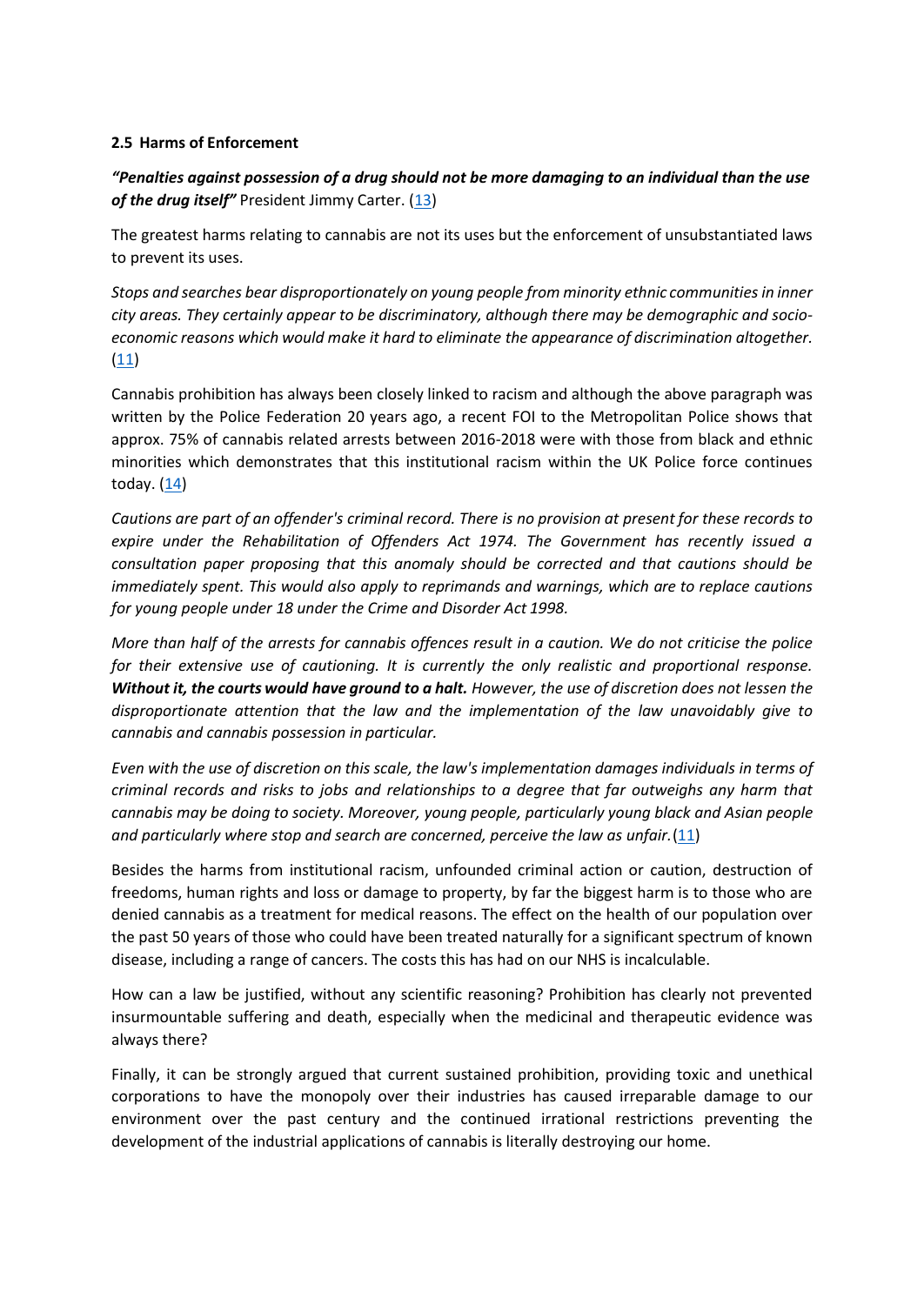# **Section 3: The Evidence that Cannabis is Safe.**

### **3.1 Statistics – Let's Put This in Perspective.**

The Runciman Report 2000 stated:

The British Medical Association has *said 'The acute toxicity of cannabinoids is extremely low: they are very safe drugs and no deaths have been directly attributed to their recreational or therapeutic use.'*  The Lancet published an article summarising the evidence on the most probable adverse health and psychological consequences of acute and chronic use, and its editorial in the same issue comments that '...on the evidence summarised by Hall and Solowij, it would be reasonable to judge cannabis less of a threat than alcohol or tobacco....We...say that, on the medical evidence available, moderate indulgence in cannabis has little ill-effect on health, and that decisions to ban or legalise cannabis should be based on other considerations.'

In their evidence to the House of Lords Select Committee on Science and Technology, the Department of Health said, 'cannabis is now the third most commonly consumed drug after alcohol and tobacco'.  $(11)$ 

Transform Drug Policy Foundation stated: *"It is this omission from the classification system that, perhaps more than any other, truly lays bare itsfundamental lack of consistency,reasoning or evidence base" on the grounds that together tobacco and alcohol cause "approximately 40 times the total number of deaths from all illegal drugs combined"* (this equates to approx. 90% of all drug related deaths). [\(9\)](https://publications.parliament.uk/pa/cm200506/cmselect/cmsctech/1031/1031.pdf)

Transform continue in their written evidence:

*Any and all medical authorities will acknowledge that by far the greatest harm to public health from drugs stems from alcohol and tobacco use. In the UK they are estimated to be responsible for 30,000 and 100,000 premature deaths each year respectively, more than 300 a day. This figure is approximately 40 timesthe total number of deaths from all illegal drugs combined, and even if relative numbers of users are taken into account, if classified under any realistic assessment of toxicity, addictiveness and mortality rates both drugs would certainly be criminalised and prohibited under the current system. The reason they are absent from the classification system is that they are, for entirely political/ historical reasons, absent from the international prohibitionist legal system. This distinction is arbitrary, perverse and illogical.*

*"Why not criminalise tobacco, place it within the Misuse of Drugs Act, put it into Class C and have two years for simple possession of this dangerous drug?".* . . it is an awkward question in the debate that needs to be asked." Stated Griffths Edwards (former chair of the ACMD).

It should also be noted that the special place of alcohol and tobacco in drug policy extends beyond the absurd exception from the UN and MDA classification system. Alcoholic beverages are the only food or beverage not required to list ingredients. Alcohol is also the only widely consumed dangerous drug not required to have standard pharmaceutical health warnings on the packaging. Tobacco products similarly are not required to list the many hundreds of potentially harmful additives which can constitute up to 30% of their content. These policy anomalies further expose the bizarre a-scientific world in which UK and international drug policy is formulated.[\(9\)](https://publications.parliament.uk/pa/cm200506/cmselect/cmsctech/1031/1031.pdf)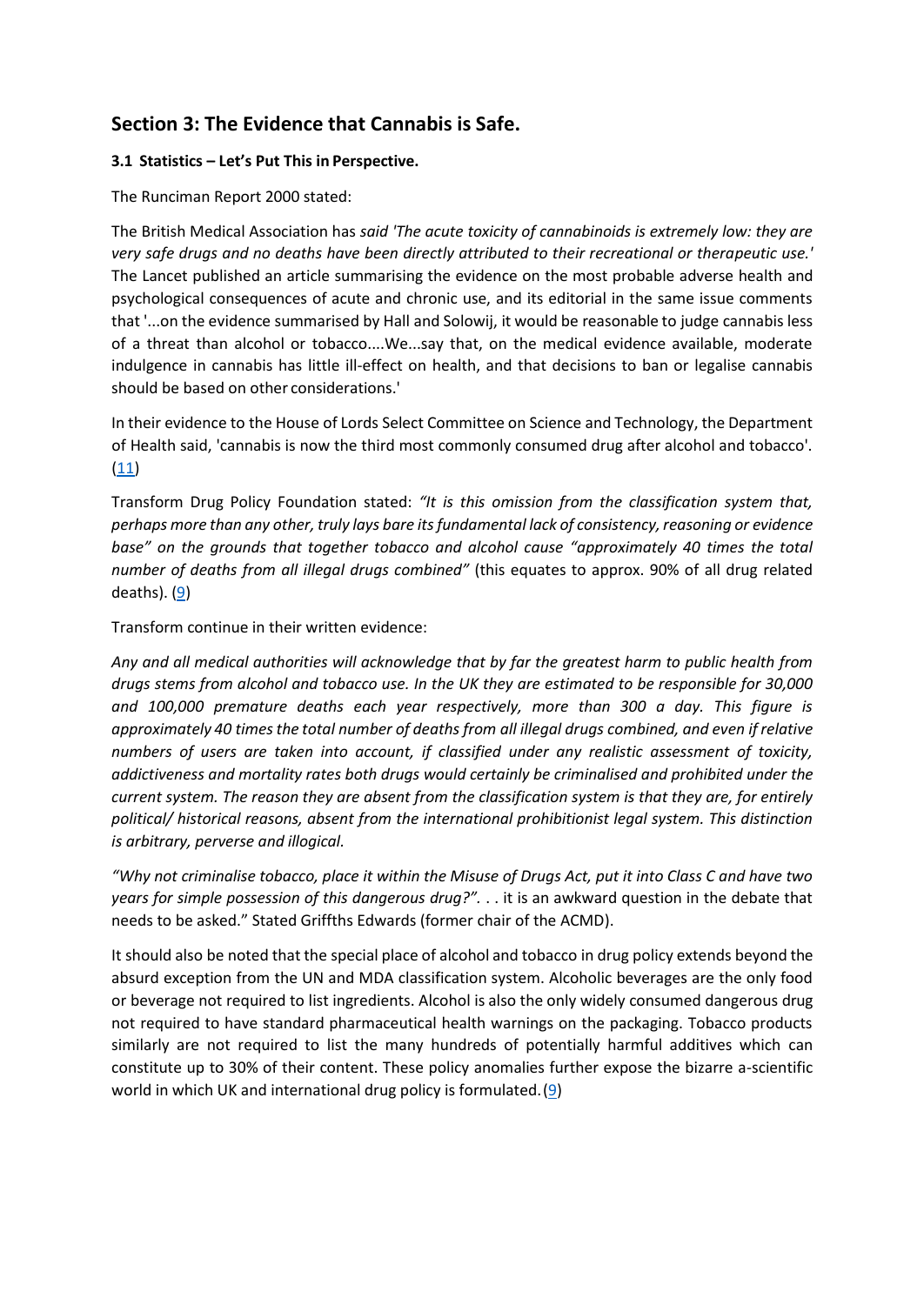

To place the harm of tobacco in perspective, there were 77,800 deaths and almost 500,000 hospital admissions attributed to smoking tobacco in 2017

Alongside socially acceptable alcohol and tobacco, many pharmaceutical drugs are highly toxic, often causing horrendous side effects and often morbidity.

Age-standardised mortality rates for selected substances, England and Wales, deaths registered between 1993 to 2018

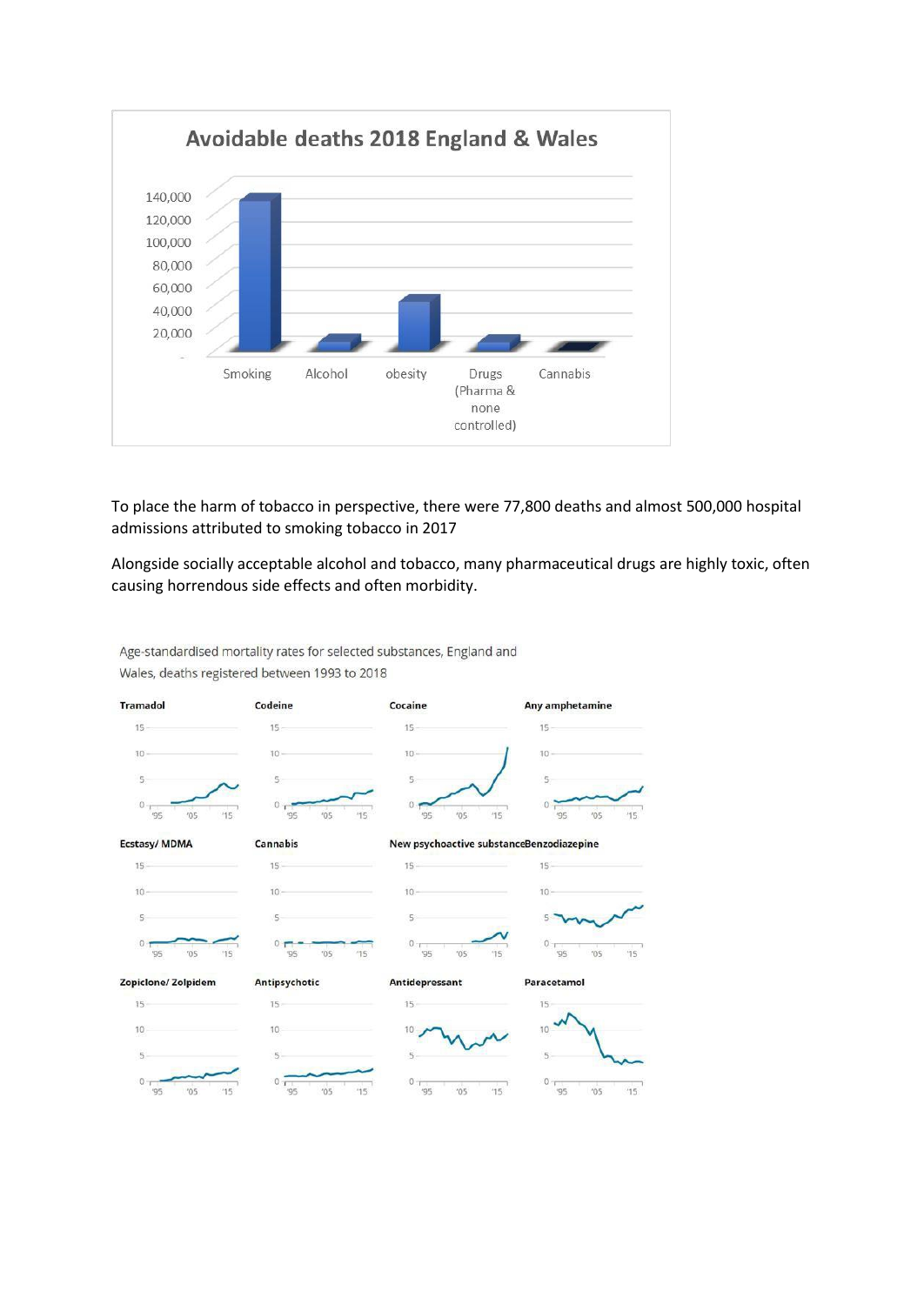Then there are endless products available in shops containing toxic chemicals, highly poisonous trees (3 yew berry seeds will kill the average adult human), plants and fungi which can and do cause deaths every year.

In the UK there are **100 food allergy deaths** each year, **4,500 UK hospital admissions** from food allergies and **8% of children** are affected by food allergies or intolerances. [\(15\)](https://onlinefirstaid.com/allergy-suffers/)

In addition, many common toxic foods are known to be carcinogenic, addictive and so cause many health issues throughout the population such as sugar, sugar alternatives such as aspartame, MSG and the many E-number chemicals to name but a few.

We can thereby make a confident statement that cannabis is in fact safer than many foods, drinks and pharmaceutical drugs.

In 1988, DEA Administrative Judge Francis Young wrote "In strict medical terms marijuana is far safer than many foods we commonly consume. For example, eating ten raw potatoes can result in a toxic response. By comparison, it is physically impossible to eat enough marijuana to induce death.

"Marijuana, in its natural form, is one of the safest Therapeutically active substances known to man. By any measure of rational analysis marijuana can be safely used within a supervised routine of medical care."  $(16)$  $(16)$ 

### **3.2 Counter Evidence of Harm**

There is clearly little to no scientific evidence of harm from using cannabis but there is a huge amount of evidence for the contrary and this is increasing year upon year as global research finally flourishes. In fact, the growing evidence that cannabis is essential to health and can treat virtually every disease known to man literally tips the scales in the other direction to move the discussion from harm to necessity.

We must be careful to distinguish the empirical evidence from studies of the health effects of herbal and pure cannabis on people who smoke it and anecdotes or hypotheses based on studies using synthetic THC and other unnatural extracts on mice and monkeys in the laboratory.

Here we counteract some of the common misconceptions in relation to harms from cannabis:

### **Myth: Cannabis causes psychosis/schizophrenia**

**Lester Grinspoon, MD, professor of psychiatry emeritus at Harvard** who has been studying marijuana since 1967 and is the co-author of Schizophrenia: Pharmacotherapy and Psychotherapy and other textbooks. "It is hard to refute a study that alleges certain things are going to happen in the years ahead," he says, **"but smoking marijuana does not cause schizophrenia."**

The Lancet paper is "a meta-analysis of studies that are themselves flawed," says Grinspoon (who discredited some of them himself). "It greatly exaggerates the risk to the individual."

According to Grinspoon, the cannabis-causes-psychosis line is disproved by the absence of "even a blip in the incidence of schizophrenia in the US after millions of people started smoking marijuana in the 1960s." **The prevalence of schizophrenia in adults is about 1% worldwide** and **seemingly independent of whether or not cannabis use** is widespread in a given country.

A meta-analysis published in the Lancet in 2004 (Macleod, et al) stated, **"Cannabis use appears to have increased substantially amongst young people over the past 30 years, from around 10%**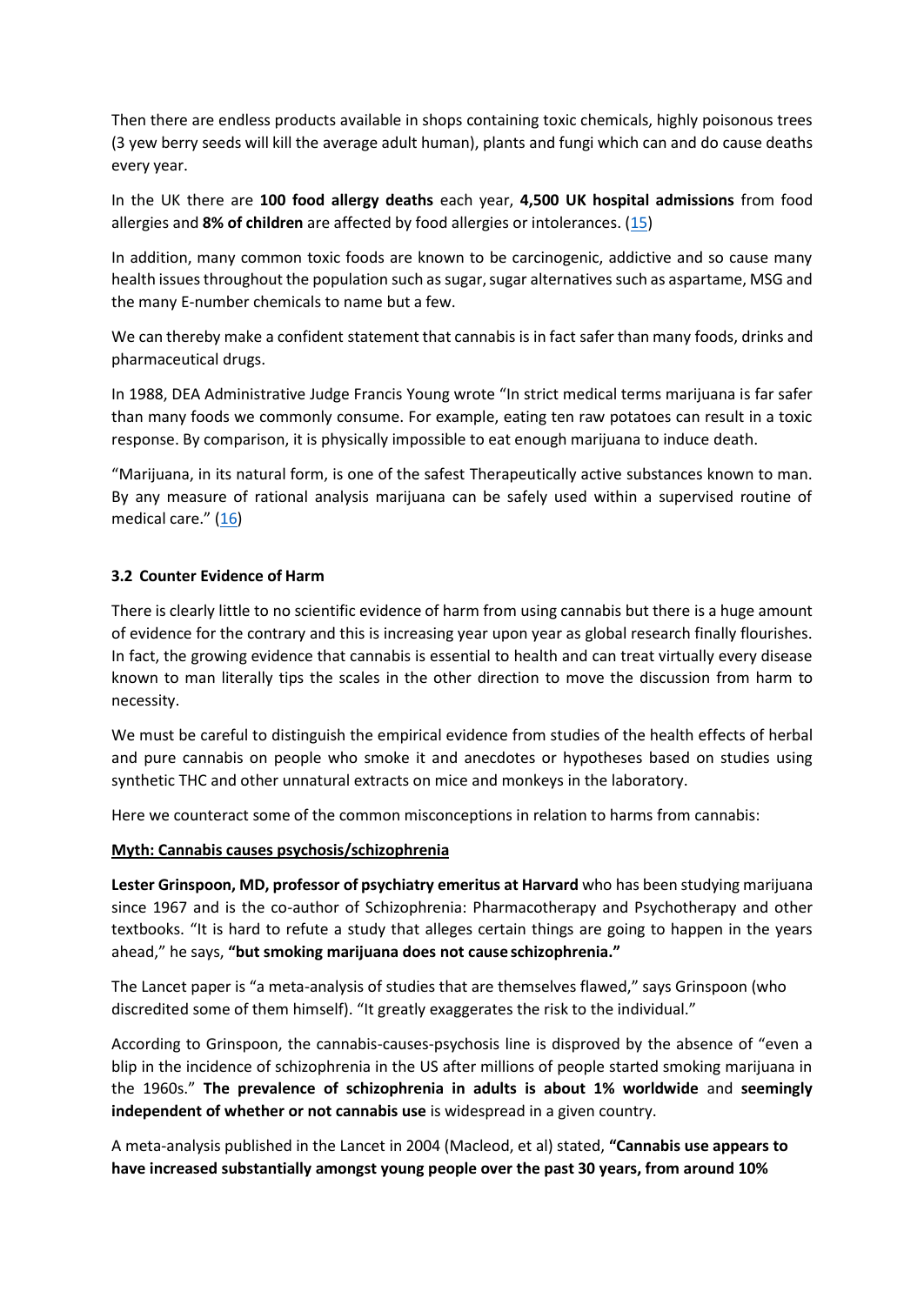**reporting ever use in 1959-70, to around 50% reporting ever use in 2001 in Britain and Sweden. If the relation between use and schizophrenia were truly causal and if the relative risk was around five-fold,** then the incidence of schizophrenia should have more than doubled since 1970. However, population trends in schizophrenia incidence suggest that incidence has either been stable or slightly decreased over the relevant time period."



Cannabis does not cause Schizophrenia

Information source - Dr. Lester Ginspoon - Professor Emeritus of Psychiatry, Harvard

Prof.David Nutt of UK, studied 2000 cases to arrive at same conclusion of the UK.

### **Myth: Cannabis is toxic / poisonous**

*'Nearly all medicines have toxic, potentially lethal effects. But marijuana is not such a substance. There is no record in the extensive medical literature describing a proven, documented cannabis-induced fatality.'*

*'This is a remarkable statement. First, the record on marijuana encompasses 5,000 years of human experience. Second, marijuana is now used daily by enormous numbers of people throughout the world. Estimates suggest that from twenty million to fifty million Americans routinely, albeit illegally, smoke marijuana without the benefit of direct medical supervision. Yet, despite this long history of use and the extraordinarily high numbers of social smokers, there are simply no credible medical reports to suggest that consuming marijuana has caused a single death.'*

*'By contrast aspirin, a commonly used, over-the-counter medicine, causes hundreds of deaths each year.'*

'Drugs used in medicine are routinely given what is called an LD-50. The LD-50 rating indicates at what *dosage fifty percent of test animals receiving a drug will die as a result of drug induced toxicity. A number of researchers have attempted to determine marijuana's LD-50 rating in test animals, without success. Simply stated, researchers have been unable to give animals enough marijuana to induce death.'*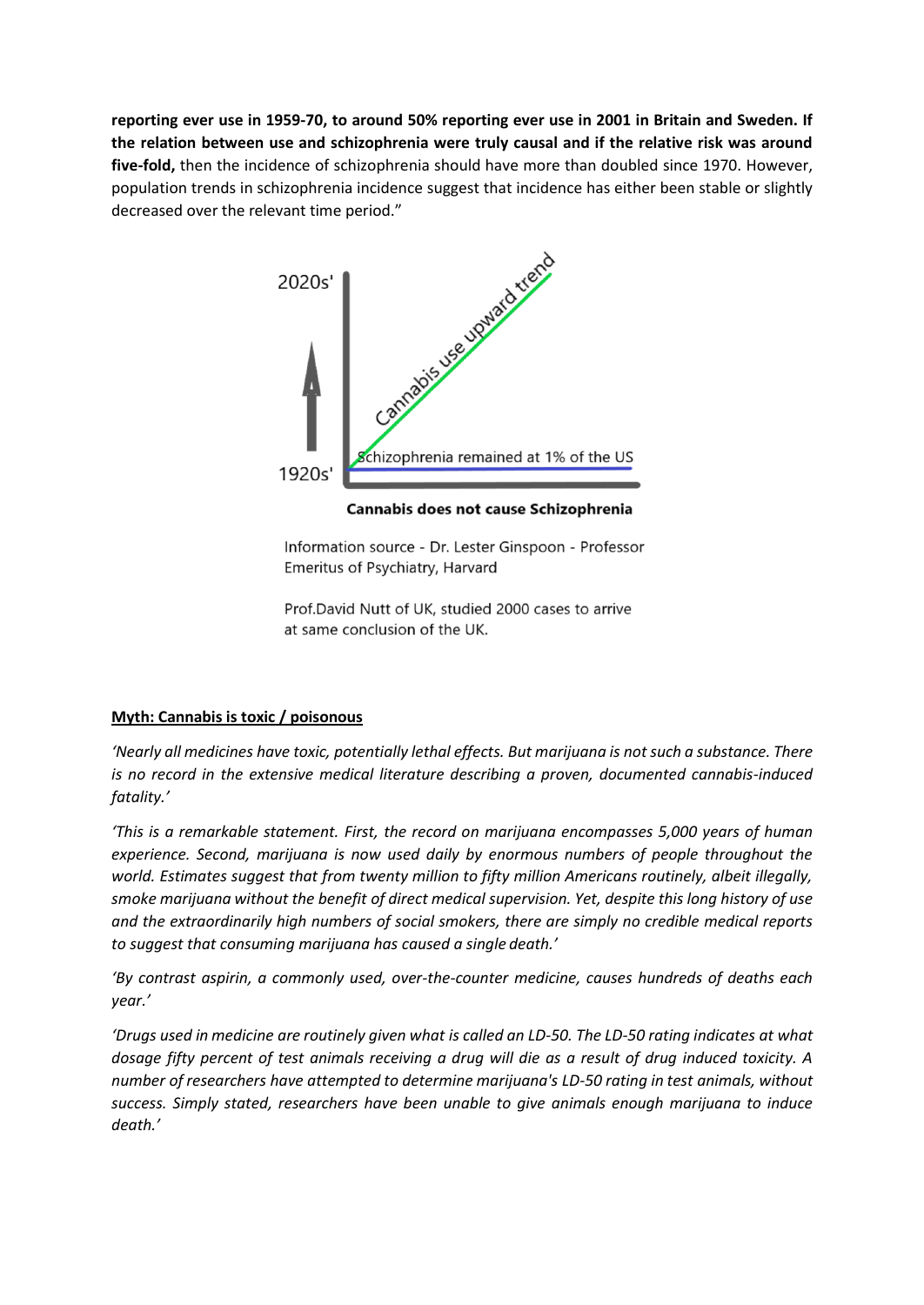*'At present it is estimated that marijuana's LD-50 is around 1:20,000 or 1:40,000. In layman terms this means that in order to induce death a marijuana smoker would have to consume 20,000 to 40,000 times as much marijuana as is contained in one marijuana cigarette. NIDA-supplied marijuana cigarettes weigh approximately .9 grams. A smoker would theoretically have to consume nearly 1,500 pounds of marijuana within about fifteen minutes to induce a lethalresponse.'*

*'In practical terms, marijuana cannot induce a lethal response as a result of drug-related toxicity.'*

*'Another common medical way to determine drug safety is called the therapeutic ratio. This ratio defines the difference between a therapeutically effective dose and a dose which is capable of inducing adverse effects.'*

*'A commonly used over-the-counter product like aspirin has a therapeutic ratio of around 1:20. Two aspirins are the recommended dose for adult patients. Twenty times this dose, forty aspirins, may cause a lethal reaction in some patients, and will almost certainly cause gross injury to the digestive system, including extensive internal bleeding.'*

*'The therapeutic ratio for prescribed drugs is commonly around 1:10 or lower. Valium, a commonly used prescriptive drug, may cause very serious biological damage if patients use ten times the recommended (therapeutic) dose.'*

*'There are, of course, prescriptive drugs which have much lower therapeutic ratios. Many of the drugs used to treat patients with cancer, glaucoma and multiple sclerosis are highly toxic. The therapeutic ratio of some of the drugs used in antineoplastic therapies, for example, are regarded as extremely toxic poisons with therapeutic ratios that may fall below 1:1.5. These drugs also have very low LD-50 ratios and can result in toxic, even lethal reactions, while being properly employed.'*

*'By contrast, marijuana's therapeutic ratio, like its LD-50, is impossible to quantify because it is so high.'*

### **Myth: Cannabis intoxicates**

This is really a matter of semantics, as, strictly speaking, a non-toxic substance cannot 'intoxicate'.

'intoxication' is usually and often detectable simply by a detrimental effect upon motor and cognitive skills; these are covered below.

### **Myth: Cannabis is addictive**

Here we must distinguish between firstly, addictiveness and dependency, and secondly, between medical and psychological dependency.

Medical dependency is not really the issue here, since it is perfectly natural and acceptable for a person to be dependent upon a medicine to ease their suffering, given that the medicine is at least reasonably and acceptably safe.

TRENDS IN PHARMACOLOGICAL SCIENCES: Neurobiology of Marijuana Abuse. 1992, 13:201-206. pg. 203:

"research shows cannabis has limited potential for development of...psychological dependence due to the weak reinforcing properties of Delta-9-THC."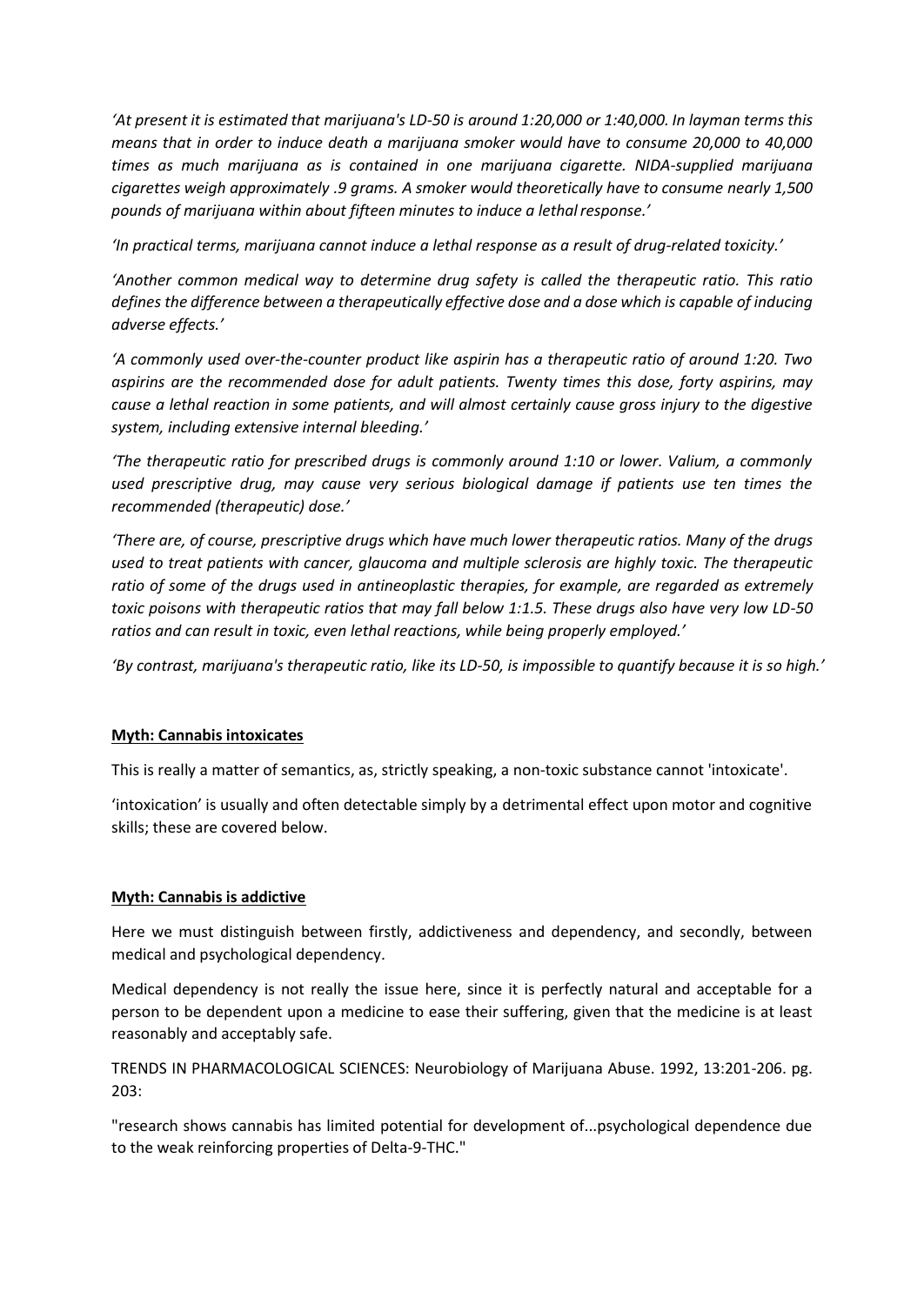BRAIN RESEARCH JOURNAL: Chronic cannabinoid administration alters cannabinoid receptor binding in rat brain: a quantitative autoradiographic study. 1993, 616:293-302. pg. 300.

"cannabinoid dependence and withdrawal phenomena are minimal."

The Shafer Commission (USA) of 1970 said:

"Marijuana does not lead to physical dependency, although some evidence indicates that the heavy, long-term users may develop a psychological dependence on the drug"

The Panama Canal Zone Military Investigations (US Military, 1929) said:

"There is no evidence that Marihuana as grown and used [in the Canal Zone] is a 'habit-forming' drug."

In 1997, (R. v Clay), Ontario Justice John McCart (Canada) ruled, "Cannabis is not an addictive substance." B.C. Justice F.E. Howard in a similar case confirmed his findings in 1998.

US Department of Health and Human Services, 1991:

"Given the large population of marijuana users and the infrequent reports of medical problems from stopping use, tolerance and dependence are not major issue at present."

("Drug Abuse and Drug Abuse Research, Rockville, MD, (1991) p C3

### **Myth: Cannabis causes hallucinations**

Report of the Australian Government, 1996: "Cannabis has been erroneously classified as a narcotic, as a sedative and most recently as a hallucinogen. While the cannabinoids do possess hallucinogenic properties, together with stimulant and sedative effects, they in fact represent a unique pharmacological class of compounds. Unlike many other drugs of abuse, cannabis acts upon specific receptors in the brain and periphery. The discovery of the receptors and the naturally occurring substances in the brain that bind to these receptors is of great importance, in that it signifies an entirely new pathway system in the brain."

### **Myth: Cannabis smoking damages the lungs**

Researchers at the University of California (UCLA) School of Medicine have announced the results of an 8 - year study into the effects of long-term cannabis smoking on the lungs. In Volume 155 of the American Journal of Respiratory and Critical Care Medicine, Dr. D.P. Tashkin reported "Findings from the present long-term, follow-up study of heavy, habitual marijuana smokers argue against the concept that continuing heavy use of marijuana is a significant risk factor for the development of [chronic lung disease. ..Neither the continuing nor the intermittent marijuana smokers exhibited any significantly different rates of decline in [lung function]" as compared with those individuals who never smoked marijuana. Researchers added: "No differences were noted between even quite heavy marijuana smoking and non-smoking of marijuana."

### **Myth: Cannabis suppresses the immune system**.

Two studies in 1978 and 1988 showed that cannabis actually stimulated the immune system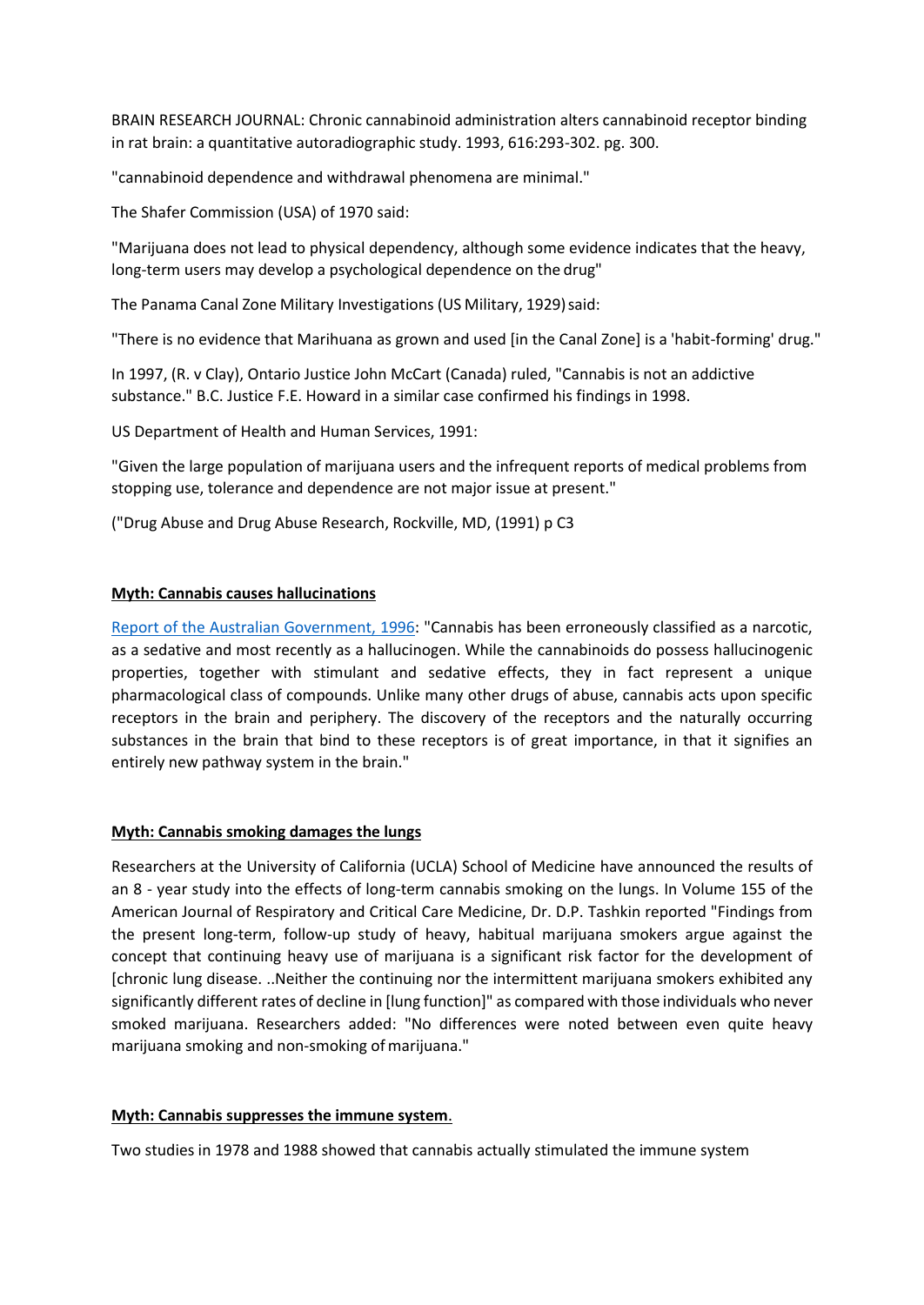From: "Exposing Marijuana Myths:(The Lindesmith Center)" "False: Marijuana Impairs Immune System Functioning "It has been widely claimed that marijuana substantially increases users' risk of contracting various infectious diseases. First emerging in the 1970s, this claim took on new significance in the 1980s, following reports of marijuana use by people suffering fromAIDS.

### "THE FACTS

"The principal study fuelling the original claim of immune impairment involved preparations created with white blood cells that had been removed from marijuana smokers and controls. After exposing the cells to known immune activators, researchers reported a lower rate of transformation in those taken from marijuana smokers.

"However, numerous groups of scientists, using similar techniques, have failed to confirm this original study. "In fact, a 1988 study demonstrated an increase in responsiveness when white blood cells from marijuana smokers were exposed to immunological activators.

"Studies involving laboratory animals have shown immune impairment following administration of THC, but only with the use of extremely high doses. For example, one study demonstrated an increase in herpes infection in rodents given doses of 100 mg/kg/day -- a dose approximately 1000 times the dose necessary to produce a psychoactive effect in humans.

"There have been no clinical or epidemiological studies showing an increase in bacterial, viral, or parasitic infection among human marijuana users. In three large field studies conducted in the 1970s, in Jamaica, Costa Rica and Greece, researchers found no differences in disease susceptibility between marijuana users and matched controls.

"Marijuana use does not increase the risk of HIV infection; nor does it increase the onset or intensity of symptoms among AIDS patients. In fact, the FDA decision to approve the use of Marinol (synthetic THC) for use in HIV-wasting syndrome relied upon the absence of any immunopathology due to THC.

"Today, thousands of people with AIDS are smoking marijuana daily to combat nausea and increase appetite. There is no scientific basis for claims that this practice compromises their immune responses. Indeed, the recent discovery of a peripheral cannabinoid receptor associated with lymphatic tissue should encourage aggressive exploration of THC's potential use as an immune-systemstimulant."

Marijuana Myths, Marijuana Facts": Lynn Zimmer Ph.D. and John P. Morgan M.D.: "At the 1981 conference on marijuana sponsored by the World Health Organisation and Canada's Addiction Research Foundation, reviewers of the research literature on immunity reported "There is no conclusive evidence that cannabis predisposes man to immune dysfunction". A few years late, in approving THC (Marinol) for use as a medicine, the FDA found no convincing evidence that THC caused immune impairment. In 1992, the FDA approved Marinol as an appetite stimulant specifically for AIDS patients, who have serious immunosuppression. "Marijuana Myths, Marijuana Facts": Lynn Zimmer Ph.D. and John P. Morgan M.D. ISBN 0-9641568-4-9; page 107.Munson and Fehr (1983) note 15, page 338

Food and Drug Administration, "Unimed's Marinol (Dronabinol) Lau, R.J. et al "Phytohemagglutinin-Induced Lymphocyre Transformations in Humans Receiving Delta-9-Tetrahydrocannabinol," Science 192, 805-07 (1976)Dax, EM. Et al., "The Effects of 9\_ENE-Tetrahydrcannabinol on Hormone Release and Immune Function," Journal of Steroid Biochemistry 34: 263-70 (1989)Myth: Cannabis causes impotency / infertility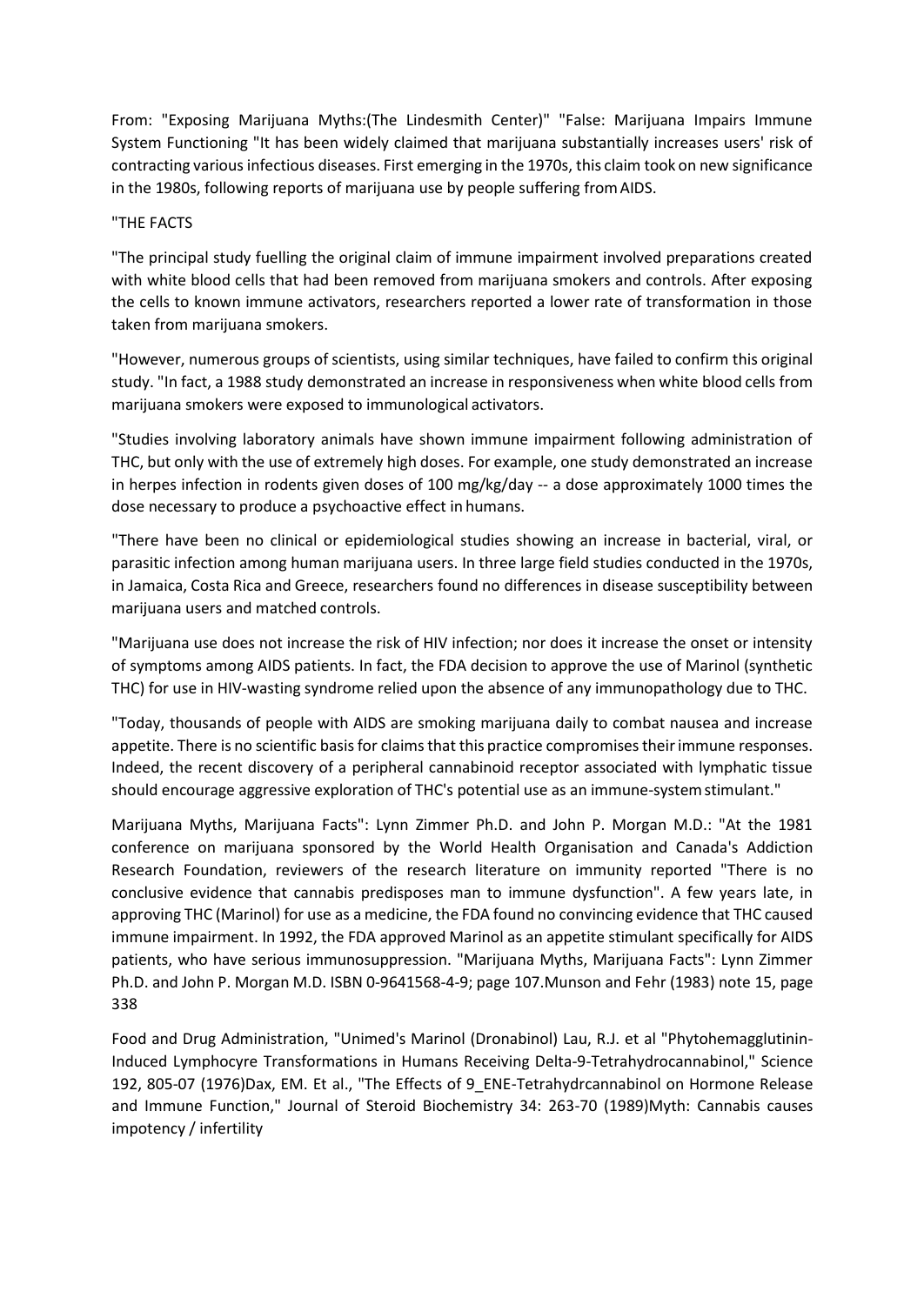From: "Exposing Marijuana Myths: (The Lindesmith Center)" page 93;"Studies of men in the general population have also failed to find differences in the testosterone levels of marijuana users and nonusers. "There is no convincing evidence of infertility related to marijuana consumption in humans. "There are no epidemiological studies showing that men who use marijuana have higher rates of infertility than men who do not. Nor is there evidence of diminished reproductive capacity among men in countries where marijuana use is common."

Abel, E.L., et al, "Marijuana and Sex: A Critical Survey," Drug and Alcohol Dependence 8: 1-22 (1981)

Ehrenkranz, J.R.L. and Hembee, WC., "Effects of Marijuana on Male Reproductive Function," Psychiatric Annals 16: 243-49 (1986)

Cushman, P, "Plasma Testosterone Levels in Healthy Male Marijuana Smokers," American Journal of Drug and Alcohol Abuse 2: 269-75 (1975)

Block, R I, et al, "Effects of Chronic Marijuana Use of Testosterone, Luteinizing Hormone, Follicle Stimulating Hormone, Prolactin and Cortisol in Men and women, "Drug and Alcohol Dependence 28,: 121-28 (1991)

### **Myth: Cannabis destroys short-term memory**

### [The Australian Government Report 1996:](http://www.druglibrary.org/sschaffer/hemp/medical/HOME.HTM)

"The weight of the available evidence suggests that the long-term heavy use of cannabis does not produce any severe impairment of cognitive function."

### **Myth: Cannabis detrimentally effects motor co-ordination / driving skill**

Crancer Study, Washington Department of Motor Vehicles:

"Simulated driving scores for subjects experiencing a normal social 'high' and the same subjects under control conditions are not significantly different. However, there are significantly more errors for alcohol intoxicated than for control subjects"

### Runciman report:

There is considerable concern that cannabis use may contribute to transport accidents since laboratory tests show it can impair performance including driving. However, a review of the scientific literature on drugs and driving commissioned by the European Monitoring Centre for Drugs and Drug Addiction (EMCDDA) [7] found that evidence as to whether cannabis impairs driving and increases the risks of road accidents was not entirely consistent. Some studies found no significant effects on perception, and others pointed to some impairment of attention and short-term memory, although these effects are typically observed at higher doses. Still others suggest that drivers under the influence of cannabis actually drive more carefully. Interpretation of the causal contribution of cannabis to road accidents is further complicated by the concurrent presence of other drugs, especially alcohol.

U.S. Department of [Transportation,](http://ccguide.org/driving.php) National Highway Traffic Safety Administration (DOT HS 808 078), Final Report, November 1993:"THC's adverse effects on driving performance appear relativelysmall"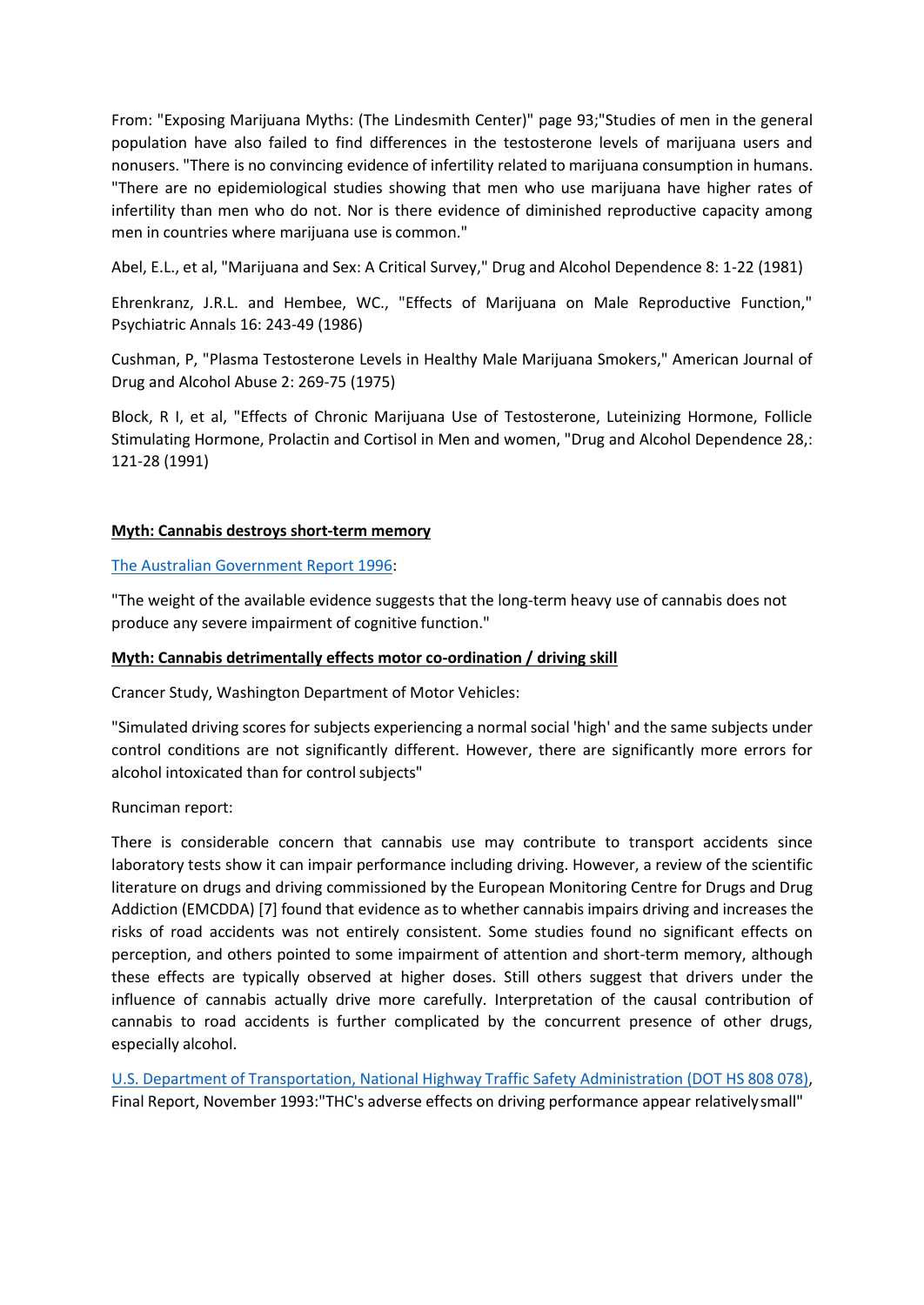Sutton (1983) also found that cannabis had little effect on actual driving performance. "Driving in traffic, however, while showing a trend toward poorer performance, was not significantly affected, and the effects of cannabis were much more variable."

The Australian Government Report, 1996, page 6) "There is no controlled epidemiological evidence that cannabis users are at increased risk of being involved in motor vehicle or other accidents.

### **Myth: Cannabis detrimentally effects cognitive skills**

US: Cannabis Use and Cognitive Decline in Persons under 65 Years of Age

Publication date: 1 May 1999

Source: American Journal of Epidemiology

Copyright: 1999 Johns Hopkins University School of Hygiene and Public Health

Ref: Am J Epidemiol 1999; 149:794-800

Mail: 111 Market Place, Suite 840, Baltimore MD 21202 U.S.A.

[<http://www.jhsph.edu/Publications/JEPI/">](http://www.jhsph.edu/Publications/JEPI/) Website

Authors: Constantine G. Lyketsos, Elizabeth Garrett, Kung-Yee Liang, and James C. Anthony (Osler 320, The Johns Hopkins Hospital, 600 North Wolfe Street, Baltimore, MD21287-5371)

"The purpose of this study was to investigate possible adverse effects of cannabis use on cognitive decline after 12 years in persons under age 65 years. This was a follow-up study of a probability sample of the adult household residents of East Baltimore. The analyses included 1,318 participants in the Baltimore, Maryland, portion of the Epidemiologic Catchment Area study who completed the Mini-Mental State (MMSE) examination during three study waves in 1981, 1982, and 1993--1996.

Individual MMSE score differences between waves 2 and 3 were calculated for each study participant. After 12 years, study participants' scores declined a mean of 1.20 points on the MMSE (standard deviation 1.90), with 66% having scores that declined by at least one point. Significant numbers of scores declined by three points or more (15% of participants in the 18--29 age group). There were no significant differences in cognitive decline between heavy users, light users, and non-users of cannabis.

There were also no male-female differences in cognitive decline in relation to cannabis use. The authors conclude that over long time periods, in persons under age 65 years, cognitive decline occurs in all age groups

This decline is closely associated with ageing and educational level but does not appear to be associated"

Ethiopian Zion Coptic Church Study, 1980

"Some participants had smoked at least two to four large cigarettes (each containing 1/4 to 1/2 ounce of cannabis) over 16 hours a day for periods of up to 50years.

"...the most impressive thing... is the true paucity of neurological abnormalities.

"Heavy cannabis consumers suffered no apparent psychological or physical harm. "Schaeffer: A Neuropsychological Evaluation; A Case History"...I.Q.'s of Zion Coptics increased after they began to use ganga"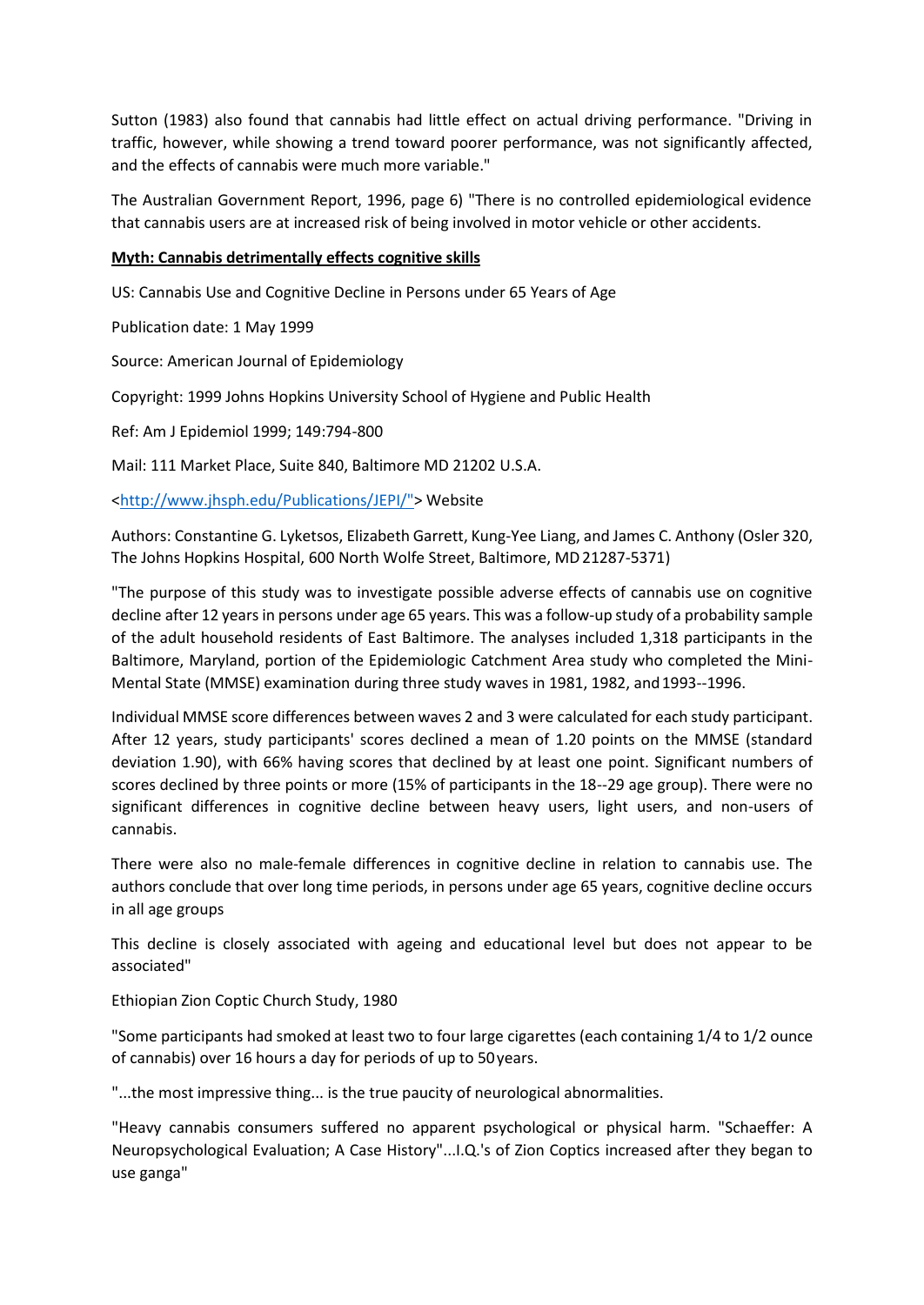US Jamaican Study 1974:

"No impairment of physiological, sensory and perceptual performance, tests of concept formation, abstracting ability, and cognitive style, and tests of memory"

### **Myth: Cannabis causes a-motivation / laziness**

We must of course distinguish between those people who are naturally or by habit or psychological so set as lazy or a-motivated, and any such a-motivation caused by cannabis consumption.

Dr. Andrew Weil (Rubin & Comitas Ganja in Jamaica, 1975) said "a-motivation [is] a cause of heavy marijuana smoking rather than the reverse"

In 1997, (R. v Clay), Ontario Justice John McCart (Canada) ruled, "Cannabis ... does not cause a motivational syndrome." His findings were confirmed by B.C. Justice F.E. Howard in a similar case in 1998

### **Myth: Cannabis use leads to the use of hard drugs**

Considering the millions of people in the UK, and the hundreds of millions around the world, who have used cannabis for short or long periods, it is clear that if it led to the use of hard and addictive drugs there would be many more new addicts that we haveseen.

We must, here, also remember that under the UK and other government policies of "tackling drugs together", under a regime that prohibits hard drugs alongside cannabis, where the supplies remain in criminal control, it is often the case that people may be led from one substance to another by their peers and by their suppliers. This does not of course mean that cannabis itself is a gateway or hard drug use.

We must also remember that at least a proportion of cannabis users may be people prone to trying other substances, whether by way of n, research, 'spiritual' quest, or other factor.

### [The LaGuardia sub-committee of New York 1944](http://www.druglibrary.org/schaffer/Library/studies/lag/lagmenu.htm) said:

"The use of marijuana does not lead to morphine or heroin or cocaine addiction and no effort is made to create a market for these narcotics by stimulating the practice of marijuanasmoking"

"Marijuana: Facts for Teens." U.S. Department of Health and Human Services. Washington, D.C. 1995, p.10.: "Most marijuana users do not go on to use other drugs." :

Jack Straw, The Daily Telegraph, 3 April 2000: "While it is undoubtedly the case that many drug addicts started with cannabis, to claim that taking cannabis is bound to lead to hard drugs has always seemed to me far-fetched."

Drugs Policy in the [Netherlands](http://www.drugtext.nl/reports/wvc) (1995): Dutch Ministry of Health, Welfare and Sport "Moreover, users of soft drugs do not as a rule tend to experiment with hard drugs, such as heroin or cocaine; this is indeed the intention of the policy of keeping the markets separate. There is little use of heroin and cocaine among minors in the Netherlands, and the trend is towards even less. "Myth: Increased availability will lead to increased usage"

Drugs Policy in the Netherlands (1995): Dutch Ministry of Health, Welfare and Sport"4.1. Extent and nature of cannabis use

"The decriminalisation of the possession of soft drugs in 1976 did not result in increased use. The level of consumption stabilised in the first few years after the Opium Act was amended. According to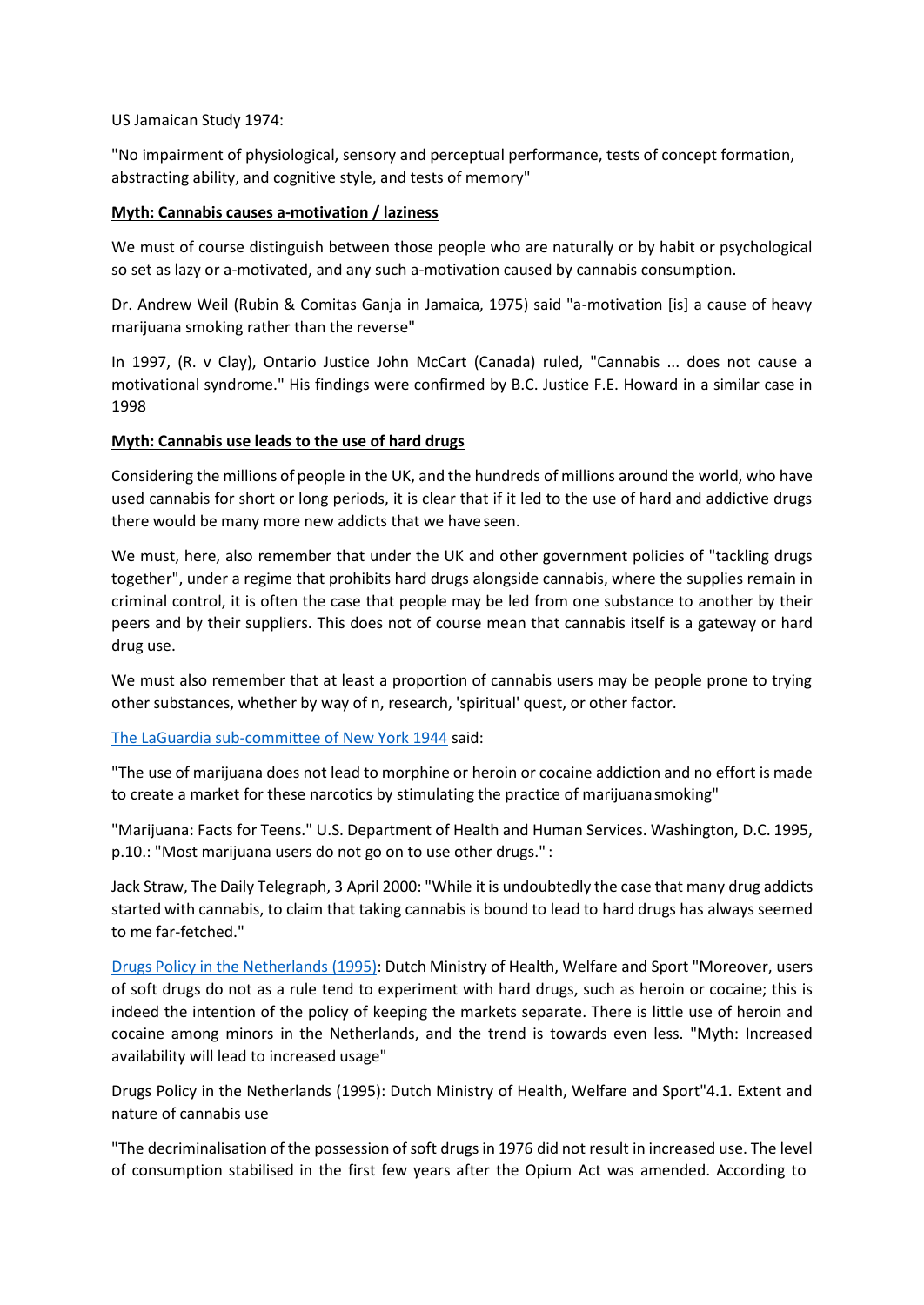national figures, use again increased somewhat between 1984 and 1994, a trend which has also been observed elsewhere. Indeed, the United States has experienced a considerable increase in recent years. "Both as regards the extent of cannabis use and trends in use, the Netherlands differs very little from other countries.

"As already indicated, the number of users of soft drugs has increased after falling in the 1970s. Patterns of consumption are overwhelmingly recreational, though among certain specific categories of young people, such as chronic truants and street children, the use of cannabis can be described as very substantial and intensive.

"The policy pursued by the Netherlands does not appear to have led to an increase in use, though there are indications that the existence of freely accessible coffee shops means that certain users continue to use the drugs for longer.

"Conclusions and policy intentions

"The decriminalisation of the possession of quantities of soft drugs for personal use and the existence of sales points tolerated under certain circumstances by the authorities have not resulted in a worryingly high level of consumption among young people. Moreover, users of soft drugs do not as a rule tend to experiment with hard drugs, such as heroin or cocaine; this is indeed the intention of the policy of keeping the markets separate. There is little use of heroin and cocaine among minors in the Netherlands, and the trend is towards even less.

"The effects of partial decriminalisation on cannabis use in South Australia, 1985 to 1993 National Drug and Alcohol Research Centre, University of New South Wales, Sydney Aust J Public Health, 19: 3, 1995 Jun, 281-7:"

**In 1987 the Cannabis Expiration Notice scheme decreased penalties for the personal use of cannabis in South Australia**. Data from four National Campaign Against Drug Abuse (NCADA) household druguse surveys covering the period 1985 to 1993 were analysed to measure the effect of the decriminalisation on cannabis use. The main outcomes used were the self-reported prevalence rates of having ever used cannabis and current weekly use. Logistic regression was used to control for the potentially confounding effects of age and sex.Other outcomes were rates of having ever been offered cannabis and willingnessto use cannabisif offered it. Between 1985 and 1993 the adjusted prevalence rate of ever having used cannabis increased in South Australia from 26 per cent to 38 per cent. There were also significant increases in Victoria and Tasmania, and to a lesser extent in New South Wales. The increase in South Australia was not significantly greater than the average increase ( $P = 0.1$ ). Adjusted rates of weekly use increased between 1988 and 1991 in South Australia, but did not change through 1993. Although the effect was in the direction of a greater increase in South Australia, this was not statistically significant when compared to increases in the rest of Australia ( $P = 0.07$ ). The greatest increase in adjusted weekly use occurred in Tasmania between 1991 and 1993, from 2 per cent to 7 per cent. Although the NCADA survey data indicate that there were increases in cannabis use in South Australia in 1985-1993, they cannot be attributed to the effects of partial decriminalisation, because similar increases occurred in otherstate[s"\(17\)](https://ccguide.org/safety.php?fbclid=IwAR0tphlQ5_joCIC3mPEIjW5ZQm8zPF7Su-6NStjjHP6TyVXihDP2fCvngk0)

### **3.3 The 'War on Cannabis' is a war on us**

This report has clearly demonstrated that the historical developments of cannabis laws both internationally and domestically have been based almost entirely on ideological, racist and political agendas without any conclusive scientific data on harms of use for both the individual and society.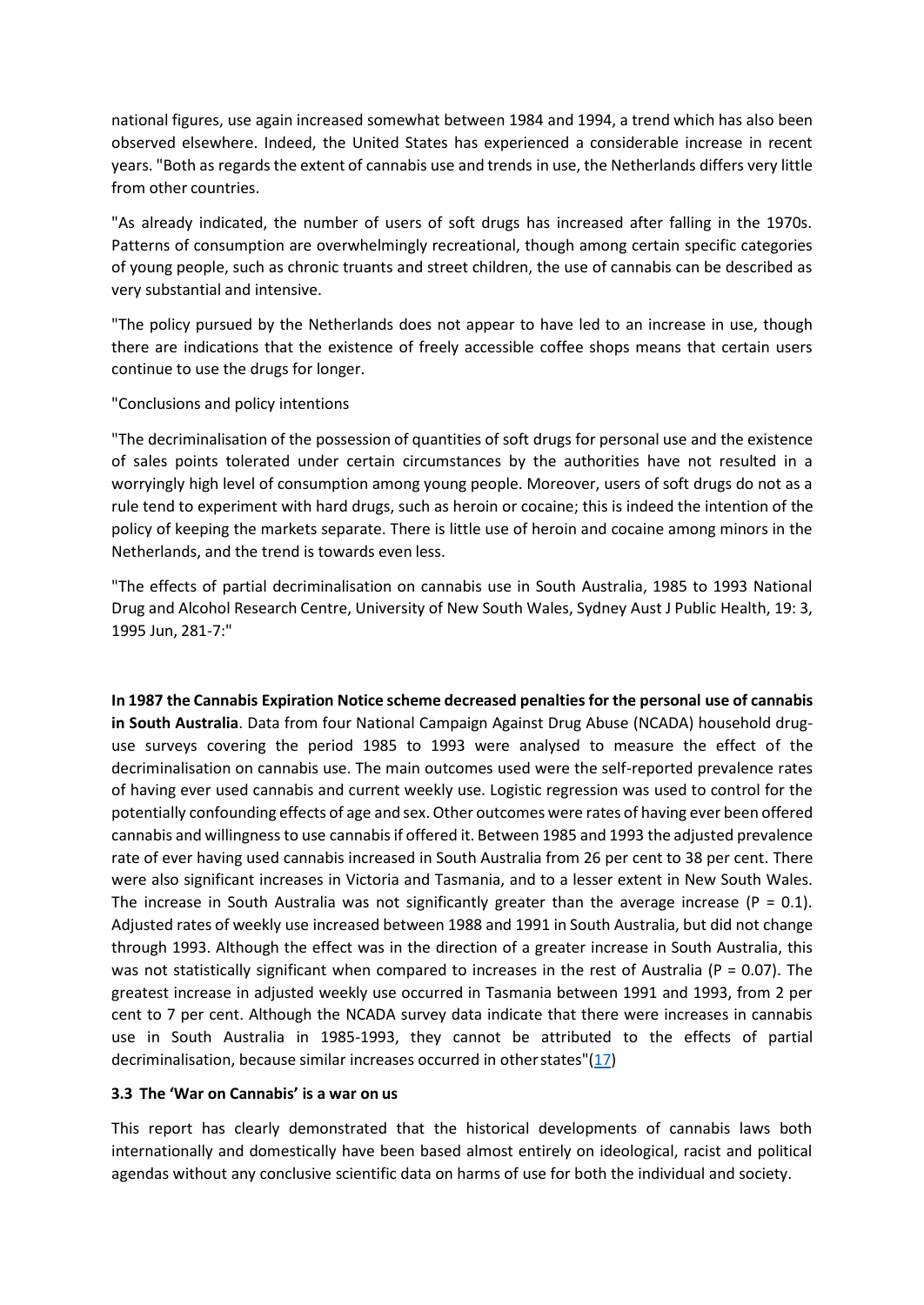These unfounded and unsubstantiated laws have clearly supported the monopolisation of several industries, especially the pharmaceutical and petrochemical multi-national corporations. It is these same corporations which have not only led to a huge increase in toxification, suffering and death to a large proportion of our population, but have been major contributors to the destruction of habitats through both negligent industry and wars.

The major cause of runaway climate change through primarily the petrochemical industries, the destruction of huge swathes of forests for paper production and the toxification of lands from the cotton industry and the devastation to our lands and oceans through the over use of throw away plastics are equally catastrophes of this failure to review the facts.

It is clear to see that if cannabis had not been vilified and thus prohibited almost a century ago, cannabis would have continued to be used to support our endo-cannabinoid systems, research into cannabis as a treatment for almost every disease known to man would not have been suppressed and the current technological developments of the myriad of uses for the rest of the plant would have long ago replaced the current dependence on fossilfuels.

If this were not enough, the sheer disregard of human rights, freedoms of choice and the overwhelming denial of judicial process has not only made a mockery of the entire judicial system, it has also caused irreparable damage to families, communities, economic progress and unfair incarceration to which reparations should be sought.

### **3.4 No Evidence, No Crime?**

As with a building, a law must have strong foundations if it is to withstand the test of time. The foundations of the judicial system are the people's trust in that the system, based on truth and justice and that everyone is innocent until proven guilty. Without this trust in the Police, the Judicial system and the Government, a breakdown of law and order to some degree isinevitable.

It is everyone's responsibility to aspire to be a model citizen, to be law abiding and possess a moral compass to look out for each other as this is the lubricant to which law and order within society depends.

If laws are unjust and unfounded, it is our moral duty to disobey that law and insist that the mistake is corrected by nullification of that law. It may be easy to collect evidence to be used in a court of law to prove the possession, cultivation and/or trafficking of cannabis but surely there needs to be foundation evidence to justify the law itself. Without evidence or justification for the existence of the law, that law should be immediately repealed.

# **Section 4: Are Those Enforcing these laws the real criminals?**

### **4.1 FOI's prove lack of due diligence**

Seed our Future Campaign has sent out Freedom of Information (FOI) requests to every Police and Crime Commissioner (PCC) in the UK, the Crown Prosecution Service (CPS) and the Home Office requesting the following information:

*I write to you under the Freedom of Information act 2000 to request five pieces of evidence:*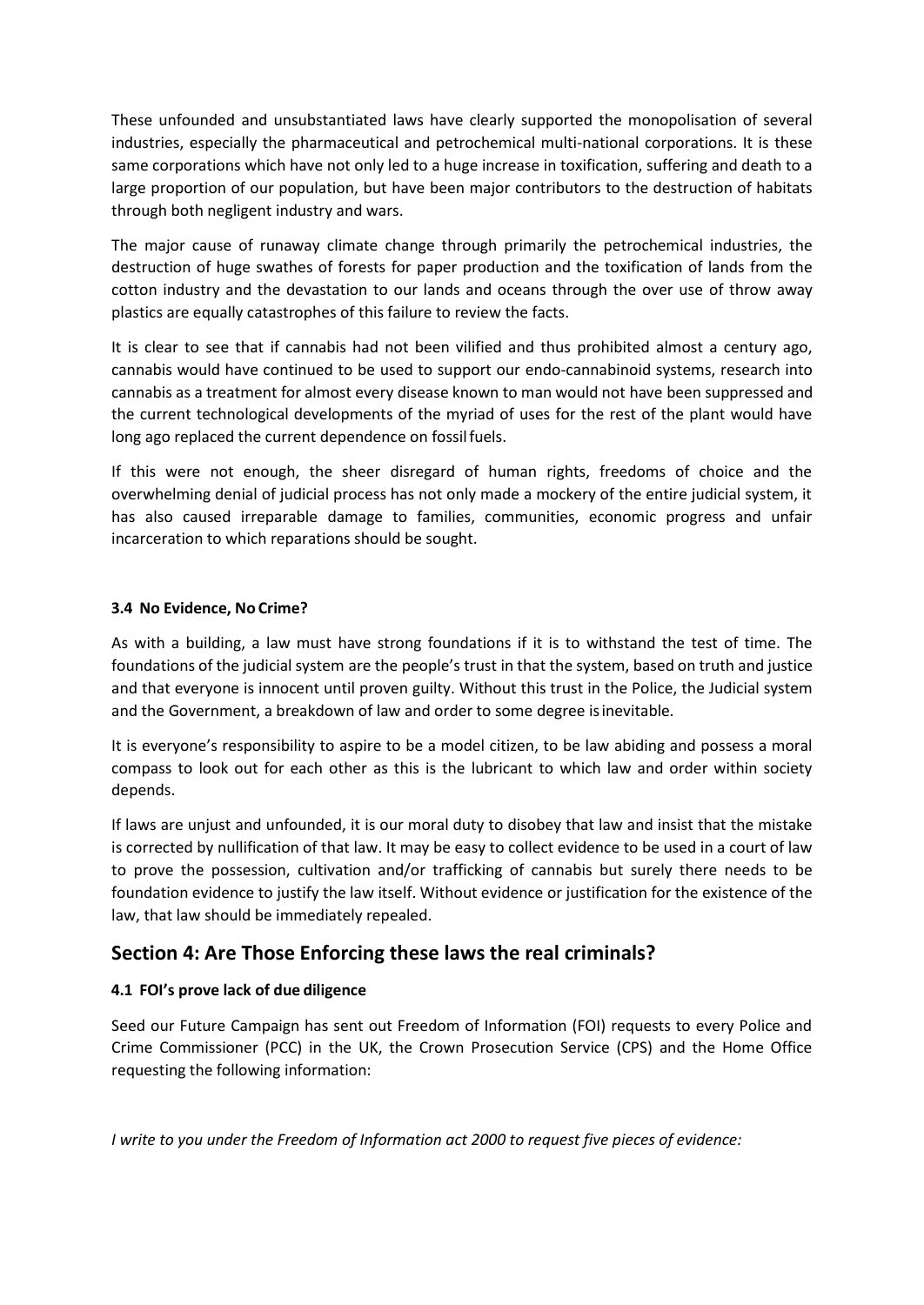*1. FOUNDATION EVIDENCE for the claim that all genus of cannabis meets the currently accepted criteria for a schedule 1 substance in its raw form.*

*2. FOUNDATION EVIDENCE for the claim that cannabinoid preparations meet the currently accepted criteria for a schedule 1 substance.*

*3. FOUNDATION EVIDENCE for the claim that cannabis is a 'controlled'substance in the UK and who is making that claim of control.*

*4. FOUNDATIONEVIDENCE for what is consideredmisuse ofraw cannabis and its various preparations.*

*5. The Clear Scientific Evidence of physical and mental harm and harm to communities, resultant from the use of cannabis to justify the class B penalty as per the 1971 Misuse of DrugsAct.*

### **Results:**

We also sent and FOI to the ACMD:

*Please provide any correspondence between the ACMD and the Home Secretary regarding reviewing the classification system within the Misuse of Drugs Act from 2005 to present.*

*The Home Office consistently claim that there is 'clear scientific and medical evidence that cannabis is a harmful drug which can damage people's mental and physical health, and harms individuals and communities. Can you please provide this clear evidence?*

*When the Misuse of Drugs Act was approved as law in 1971, what foundation evidence was available to justify placing cannabis as a schedule 1 drug with a Class B penalty as legislated for?*

### **Results:**

- Of the 45 FOI's requested; 78% have responded to Confirm No Evidence isheld.
- 4% refused to provide any information.
- 22% are yet to respond.

Of the replies, 56% forwarded us to one of the respective agencies, within this circle.

- 44% telling us '**Maybe** the Police have it?'
- 2% confirming the Police **do have** the information.
- 5% forwarding us to the Home Office.
- 5% forwarding us to the ACMD.

Each agency in this circle has been asked the same questions. We are yet to receive a response from the ACMD.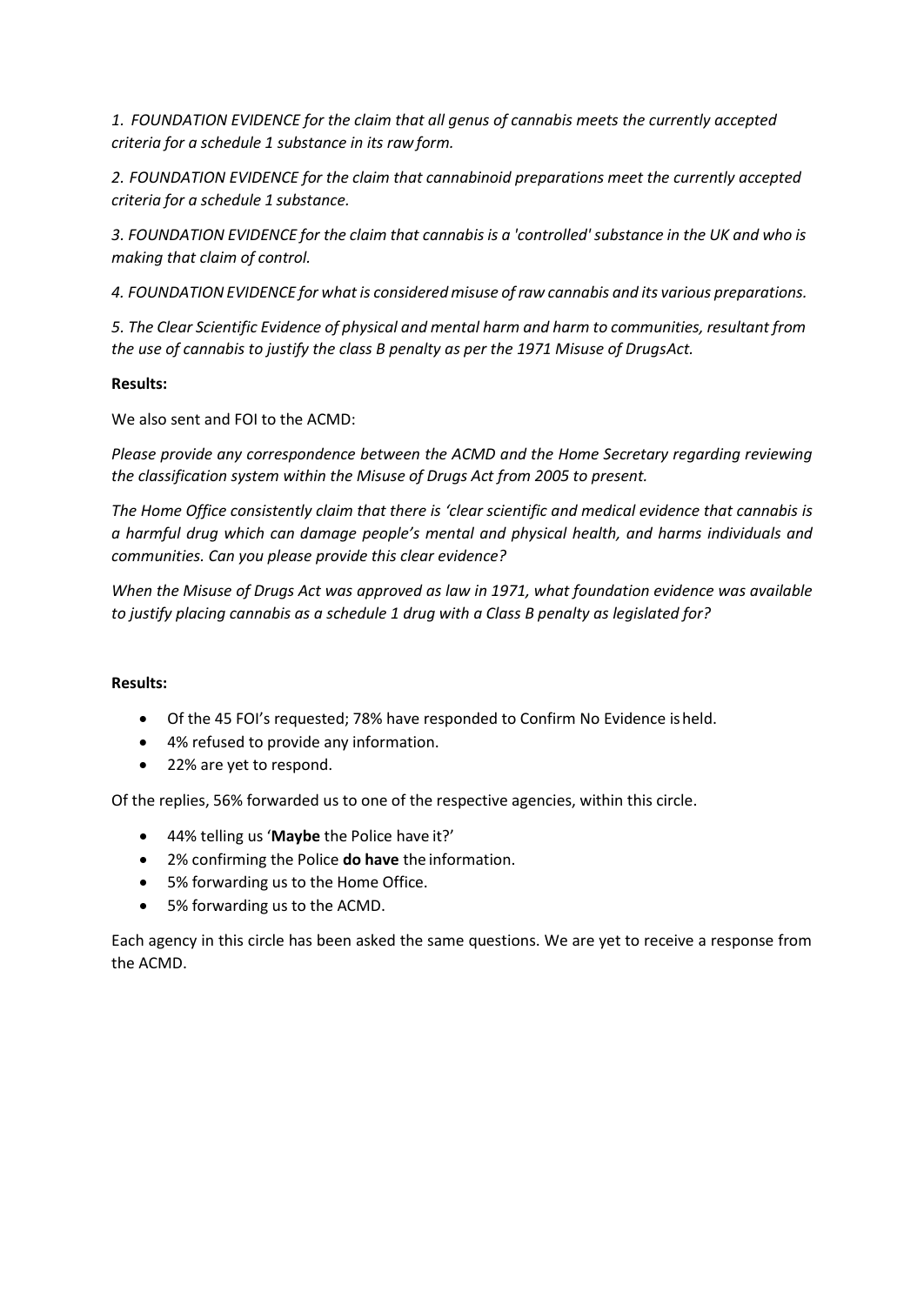

Although we were confident following our extensive research that there was no foundation evidence for the inclusion of cannabis within the 1971 MoDA, we required confirmation from the responsible parties involved.

This comprehensive confirmation that there is **no evidence** demonstrates that the Police Constables throughout the UK are at best naïve, in not checking the lawfulness/worthiness ofthe law, or at worse, the Police are professionally negligent in their duty to protect their community .

### **4.2 Attestation**

The police officer's attestation is the terms and conditions of employment/public duties of all police:

*I* do solemnly and sincerely declare and affirm that I will well and truly serve the Queen in the office of *constable, with fairness, integrity, diligence and impartiality, upholding fundamental human rights*  and according equal respect to all people; and that I will, to the best of my power, cause the peace to be kept and preserved and **prevent all offences against people and property**; and that while I continue *to hold the said office I will to the best of my skill and knowledge discharge all the duties thereof faithfully according to law.* [\(18\)](https://www.polfed.org/media/14239/the-office-of-constable-with-links-2018.pdf?fbclid=IwAR0jtFb-bYEvJVtQiZoUdMp_F4LxRAwck9cO4rOBhYDnxqebn32L8x5CWsY)

If there was 'clear scientific evidence of harm' to individuals and this constituted a social problem and if the laws had been based on truth opposed to ideology, racism and political objectives then police officers would be working within their attestation but as this is not the case, every police officer who enforces cannabis laws without adequate due diligence is in breach of their attestation.

### **4.3 Pillars of public life**

The foundations of this contract can be found in the 7 pillars of public life and these pillars are not only applicable to the Police, it is part of contract law for everyone in public office:

### **i. Selflessness**

Holders of public office should act solely in terms of the public interest.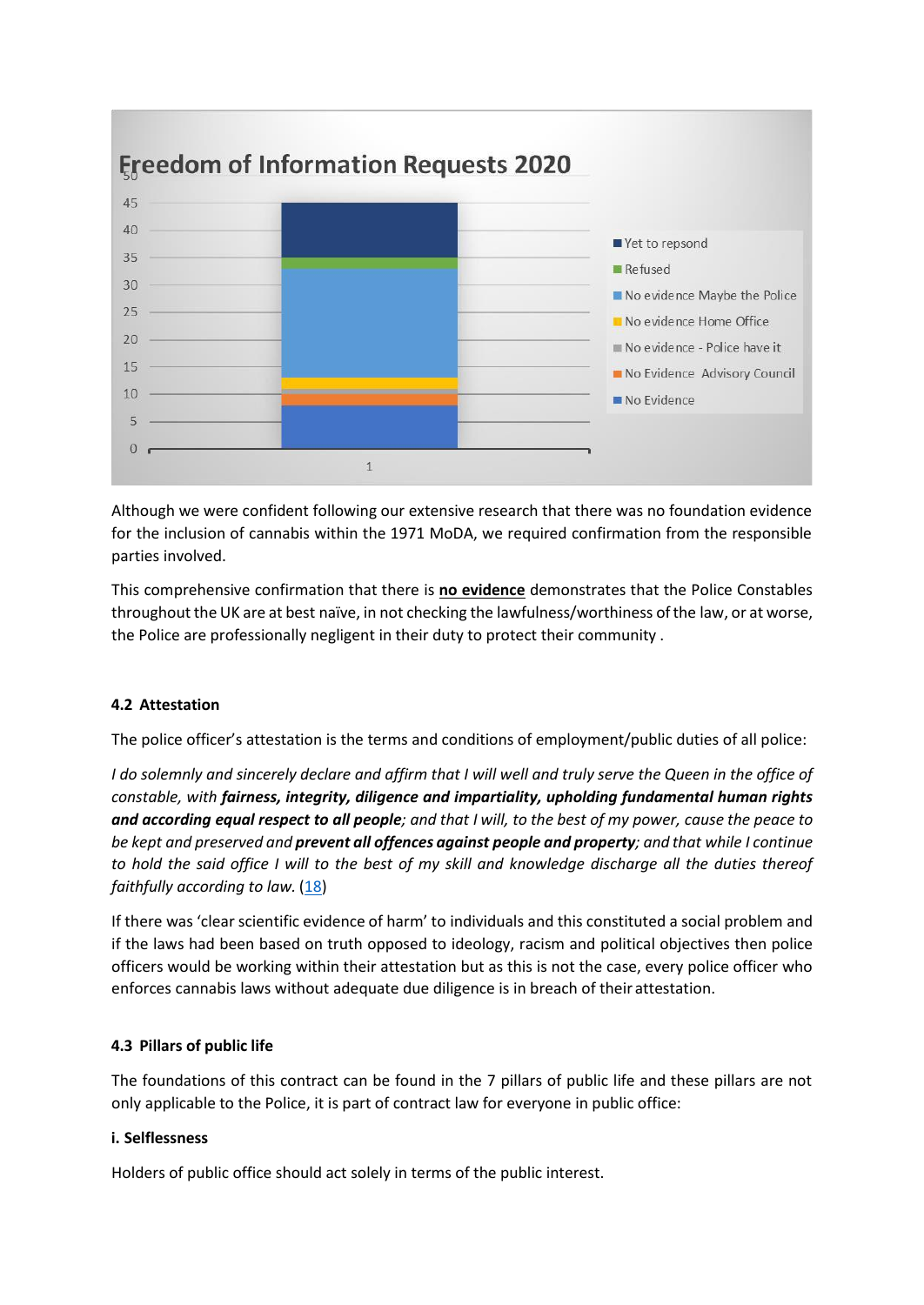### **The police are acting with a political and economic interest and not in the public interest.**

### **ii. Integrity**

Holders of public office must avoid placing themselves under any obligation to people or organisations that might try inappropriately to influence them in their work. They should not act or take decisions in order to gain financial or other material benefits for themselves, their family, or their friends. They must declare and resolve any interests and relationships.

**The police have breached integrity as all fines go towards paying for police pensions. They actually breach another piece of legislation here. In making a monetary demand (class B penalty) in the charges, with no evidence to back those charges up, they're making an unwarranted demand for money with threats and menaces.**

### **iii. Objectivity**

Holders of public office must act and take decisions impartially, fairly and on merit, using the best evidence and without discrimination or bias.

**It isincumbent on Chief officers to review information that questionsthe lawfulness of their actions when evidence is placed before them questioning the law. Until clarity has been provided by the law makers officers should not be enforcing a questionable law.**

### **iv. Accountability**

Holders of public office are accountable to the public for their decisions and actions and must submit themselves to the scrutiny necessary to ensure this.

### **Technically, every Police officer could be held to account in the pursuance of the unjustifiable Cannabis laws that are indeed illegal.**

### **v. Openness**

Holders of public office should act and take decisions in an open and transparent manner. Information should not be withheld from the public unless there are clear and lawful reasons for so doing.

**An FOI request for the Cannabis Evidence has been requested from the Police, PCC's, CPS, ACMD and the Home Office. There are difficulties faced here, either no response or an admittance the information is not held within their office and will refer you to another of the said departments'. We keep, completing full circles on these requests. It would appear there is a purposeful lack of clarity and therefore not open nor transparent.**

### **vi. Honesty**

Holders of public office should be truthful.

### **How can any police officer be thought of as honest when they're either engaging in industrial scale fraud or being used as political will enforcers?**

### **vii Leadership**

Holders of public office should exhibit these principles in their own behaviour. They should actively promote and robustly support the principles and be willing to challenge poor behaviour wherever it occurs.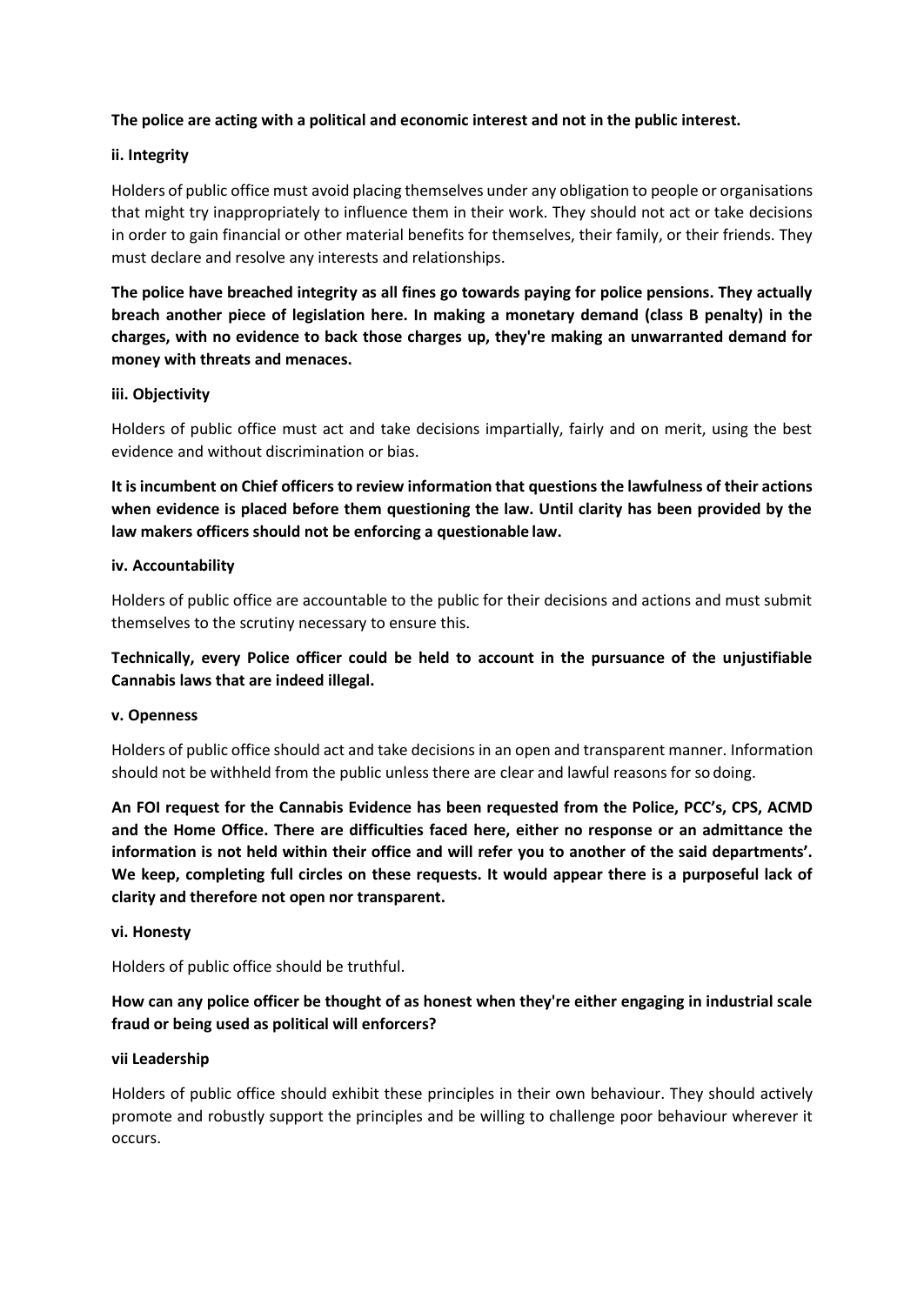It is difficult to trust or have any confidence with this current format of Leadership and principles as **they would appear to be distinctly lacking. Would it be considered leadership to be complicit and an active participant within this industrial scale fraud? A behaviour that could be interpreted as an act of terrorism against the very public they are deemed to serve, by their own laws.**

To return to the attestation; the police are acting in a politically motivated, highly prejudicial manner in breach of several human rights laws while also breaching the peace by waging a war, via the 'war on drugs,' of industrial scale fraud and terrorism that exposes all cannabis users to multiple criminal offences by performing malicious prosecutions through abuse of process.

If they had done their due diligence, they would know this.

They are therefore acting negligently, breaching their contractual terms and conditions of employment and public duties, which under current legislation is considered misconduct in public office. A common law offence carrying a potential lifetime sentence. Of course, it can be argued that they must be able to rely on the information presented to them as accurate and this is not. As such, they may also be victims at the front line of causing harm in the name of another Government's incompetence or ulterior agenda. Hopefully, this document will rectify this.

### **4.4 Human Rights**

Although it is currently unclear, following the implementation of the Covid-19 laws passed this year, as to whether we still have 'human rights' in the UK, the following breaches are evident in relation to cannabis laws. The United Nations Universal Declaration of Human Rights and European Convention for the Protection of Human Rights and Fundamental Freedoms (ECHR):

**Article 3** of the UN Declaration recognises the right to "Life, Liberty and security of person." (Article 5 of the ECHR): How can a person be expected to feel secure when ill or when a member of the family is ill? The prohibition of a safe preventative and curative medicine is a contravention of these Rights.

**Article 5** of the UN Declaration recognises the right not to be subjected to "torture, cruel, inhuman or degrading treatment" (Article 3 in the ECHR): The denial of a medicine to sick and well people is tantamount to torture and certainly results in degradation.

**Article 9** of the UN declaration states: 'The Universal Declaration of **Human Rights** provides in **article 9** that "no one shall be subjected to **arbitrary arrest**, **detention** or exile". **Article 9** of the International Covenant on **Civil** and Political **Rights**states: "Everyone hasthe **right**to liberty and security of person'.

**Article 12** of the UN Declaration recognises the right to privacy, family, home ..." (Article 8 of the ECHR): The implementation of the prohibition of cannabis through the sometimes armed raiding of people in their own homes and often separation from their families, without justifiable cause, is an infringement upon these rights.

**Article 18** of the UN Declaration grants the right to "Freedom of thought, conscience and religion... and freedom, either alone or in community with others and in public or private, to manifest hisreligion of belief in teaching, practice, worship and observance." (Article 9 of the ECHR): The denial of people's rights, without justification, to use cannabis to their personal benefit, alone or in community, and the right to supply a natural plant as a therapeutic agent within a community, is a blatant contravention of this right. It is also applicable to those members of religious communities who use cannabis but not limited to religion.  $(16)$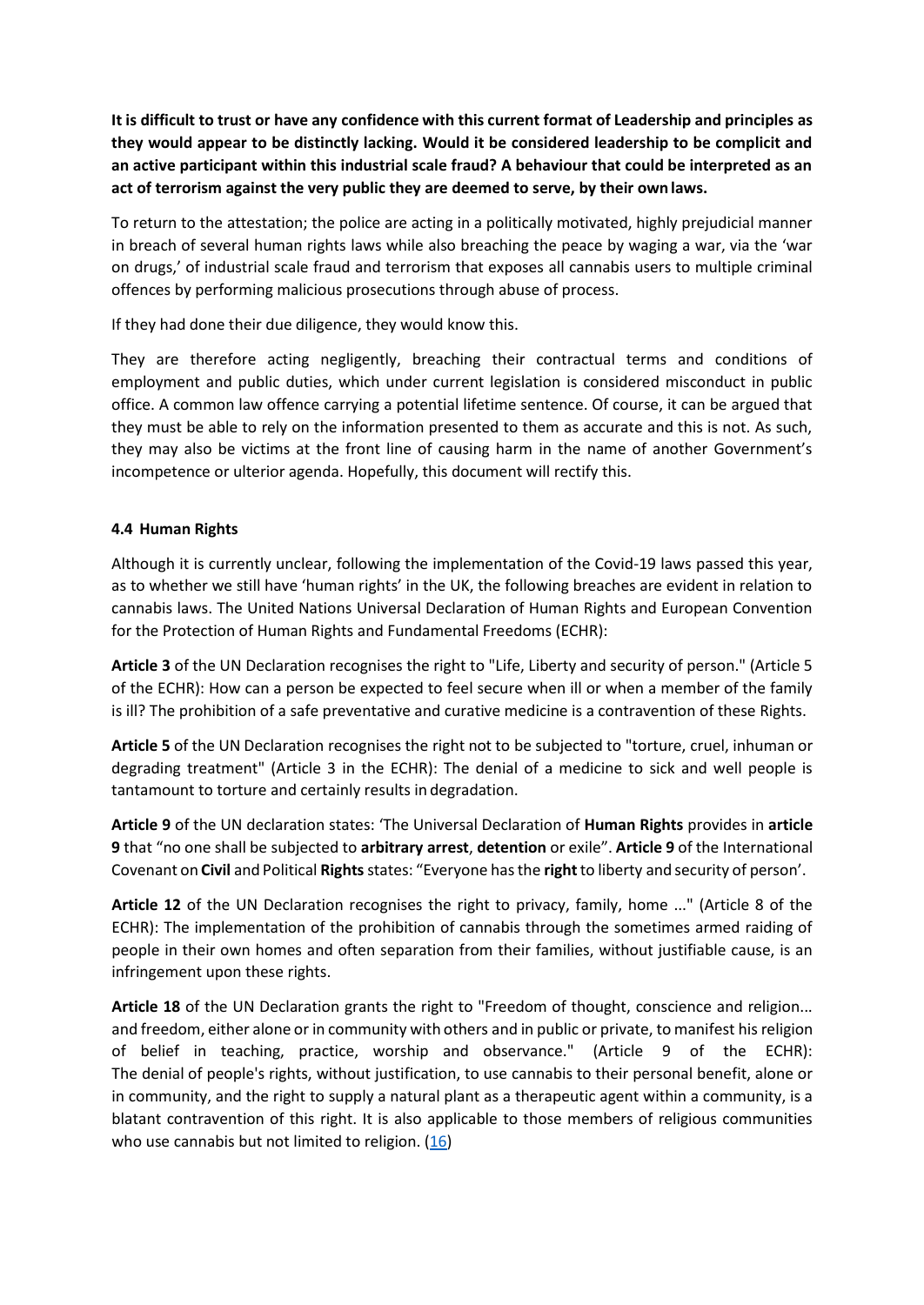**In response to this breaches of human rights, another community campaign group called** *"We The Undersigned Have a Human Sovereign Right to Cannabis"* **(WTU) has begun building a human right's based legal challenge against the political policy of cannabis prohibitionlaws.**

In 2015, Mexicans had their human rights recognised for the development of personality and to self determination, thus are free to recognise, utilise, cultivate and prepare cannabis for adult purposes, in their pursuit of health, well-being and happiness.

### Are we British less human then Mexicans?

Consequently, WTU seek to assert our Inalienable Sovereign Human Rights, as defined by the UN, EU and UK human rights legislation listed above, also supported by Magna Carta, Henry the VIII's Herbalist Charter and Common Law – to cause no harm or loss to another, and finally for those who believe, the Law of God, specifically through Genesis 1:29; which is, all have the God given right to sow any of the planet's seeds, to nurture, cultivate, prepare and share any nutritious herb, which WTU believe should include the now proven to be non-toxic recreational drug, traditional herbal health remedy, creative and spiritual aide cannabis, which was present in the Holy anointing oil according to the Bible (Exodus 30:23; Sula Benet 1975).

WTU will move to assert our rights to a private life and self-determination to recognise and utilise cannabis, in whatever varieties and manner as we determine best for ourselves or our loved ones, and claim our actions should be free from the fear of arbitrary State interference, criminal or civil prosecution, insofar as much that there is no commercial activity and nor do our actions cause harm to others or their property.

### **Article 3 Example -** *Prohibition of torture* – **Philip Anthony Bevington**

No one shall be subjected to torture **or to inhuman or degrading treatment or punishment**. (24)

### Case: **Philip Anthony Bevington**

Profile: Age 80; Status: Charged; Crime: Production intended for self-consumption for Kidney disease

Context: Abstract of Public Support group:

"Would you prosecute an 80 year old man who grew Cannabis as a medicine to save his life?

No Financial gain, no dealing to others and no illegal intent.

With stage 3 kidney failure this medicine has stopped his pain, improved his blood readings, and overall, improved his life.

This is not in the Public Interest to do this to anyone let alone and 80 year old pensioner.

This page is to support Tony and people like him.  $(22)$ 

We want the charges dropped, or the law changed. Tony should not have to face any charges at all or even go to court for keeping himself alive when he had no other choice."

This is degrading in every sense of the word. There is no excuse for a society to accept and a government to allow for this behavior by its police service to continue. This is evident in the immediate support that Philip received.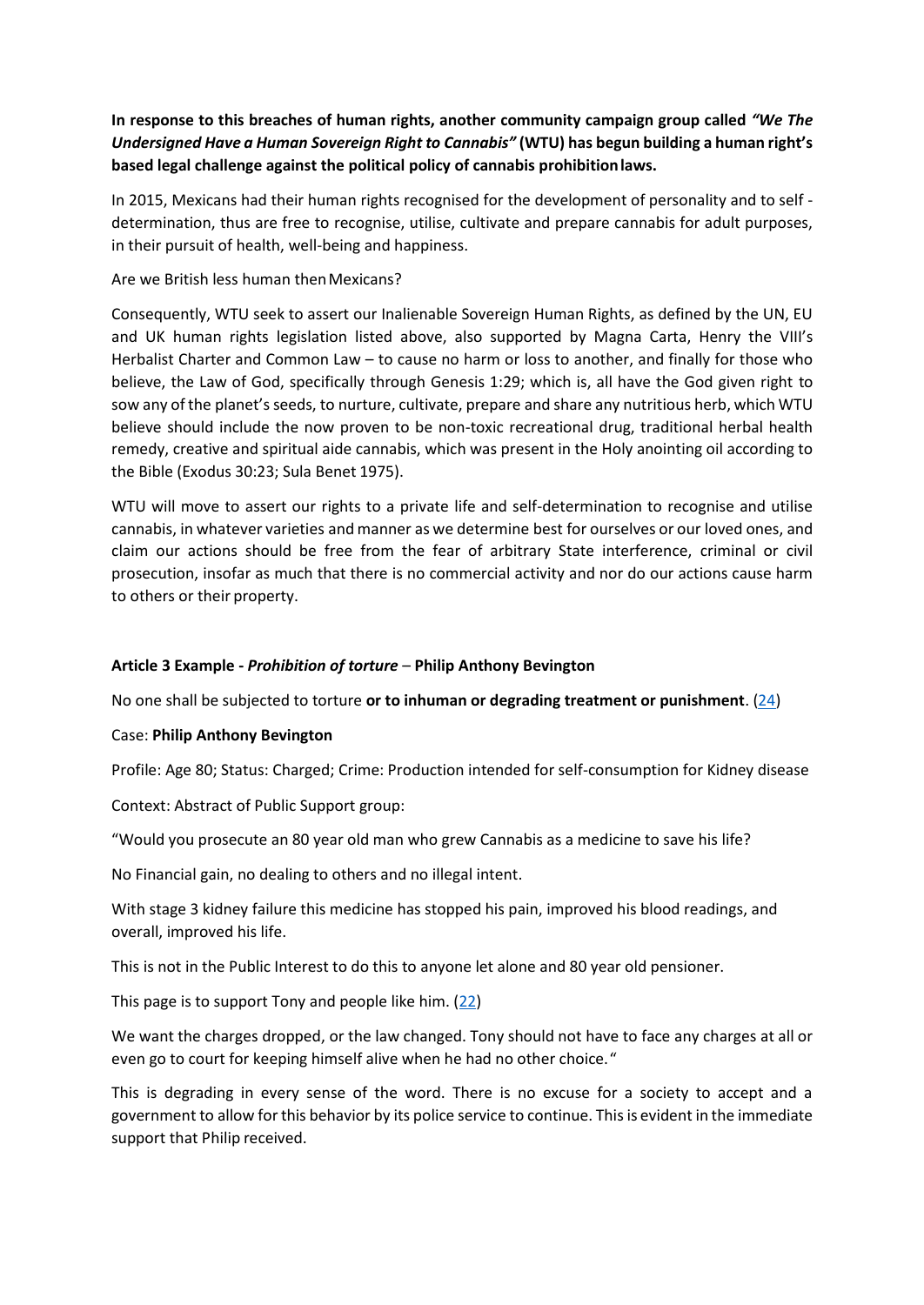### **State Defense:**

The defense in this instance for those enforcing the laws would be that it was in pursuit of a crime. This defense can also be found within the Human Rights Act:

### **Article 5 – Right to liberty and security**

*1. Everyone has the right to liberty and security of person. No one shall be deprived of his liberty, save in the following cases and in accordance with a procedure prescribed by law:*

*Section (e): the lawful detention of persons for the prevention of the spreading of infectious diseases, of persons of unsound mind, alcoholics or drug addicts or vagrants;* (25)

Herein liesthe issue: Society in the last 50 years hasseen the addict as a criminal. An addict is a person in need of medical support and guidance, education.

The harm associated with the detainment of individuals for substance abuse, in the specific context of cannabis, issignificantly more harmful to our liberty and security and is a disproportionate response to a medical need.

With a large proportion of our population being 'users of cannabis,' it is no longer a question of criminality. The term addict is also derogatory in its nature to the responsible cannabis user. Much the same as the citizen who enjoys a pint after work with a friend or a glass of wine would not be considered an alcoholic. A cannabis consumer of any quantity within reason should be likened only to the same stigma as someone who may stop and have a few pints at a pub. Any wider criminal activity surrounding cannabis is not related to the use of cannabis itself. Cannabis prohibition within the same historical reference, much like late 1920's alcohol prohibition has been the cause and perpetrator of the social harm cannabis is blamed for.

If we are to consider the facts within this document and the historical inaccuracies leading to legislation it is difficult to present any other scenario than 'cannabis enforcement is systemically unlawful'.

This leads us to the civil claim challenge outlined in this section which opens up the risk for any enforcing officer or authoritative agent, superior or not, to the following legal challenge in a civil court at a 51% balance of probabilities based on the weight of evidence. Currently plaintiffs must engage in the realms of 'beyond reasonable doubt,' a characteristic of criminal court. As most victims of the legislation are usually distressed and affronted at time of arrest, admitting wrong is a knee jerk reaction to the stigmatic practice of enforcement and fuel forthe systemic issue. Most individuals who are arrested for cannabis offences are also unaware of this information. The exercise of our distribution isto allow all parties, both official and public, to work offthe same accuracy in information as a foundation and not the fragmented approach that has been apparent in reform.  $(26)$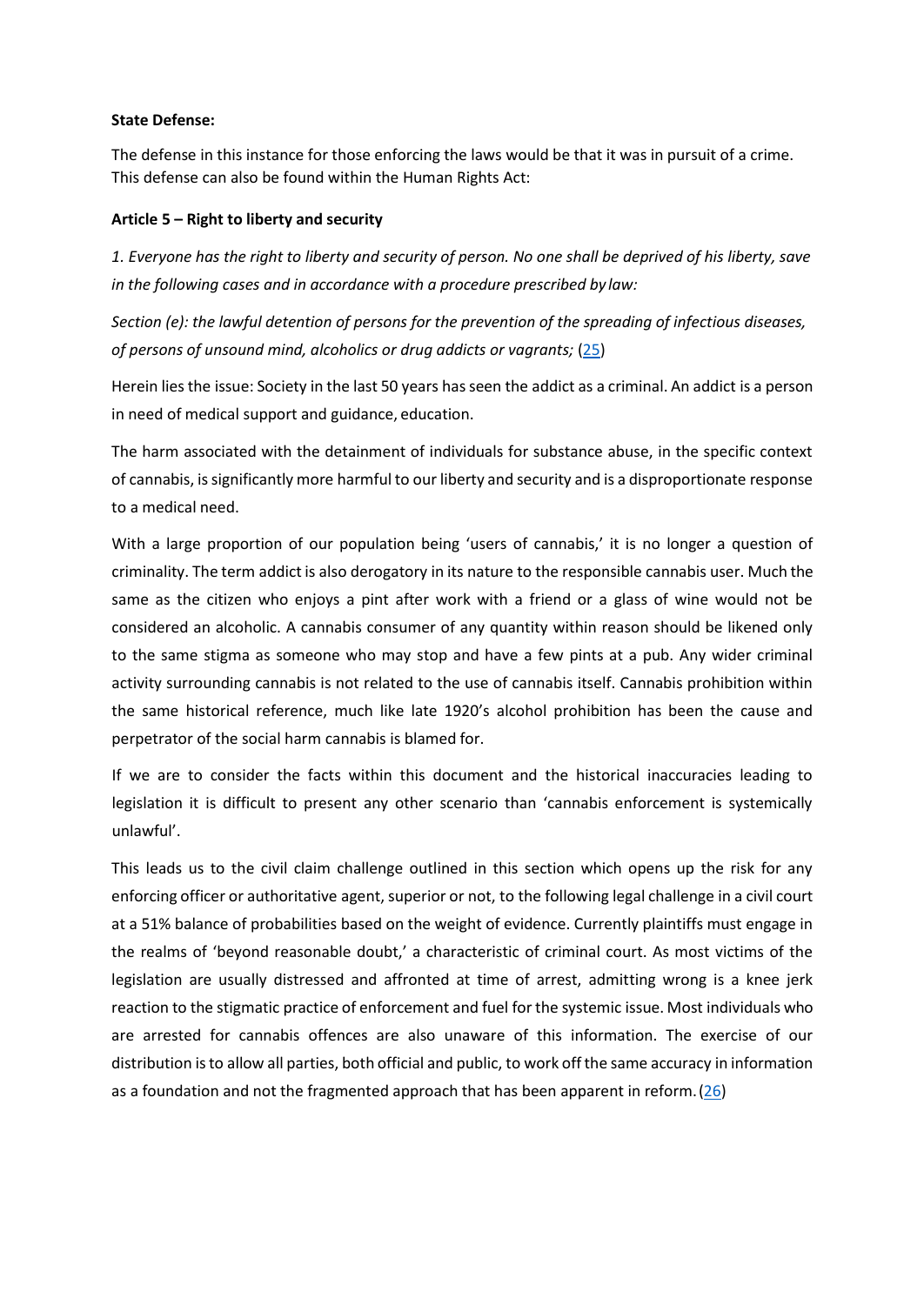People charged with a cannabis offence are also coerced into pleading guilty in a magistrate's court through fear of disproportionate fines and custodial sentences. A clear example of this is below where a 'not guilty' plea can lead to an unlimited fine and a custodial sentence 28 times that of a guilty plea:

**Producing Controlled Drugs/Cultivating Cannabis:** Producing a controlled drug and cultivating cannabis are either way offences. The maximum penalty depends on both the trial venue and the class of drug.

### **Magistrates' court:**

- Class A drug: £5000 fine and/or 6 months' imprisonment
- **Class B drug: £5000 fine and/or 6 months' imprisonment**
- Class C drug: £2500 fine and/or 3 months' imprisonment

### **Crown Court:**

- Class A drug: Unlimited fine and/or life imprisonment
- **Class B drug: Unlimited fine and/or 14 years' imprisonment**
- Class C drug: Unlimited fine and/or 14 years' imprisonment

(The penalties for cultivating cannabis under s.6 of the Act are identical to those shown above for producing a Class B controlled drug.) [\(21\)](https://www.cps.gov.uk/legal-guidance/drug-offences?fbclid=IwAR0v6j4iKhDBVlKWZBp_cfh-a243dnz6TUoMrL_6jxYqcrYwGk8JAnfBE8c)

### **4.5 PACE Code**

The police have to follow the Police and Criminal Evidence Act (PACE) code when carrying out their duties. When it comes to enforcing cannabis laws without carrying out due-diligence, not for the offence within the 1971 MoDA but the evidence for the law itself, they are breaching PACE Code G 1.3 as they have no justification for arrest, which would mean that evidence procedures have not been followed calling in to question any arrest under G 1.4, therefore making any arrest unlawful as per G 2.1

It could be argued that the Police rely on the laws enacted being just and accurate and that their duediligence lies with the enforcement of the law itself and that diligence of the laws themselves is unreasonable, however:

*Police officers have authority under the Crown for the protection of life and property, maintenance of order, prevention and detection of crime and prosecution of offenders against the peace. With the imposition of central and politically set targets there are dangers that officers' discretion and operational independence is being compromised.*

*Police officers must be apolitical, impartial and accountable for their actions. If not, how and what is policed will become subject to political whim and electioneering. The operational independence of our police service comes with the Office of Constable.* [\(18\)](https://www.polfed.org/media/14239/the-office-of-constable-with-links-2018.pdf?fbclid=IwAR0jtFb-bYEvJVtQiZoUdMp_F4LxRAwck9cO4rOBhYDnxqebn32L8x5CWsY)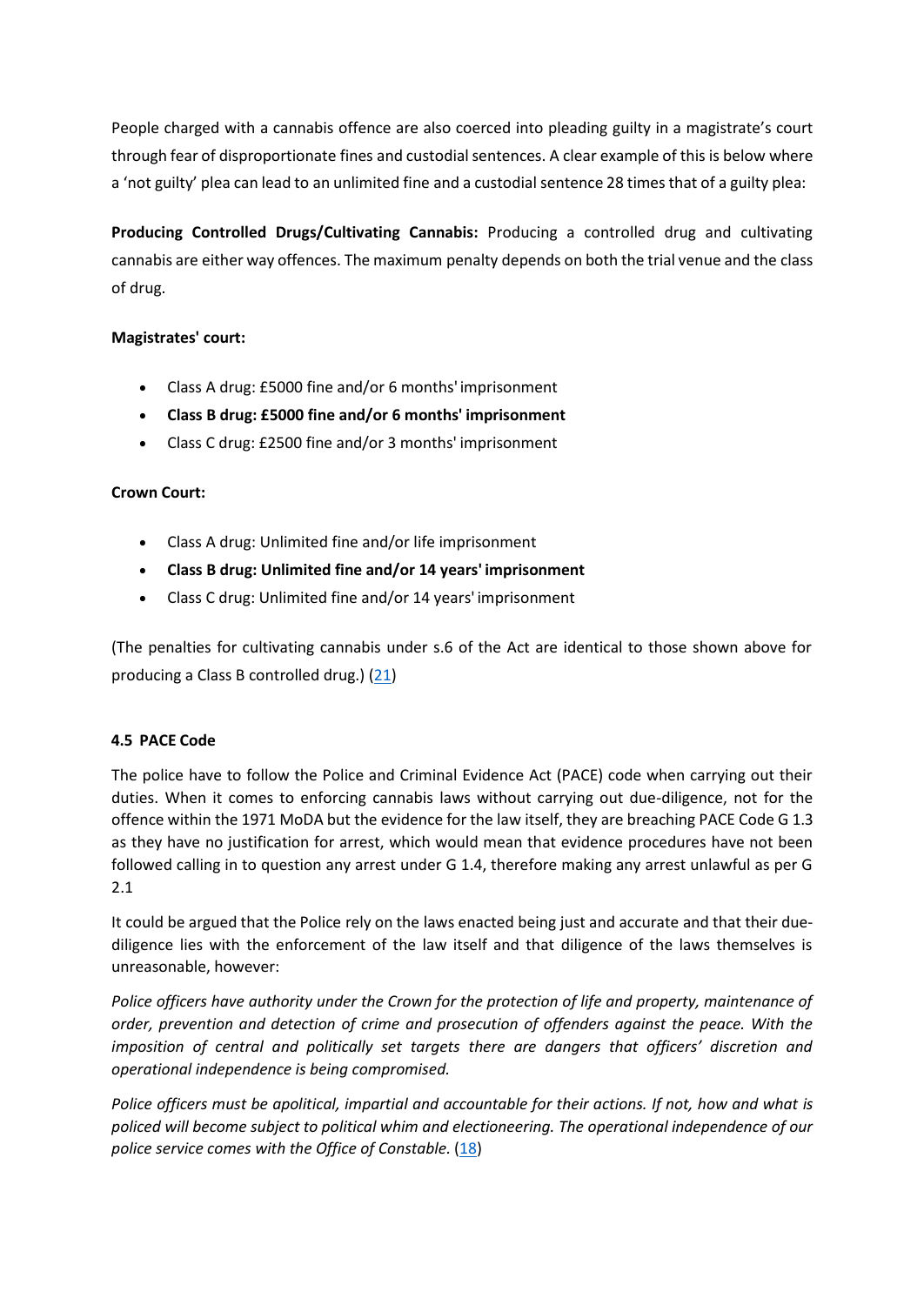We know that the Police Federation have been aware of the lack of evidence and harms caused by cannabis use and they themselves have called upon the Government to change lawsso that possession and cultivation of cannabis no longer be an arrestable offence, asstated in the Runciman Report 2000. We could therefore say that it is unreasonable for the public to believe that Police Officers are not, following the past 20 years, aware of this information or that this level of diligence is unreasonable. The Government have left them highly vulnerable to this claim.

### **Police Misconduct**

As per section 4.1 of this document, Police Officers must act within their attestation guiding their conduct. "…with **fairness, integrity, diligence and impartiality, upholding fundamental human rights and according equal respect to all people"**

### **POLICE AND CRIMINAL EVIDENCE ACT 1984 (PACE) CODE G** (27)

### **1 Introduction**

### **Sections**

1.2 The exercise of the power of arrest represents an obvious and significant interference with the Right to Liberty and Security under Article 5 of the European Convention on Human Rights set out in Part I of Schedule 1 to the Human Rights Act 1998.

**1.3** The use of the power must be **fully justified** and officers exercising the power should consider **if the necessary objectives can be met by other, less intrusive means**. **Absence of justification for exercising the power of arrest may lead to challenges** should the case proceed to court. It **could also lead to civil claims against police for unlawful arrest and false imprisonment**. When the power of arrest is exercised it is essential that it is exercised in a non-discriminatory and proportionate manner which **is compatible with the Right to Liberty under Article5.**

**1.4** Section 24 of the Police and Criminal Evidence Act 1984 (as substituted by section 110 of the Serious Organised Crime and Police Act 2005) provides the statutory power for a constable to arrest without warrant for all offences. **If the provisions of the Act and this Code are not observed, both the arrest and the conduct of any subsequent investigation may be open toquestion.**

### *2.* **Elements of Arrest under section 24 PACE**

2.1 A lawful arrest requires two elements:

A person's involvement or suspected involvement or attempted involvement in the **commission of a criminal offence**;

### AND

**Reasonable grounds for believing that the person's arrest is necessary**. • **both elements must be satisfied**, and • it can never be necessary to arrest a person unless there are reasonable grounds to suspect them of committing an offence.

### **Legal Argument:**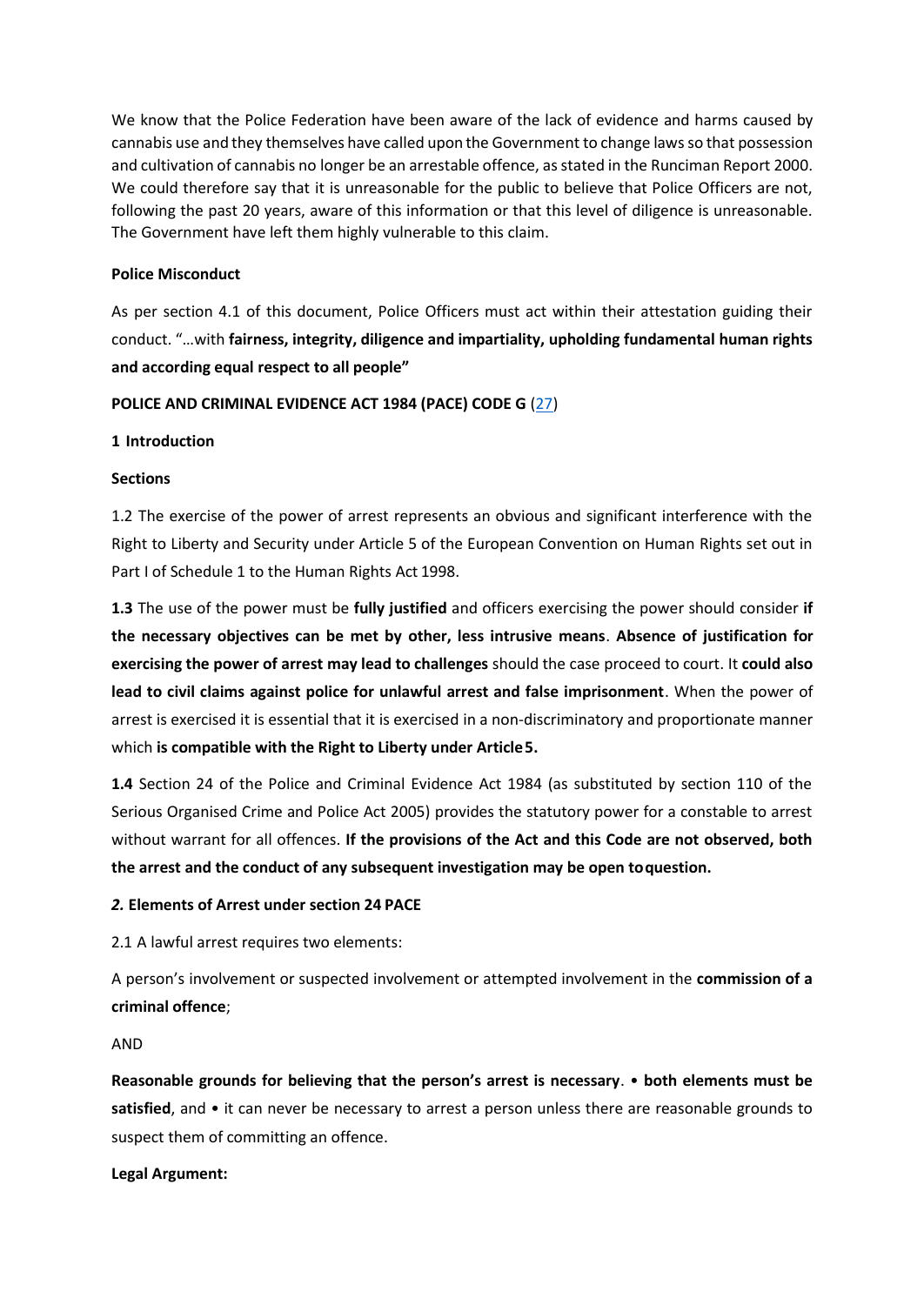Let's break down the arguments above into an easy to understand scenario:

If an individual is growing and consuming Cannabis for a health condition without any scientific evidence of harm, then is it reasonable to suggest that the law isn't fully justified?

Certainly, in the case of Philip Antony Bevington (Section 4.4 of this document), we see that 'less intrusive means were not even considered in due process. If Phillip wasn't hurting anyone, a frail 80 year-old man with Kidney disease, then what, other than the growing of Cannabis for his condition, was the crime?

There simply isn't one.

Failing to act within the guidelines of policing in the context of Cannabis is occurring daily. Because Philip's story sadly is quite common and disproportionately affected across lower income demographics; the only positive hope in all of this is that most PC's are hopefully in most cases, doing this unknowingly.

### *Maxims of Law*

A **legal maxim** is an established principle or proposition of law.

#### *'Quamvis lex generaliter loquitur restringenda tamen est, ut cessante ratione et ipsa cessat.'*

"Though the law speaks generally, it must be limited (by restrictive clauses), as, where the reason (for the law) ceases to apply, the law itself ceases"  $(19)$  $(19)$ 

In the event of Cannabis law being deemed unlawful by lack of evidential claim to the contrary (outlined in this document) then as per the above legal maxim so too does the law itself cease. As Cannabis is safer than peanuts and only hampered by incompetent regulation, then detainment becomes a criminal act.

#### **Other Serious Breaches 4.6**

### **Crime and Disorder Act (1998)**

(1) A person is guilty of an offence under this section if hecommits—

(a) an offence under **section 2 of the Protection from Harassment Act 1997 (see Below)** offences of harassment and stalking; or

(b) an offence under section 4 of that Act (putting people in fear of violence and stalking involving fear of violence or serious alarm or distress),(23)

### **Protection from Harassment Act 1997 [\(28\)](https://www.legislation.gov.uk/ukpga/1997/40/contents)**

(1) A person must not pursue a course of conduct—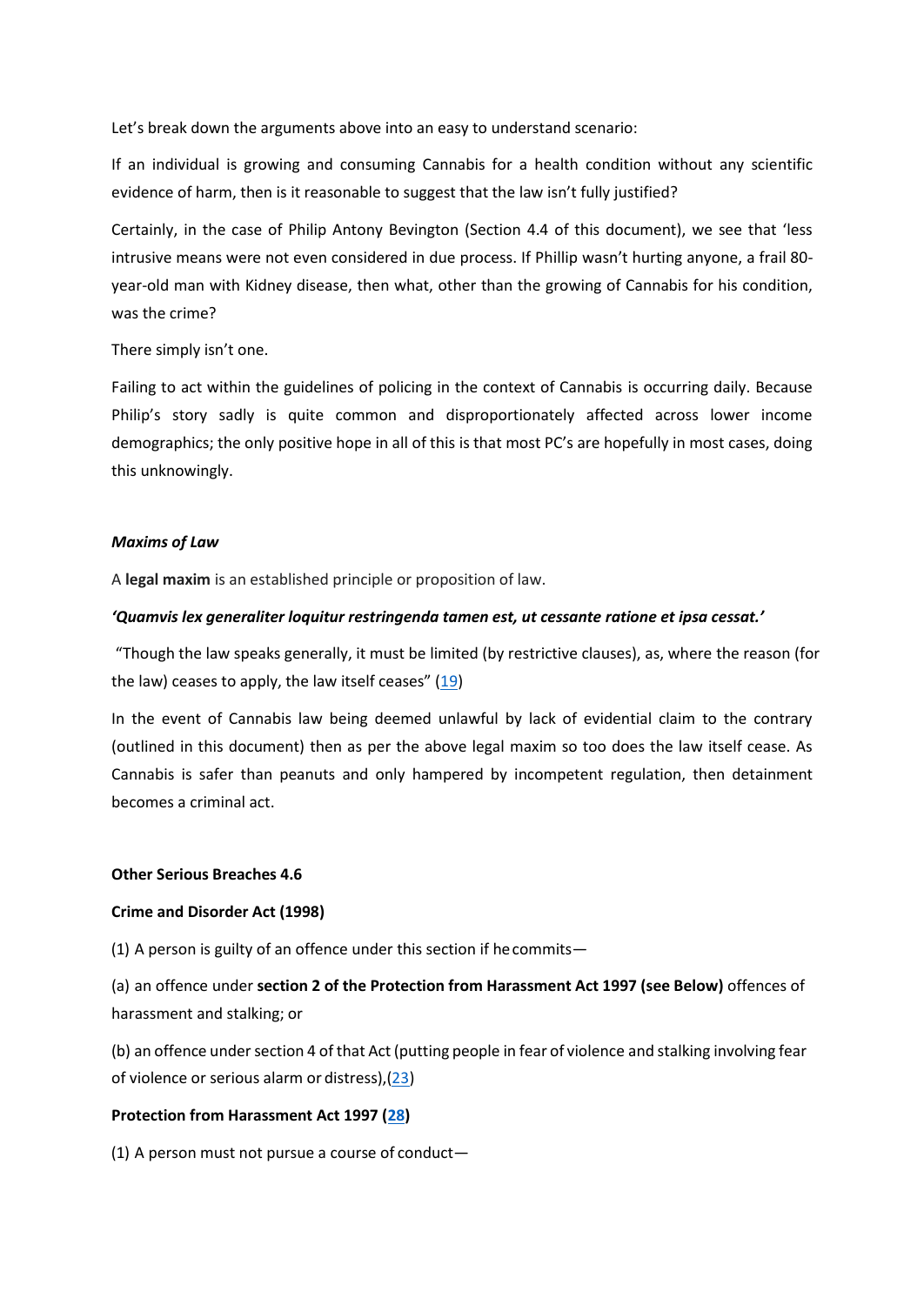### **(a) which amounts to harassment of another, and**

### **(b) which he knows or ought to know amounts to harassment of the other**.

(1A) A person must not pursue a course of conduct —

### **(a) which involves harassment of two or more persons, and**

### **(b) which he knows or ought to know involves harassment of those persons, and**

**(c)** by which he intends to persuade any person (whether or not one of those mentioned above)—

- (i) not to do something that he is entitled or required to do, or
- (ii) to do something that he is not under any obligation to do.

### **And section 4:**

### **4 Putting people in fear of violence.**

(1) A person whose course of conduct causes another to fear, on at least two occasions, that violence will be used against him, is guilty of an offence if he knows or ought to know that his course of conduct will cause the other so to fear on each of those occasions.

(2) For the purposes of this section, the person whose course of conduct is in question ought to know that it will cause another to fear that violence will be used against him on any occasion if a reasonable person in possession of the same information would think the course of conduct would cause the other so to fear on that occasion.

### (3) **It is a defense for a person charged with an offence under this section to showthat**—

**(a)** his course of conduct was pursued for the purpose of preventing or **detectingcrime,**

**(b)** his course of conduct was pursued under any enactment or **rule of law** or to comply with any condition or requirement imposed by any person under any enactment,or

# **(c) the pursuit of his course of conduct was reasonable for the protection of himself or another or for the protection of his or another's property**

If we use the example of Philip Antony Bevington (Section 4.4) (the 80 year old man whose health condition has now deteriorated (Stage 4) due to the intolerable stress from his arrest experience and impending court case and subsequent restriction of access to his medicine; it warrants the questions:

- 1. What is the crime?
- 2. Is the rule of law correct? How can it be if it ignores the lack of evidence of potential harm?
- 3. Is this reasonable?

This implicates the arresting officers as breaking the law by enforcing the unfit for purpose 1971 MoDA in respect of Cannabis and contravening their attestation as well as their commitment to "… **prevent all offences against people and property**." (See Section4.1)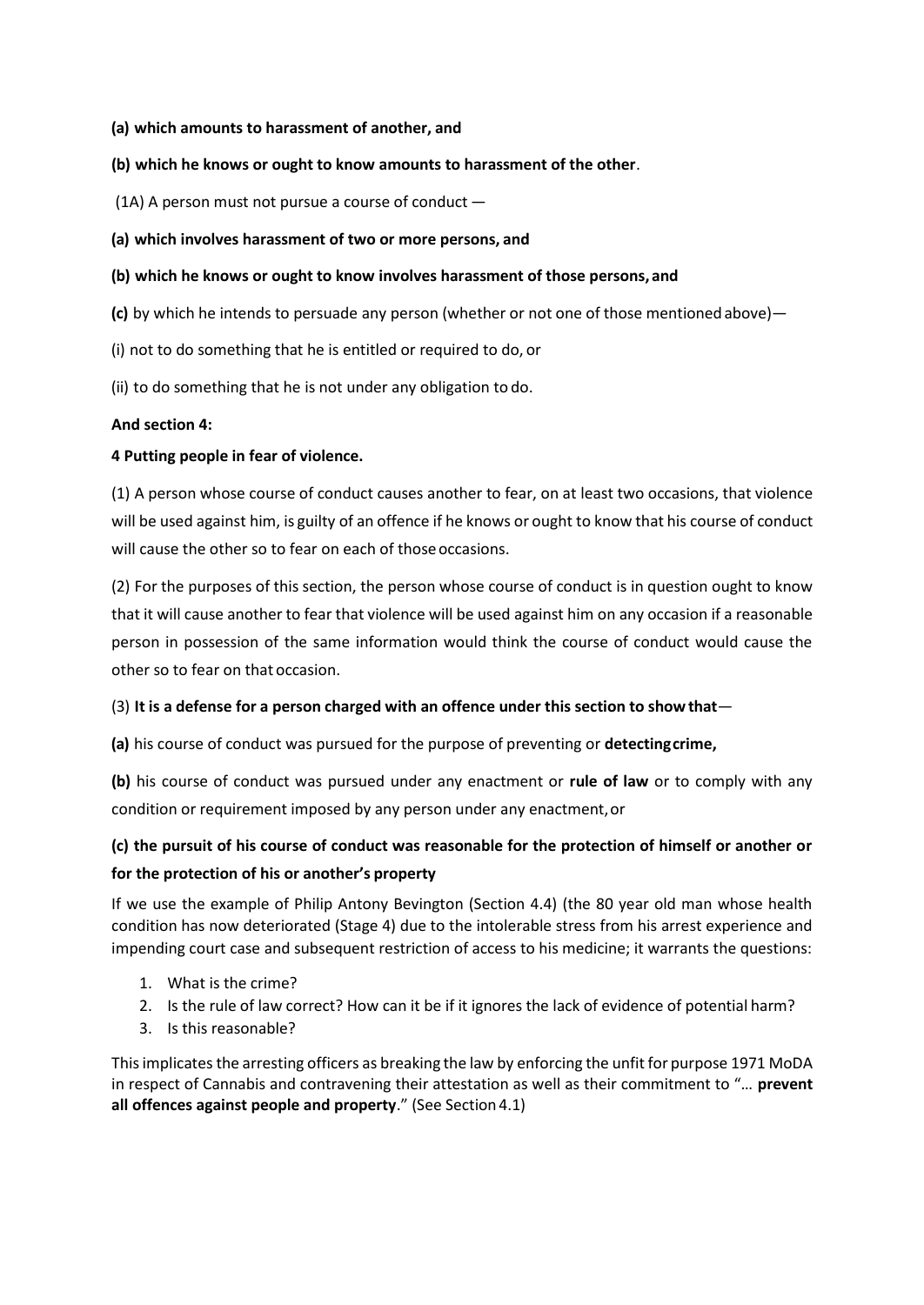Now if in the event, once served with this document, a dual officer situation occurs and only one officer has undeniably read the contents, then they must stop their counterpart for fear of a challenge of conspiracy.

Scenario: In the event of 2 arresting officers stopping an individual for suspicion of a cannabis offence and if Officer 1 was to instigate a procedure of detainment, as such breaching the Protection from Harassment Act, then Officer 2, [**unless stating that they will not engage further with the arrest and Officer 1 is acting alone, educating the offending officer and removing themselves from the situation, must further report and document the offence to their Superior Officer via standard police reporting guidelines],** then they would be subject to a claim under The Criminal Act for Conspiracy 1977:

### **The Criminal Law Act (for conspiracy) 1977:** (29)

(1) Subject to the following provisions of this Part of this Act, if a person agrees with any other person or persons that a course of conduct shall be pursued which, if the agreement is carried out in accordance with their intentions, either—

# **(a) will necessarily amount to or involve the commission of any offence or offences by one or more of the parties to the agreement, or**

**(b)** would do so but for the existence of facts which render the commission of the offence or any of the offences impossible, he is guilty of conspiracy to commit the offence or offences inquestion.

Therefore, if the act of detainment is unlawful, ANY attending police are also duty bound to halt the process for an ignorant to the information officer, so as to not engage in a criminal act. *This point highlights the need for a nationwide police training program in response to this data*.

Claims of PC's stating they are 'just doing their job' or 'it's the government not them' are prominent in street level engagement and wider discussions with officers in a casual setting. Which means the accused must acknowledge the Nuremburg defense as a counter argument to these claims.

### **Article 33, titled "Superior orders and prescription of law", states:**

1. The fact that a crime within the jurisdiction of the Court has been committed by a person pursuant to an order of a Government or of a superior, whether military or civilian, shall not relieve that person of criminal responsibility unless:

- (a) The person was under a legal obligation to obey orders of the Government or the superior in question;
- (b) The person did not know that the order was unlawful;and
- (c) The order was not manifestly unlawful.

2. For the purposes of this article, orders to commit genocide or crimes against humanity are manifestly unlawful. (30)

### Herein lies the arguments for contest:

a) Yes, it is agreed that they are taking orders from the Government or superior in question. No contest.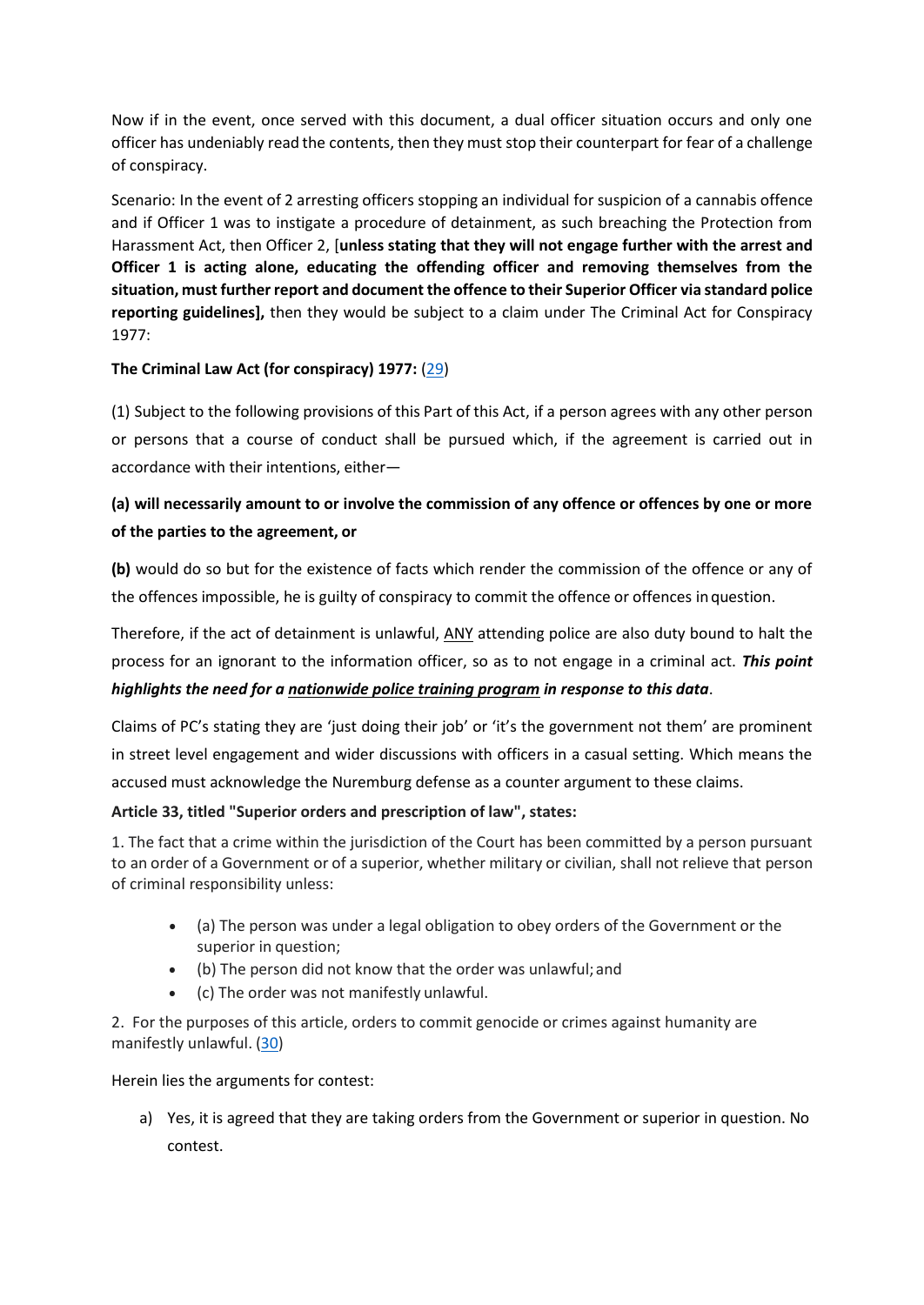- b) Provided they have read this document they would know the act is unlawful. All PCC's and MP's and parliamentary cabinet will be in receipt of thisinformation in its public record format and will be duty bound to pass this information to all police constabulary.
- c) The challenge identified in relation to Human rights (section 5.1) envelopes all stakeholders: policy makers; enforcers (Judicial System); MP's; Government and Parliamentary Officials; The Public; even our Prime Minister. Breaching these rights through criminalising cannabis constitutes a Crime against Humanity, which contravenes the law being manifestly lawful and a breach of section c. This sentiment also opens the challenge of unclear restrictions and barriers to access through complex licensing within Hemp farming and industry. The quelling of the immediate subsequent benefits to social objectives by halting cannabis industrial progression, preventing the utilization of its diversity denies our rights to and our Governments commitment to environmental sustainability. We reiterate: These orders are a Crime against Humanity in contravention of our basic humanrights.

### **Serious Breach Argument – State Sponsored Terrorism**

If we are to follow the letter of the law and with knowing what we know now, then a more serious breach occurs from a Governmental level:

As per Section 2.1, the history of Cannabis legislation is rooted in racial ideologies. Unfortunately, it was localised to the influence of a small but powerful group of individuals and the machinations of Henry Anslinger. Political persuasion to support the vilification campaigns of cannabis and its "harms" were then built on misguided and in many cases brutal ideologies. The resulting harm from these decisions are still being felt today, hence the need for thispaper.

So what does that mean?

### **Terrorism Act 2000**

1 Terrorism: interpretation.

(1) In this Act "terrorism" means the use or threat of actionwhere—

(a) the action falls within subsection (2),

(b) **the use or threat is designed to** influence the government or an international governmental organisation**,** or to **intimidate the public or a section of the public**,and

(c) **the use or threat is made for the purpose of advancing a political, religious**, racial or ideological cause.

- (2) Action falls within this subsection if it—
- (a) involves serious violence against a person,
- (b) involves serious **damage to property**,
- (c) **endangers a person's life**, other than that of the person committing theaction,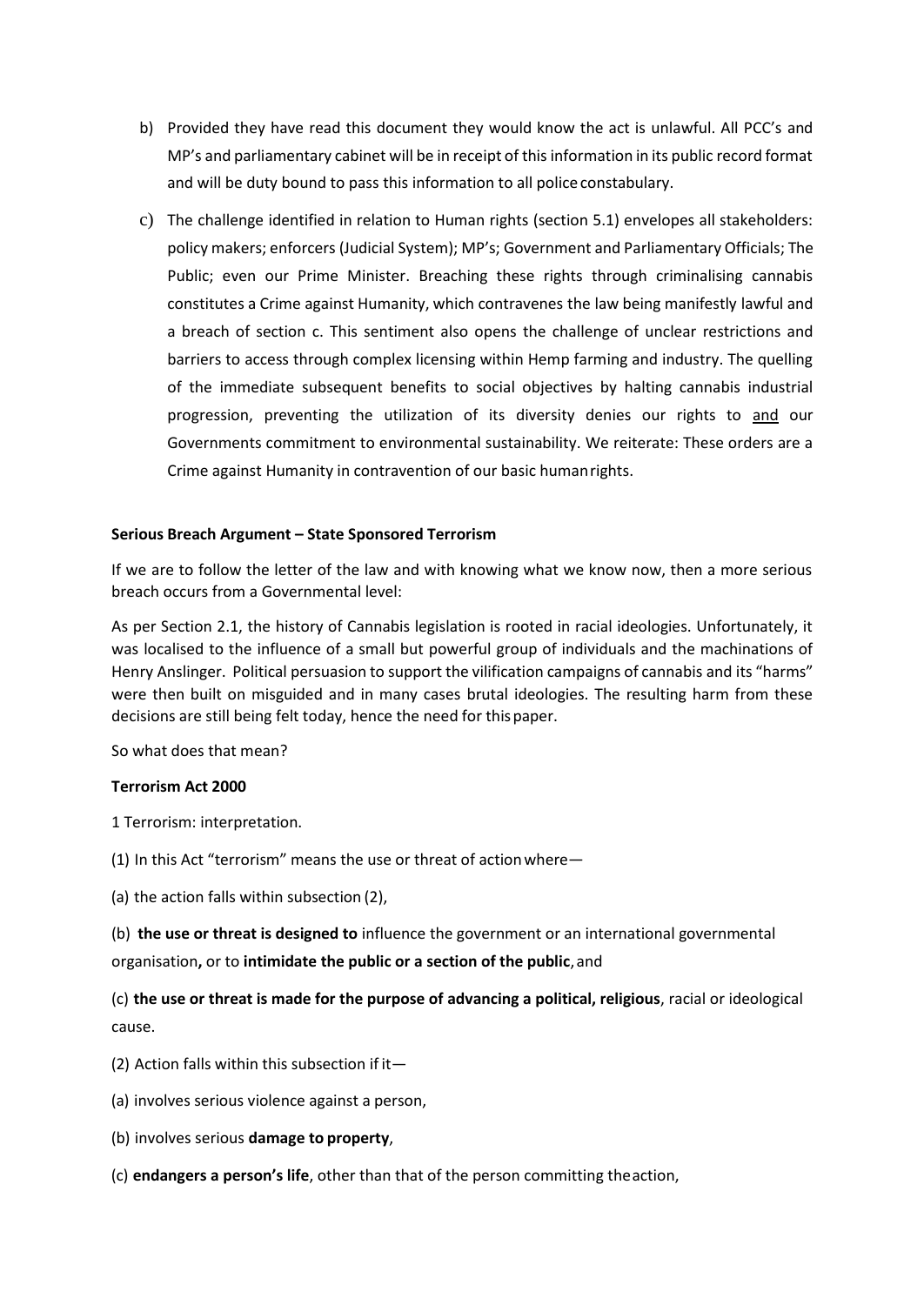### (d) **creates a serious risk to the health or safety of the public or a section of the public**,or

(e) is designed seriously to interfere with or seriously to disrupt an electronicsystem.

### **Terrorism has different forms:**

• *•*

**The New Terrorism:** The modern terrorist environment that arose during the end of the 20<sup>th</sup> century, culminating in the September 11, 2001 terrorist attacks in New York City. The New Terrorism is characterized by the threat of mass casualty attacks from dissident terrorist organizations, new and creative organizational configurations, transnational religious solidarity, and redefined moral justifications for political violence.

• *•*

**State Terrorism:** Terrorism "committed by governments against perceived enemies. State terrorism can be directed externally against adversaries in the international domain or internally against domestic enemies" (Martin, 2013, p. 4).

• *•*

**Dissident Terrorism:** Terrorism "committed by nonstate movements and groups against governments, ethno-national groups, religious groups, and other perceived enemies" (Martin, 2013, p. 4).

• *•*

**Religious Terrorism:** "Terrorism motivated by an absolute belief that an otherworldly power has sanctioned—and commanded—the application of terrorist violence for the greater glory of the faith. Religious terrorism is usually conducted in defense of what believers consider to be the one true faith" (Martin, 2013, p.4).

• *•*

**Ideological Terrorism:** Terrorism motivated by political systems of belief (ideologies), which champion the self-perceived inherent rights of a particular group or interest in opposition to another group or interest. The system of belief incorporates theoretical and philosophical justifications for violently asserting the rights of the championed group orinterest.

• *•*

**International Terrorism:** "Terrorism that spills over onto the world's stage. Targets are selected because of their value as symbols of international interests, either within the home country or across state boundaries" (Martin, 2013, p.5).

• *•*

**Criminal Dissident Terrorism:** This type of terrorism issolely profit-driven, and can be some combination of profit and politics. For instance, traditional organized criminals accrue profits to fund their criminal activity and for personal interests, while criminal-political enterprises acquire profits to sustain their movement (Martin, 2013).

• *•*

**Gender-Selective Terrorism:** Terrorism directed against an enemy population's men or women because of their gender. Systematic violence is directed against men because of the perceived threat posed by males as potential soldiers or sources of opposition. Systematic violence is directed against women to destroy an enemy group's cultural identity or terrorize the group into submission. (31)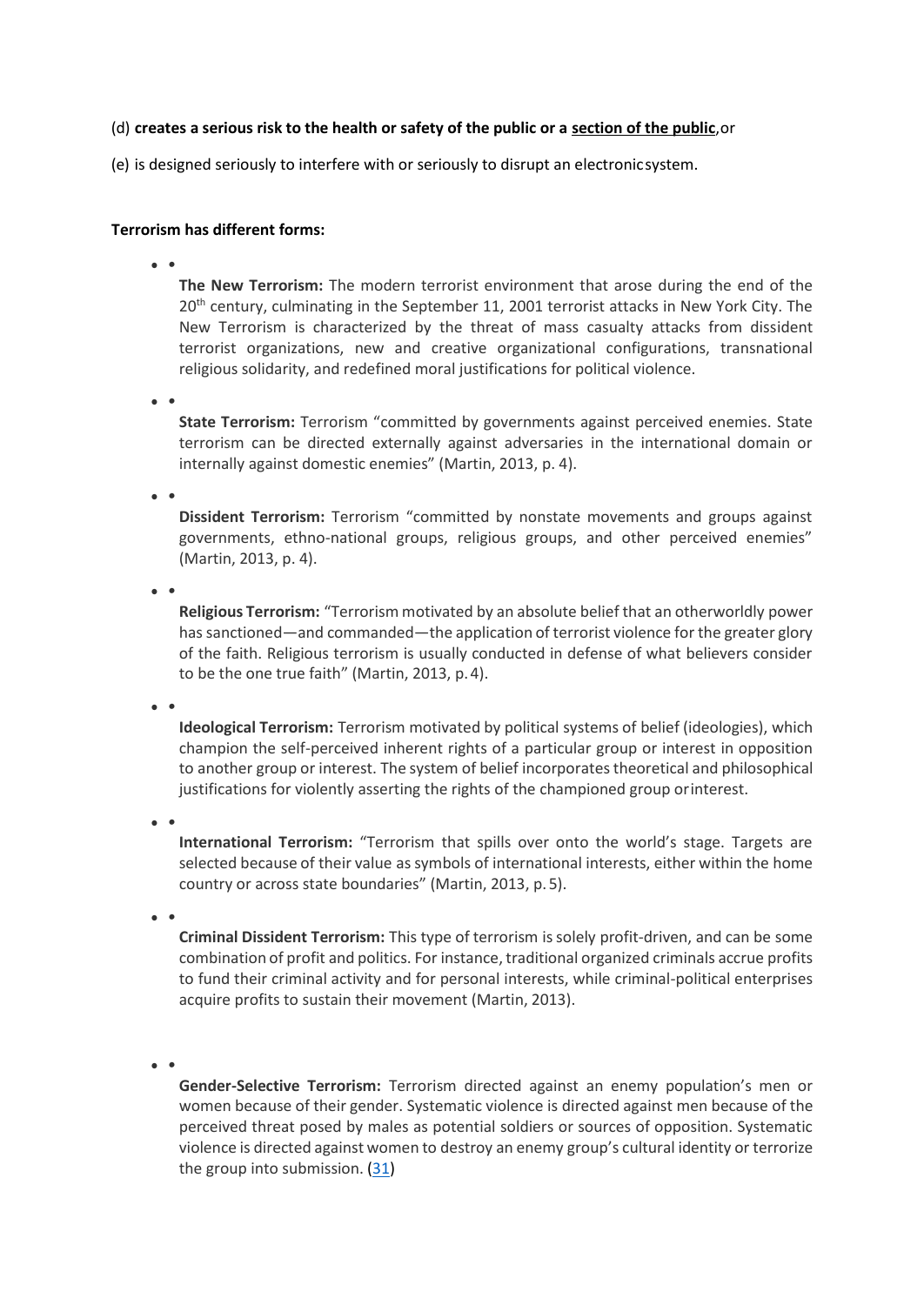### **Argument**

If the ideological foundations of cannabis legislation are understood clearly, they are built on racial and political motivations. This propagates the challenge that the 1971 MoDA, in respect of Cannabis Laws and subsequent enforcement activity and social disruption falls into the category of Ideological Terrorism as stated above.

This is a serious breach of the Government on its public and should be the point of immediate debate and action. The repercussions of this knowledge have far reaching consequences in terms of claims against the crown for damages.

### **Section 5: Moving Forward.**

### **5.1 Discretionary Decriminalisation by the Police**

The results from the FOI's mentioned in 4.1 clearly demonstrate that the Police claim either not to be aware of any foundation evidence to support the laws in which they regularly enforce or are struggling to locate the required information without notifying the requesting party of their difficulties. To provide the Police force with the 'benefit of the doubt', this report clearly assesses the situation in regard to cannabis laws and more importantly, lack of evidence.

Each officer is responsible for carrying out due diligence before making an arrest as per PACE Code G. With the importance of the contents of this report to the Police Officer's role, it isimperative that this report is disseminated to every individual Police Officer throughout the UK.

*Police officers must be allowed to police with discretion. Discretion is the bedrock of policing; it allows*  reasoned and fair decisions based on experience to be taken by police officers without the need to take *a course of action merely to satisfy targets.*

*Police officers cannot legally be instructed to arrest a person. It is a decision they must take for themselves, using their experience, knowledge and discretion to take the most appropriate course of action to fulfil their function as officers of the Crown.*

*Police officers have authority under the Crown for the protection of life and property, maintenance or order, prevention and detection of crime and prosecution of offenders against the peace. With the imposition of central and politically set targets there are dangers that officers' discretion and operational independence is being compromised.*

*Police officers must be apolitical, impartial and accountable for their actions. If not, how and what we police will become subject to political whim and electioneering. The operational independence of our police service comes with the Office of Constable.* [\(18\)](https://www.polfed.org/media/14239/the-office-of-constable-with-links-2018.pdf?fbclid=IwAR0jtFb-bYEvJVtQiZoUdMp_F4LxRAwck9cO4rOBhYDnxqebn32L8x5CWsY)

**Following the dissemination of this report, every Officer is legally obliged to use their full discretion and refrain from making any arrests in relation to cannabis as per the 1971 MoDA. This is not to be confused nor should it prevent any arrests being made with persons involved in other criminal offences such as serious organised crime or where harmful drugs or violence isinvolved.**

This action would not only protect the rights of the Officers and ensure the Police are on the right side of the law, it would protect the rights and safety of the people and also help to regain public trust and confidence in the Police. We have already seen examples in the UK where discretionary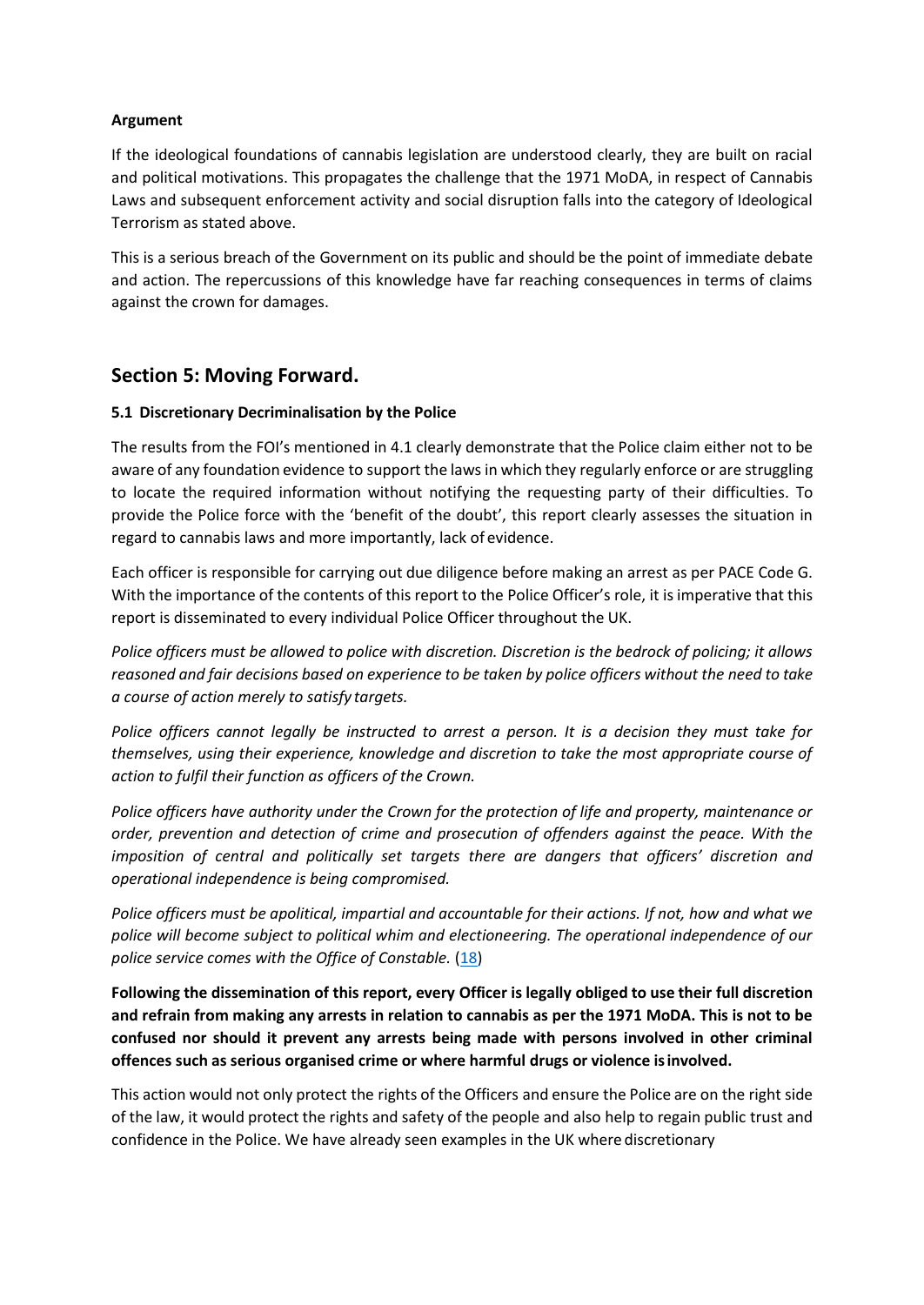decriminalisation with certain Forces has been implemented successfully, expanding this across the UK would benefit everyone involved.

### **5.2 Misconduct in Public Office on a Grand Scale**

Misconduct in public office is an offence at common law, triable only on indictment. It carries a maximum sentence of life imprisonment. It is an offence confined to those who are public office holders and is committed when the office holder acts (or fails to act) in a way that constitutes a breach of the duties of that office.(32)

When presented with the facts and the foundation of this document, the scope for misconduct from any agenda driven Head of State, bears a risk of challenge by any member from the public or a public group. In the instance of cannabisfreedoms and unevidenced victimisation, it seems that malfeasance has been the appropriated response and the law has not been questioned in its entirety at any stage of development as to its viability. Until now.

### **5.3 De-schedule and Remove Cannabis from MoDA**

There are thought to be approx. 1.4 million people in the UK who use cannabis medicinally, around 6 million who use recreationally and a further 6 million who use CBD products; this equates to roughly 20% of the UK population and these numbers are only from surveys conducted, the percentage is probably much higher.

This report, having been made public, will inevitably spread the truth not only to UK residents but globally. The people demand immediate reform to bring an end to these crimes against humanity and the environment.

We do not want a move in classification or licencing, we don't want 'legalisation' which supports corporate interests, **we demand that cannabis isimmediately and completely removed from all drug scheduling and licencing**, that the people regain their right to cultivate and consume cannabis for personal use, that the ECS is added to all Biology curricula, especially within medical training and that Medical Practitioners are allowed to prescribe cannabis based medicinal products, not as a last resort but asthey see fit. Finally, we ask that any cannabis products which are marketed forsale, be regulated as specified in section 5.4 below.

We would also like to recommend that the Government seriously consider investment in the infrastructure for a thriving 'green industrial revolution' in utilising the many industrial uses of cannabis.

### **5.4 'Let food be thy medicine, let medicine be thy food' – Cannabinoids, a new Classification and a Regulated Market**

As discussed in sections 1.4 and 1.5 of this report, cannabis possesses extraordinary medicinal and nutritional properties that are both interchangeable. The flowers, leaves, seed and root all have both nutritional and medicinal value, as do many medicinal herbs but it is the understanding of the ECS which differentiates cannabis from the rest.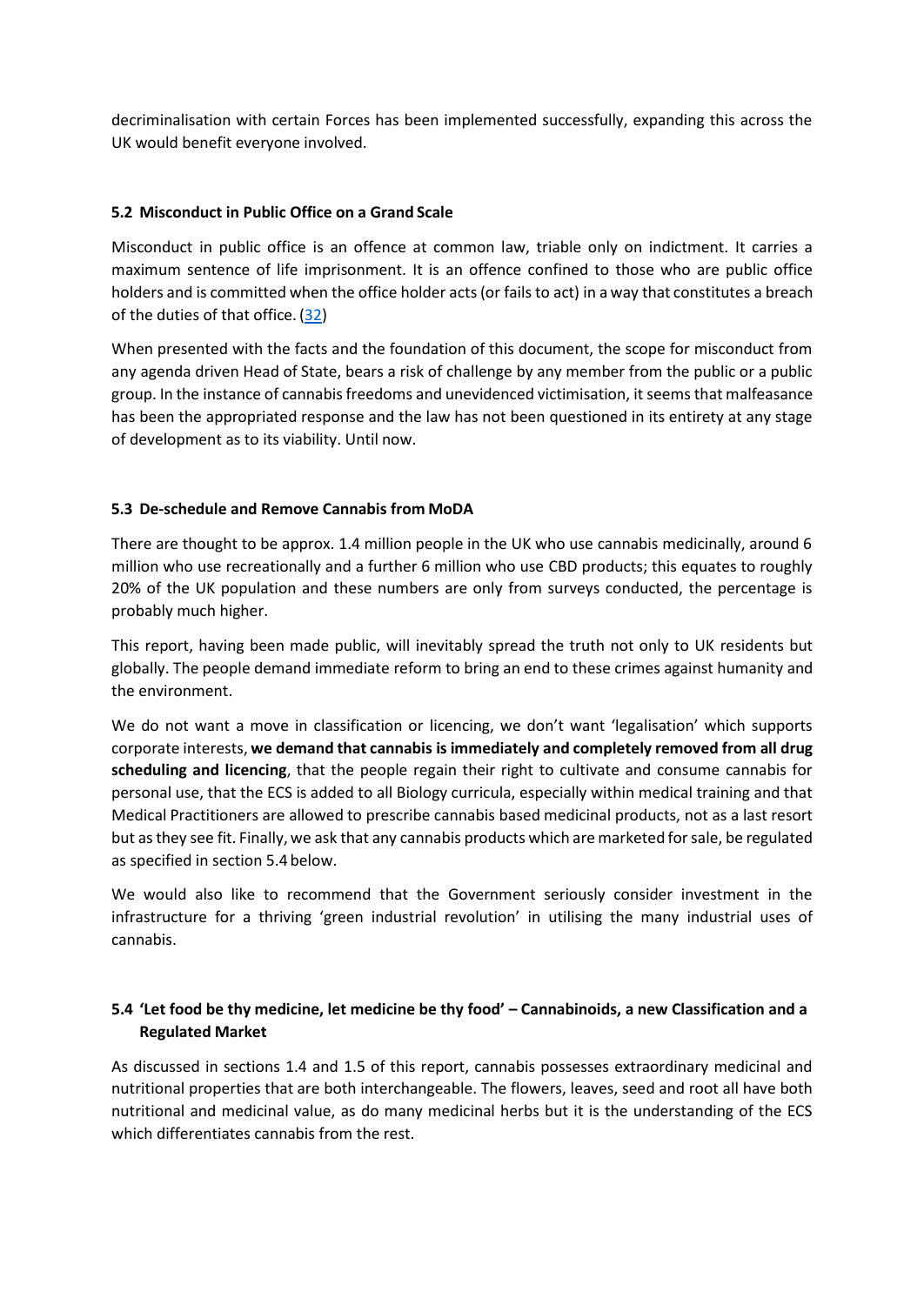It was also discussed in section 1.4 that although a full plant extract is a remarkable resource for topping up our ECS, when it comes to treating specific conditions or diseases, it can be a blunt instrument as everyone's ECS is different and people will react more favourably to specific ratios of cannabinoids, terpenoids and flavonoids.

Global research is progressing at a terrific rate and we can already recommend certain cultivars for specific conditions but due to the lost decades of research due to prohibition, it will take some time to improve this knowledge and even then, we must remember that we are dealing with a complex and natural plant.

One of the many issues with prohibition is the current lack of choice as the majority of available cannabis on the 'black market' is high THC and very low amounts of CBD and this can cause short lived side effects (anxiety, paranoia and an increased heart rate) to those new to consuming cannabis.

A good analogy for this is the widespread, socially acceptable experimentation of alcohol. Young people will generally start experimenting with lower strength alcoholic drinks. The availability of everything from low strength lager to high strength spirits such as absinth in shops and supermarkets acrossthe UK provide this opportunity to gradually increase strength as tolerance increases. If we had prohibition of alcohol here as happened in the US, the most available form of alcohol would most likely be in the form of high strength 'moonshine' which would inevitably increase side effects, violence and mortality.

The most common worry about cannabis use as mentioned in section 2.4, is the instance of the increase of psychosis and/or schizophrenia for those with a predisposition for or a previously diagnosed condition. Even though this is rare and affects only a small minority of people who experiment with cannabis, it is the ratio of high THC and low CBD whichmay cause this. Subsequently, if the same subjects were to take a high CBD, low THC cannabis product (such as CBD oils), the opposite is true. CBD is known to be anti-anxiety and anti-psychotic and CBD also reduces the psychoactive properties of THC and on this merit, a CBD dominant product would most likely be a safer, more effective medicine with no side effects compared to the pharmaceutical drugsoffered.

This is why it is important that products from a wide range of cultivars (a range of CBD/THC ratios) are available both for those who take it as a medicine or recreationally.

Following a complete de-scheduling and removal of licencing for personal cannabis cultivation, production and possession, the challenge falls short for 'intent to supply', due to the need for regulatory controlsto be in place and governed, as per any standard consumable product in the public sea of commerce.

A regulated market for all consumable cannabis products is therefore required to ensure products are safe, standardised, have correct labelling and marketing to include recommended use, dosage and safety warnings so that products are taken responsibly. Lab testing for cannabinoid profiles, heavy metals, pesticides and mycotoxins are also required to ensure safety, weights and measures and accuracy of profiles.

The groundwork and demonstration of successful compliance and regulation of cannabis products has already been proven in the UK through the work of the 'Cannabis Trades Association' who already help its members – a large proportion of the UK's CBD market – to self-regulate. This work has included extensive consultation with the FSA, MHRA, CTPA and the EFSA and as we already have a thriving professional industry who have already experienced years of 'trial and error' to become a streamlined industry, the inclusion of products with varying cannabinoid profiles would be easy to implement.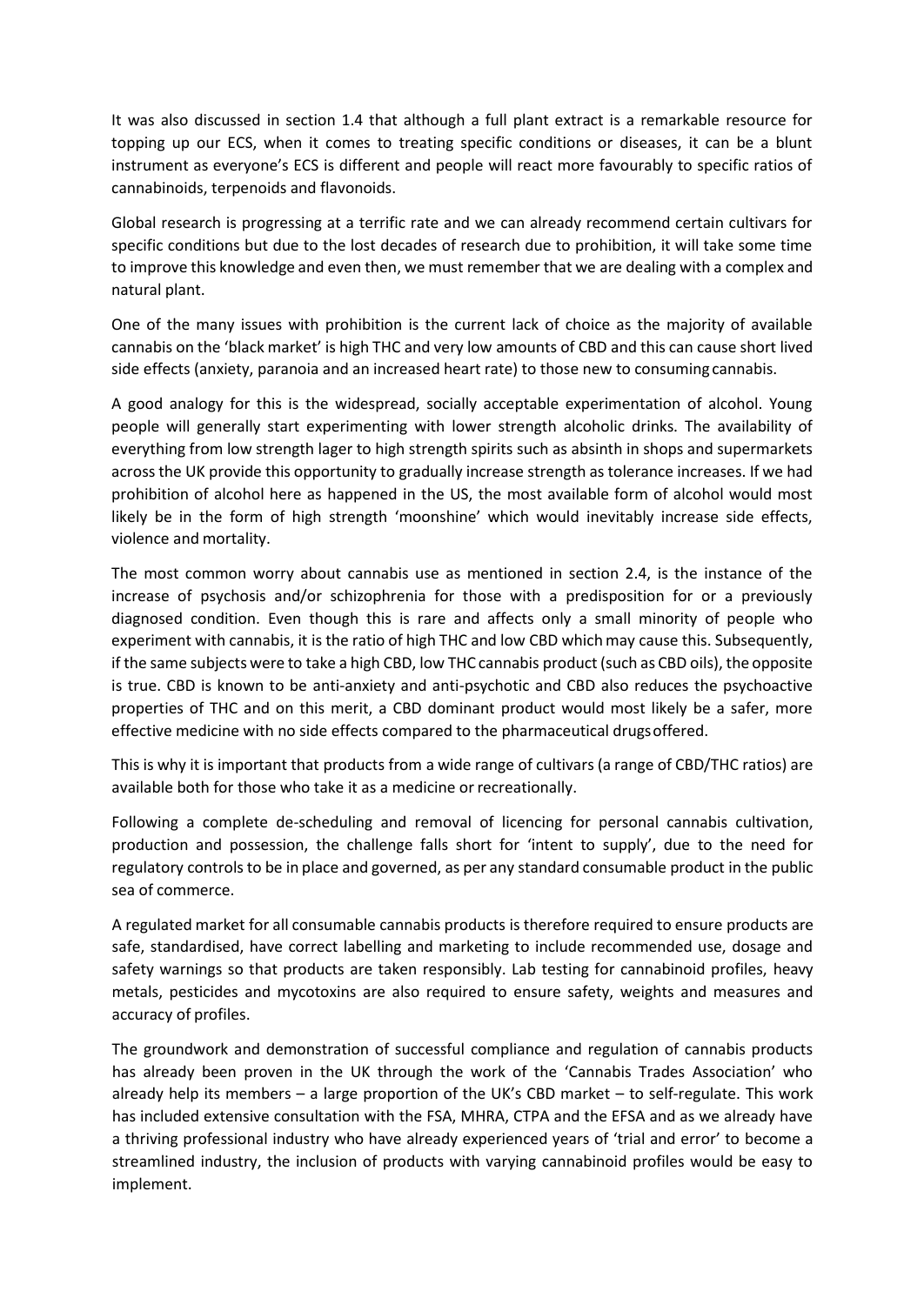One of the biggest issues we have seen within the CBD regulations is the difficulty in fitting into a classification. Because of the uniqueness of cannabinoids supporting our ECS and thus being nutritional, medicinal and arguably essential to health, they don't fit directly into food nor medicine regulations (as we have seen with the FSA and MHRA 'passing the hot potato'). It would therefore be expedient to create a classification system specifically for cannabis products, simply 'cannabinoids' would suffice as we currently have with vitamins and minerals (vitamin C also merges between being nutritional and medicinal).

Of course the use of cannabis products would also require regulations and this should be similar to the regulatory framework already used for alcohol and tobacco and perhaps a similar approach to that used in the Netherlands could be incorporated where there are certain restrictions where cannabis products used for 'recreational use,' negating the use for CBD products and medicinal products, can be consumed or smoked. We would advise that the Cannabis Trades Association are consulted to prepare recommendations for these regulations to be consulted upon with the relevant Government departments and stakeholders.

### **5.5 A 'New Normal' – Health, Environment and Economy**

We are repeatedly told by Government to expect a 'new normal' following the current Covid-19 situation as our health care system is on the brink of collapse as is our economy as we face the biggest global financial crash in history. Combine this with the impending collapse of our ecosystem as our climate changes at a horrific rate and we are all faced with the potential of a biblical 'end of days' as far as the civilisation we have become accustomed to. We simply don't know what to expect in the coming months, years but it is safe to say that the future looks bleak.

It is extremely frustrating to the many who understand the true value and capabilities of the cannabis plant in that our Government's continual denial and insistence that, '*The Government has no intention of legalising cannabis'* when it is our best opportunity of naturally improving the health of our Nation, both mitigating climate change and providing resilient nutrition, improve our soils and thus protect our food security for future generations and create a 'green industrial revolution' which will support our farmers, create jobs and industry which would not only prop up our dying economy but also provide a range of products which we can export (as GW Pharmaceuticals currently do with medicinal cannabis products).

It doesn't take much research to identify the rich and diverse history of cannabis and its many applications, so the burning question is: Is the Government aware of the huge benefits to us all, including politicians, of the liberation and regulation of a free cannabis market or is the Government at all levels involved in 'Grand Political Corruption' to appease the financial and power interests for multi-national corporations?

Surely, if the latter is true, those financially benefiting in the short term are soon going to find that the blood money is soon to be worthless. So what is the agenda?

There are undoubtedly corrupt, power thirsty people working within the Police force, the judicial system and at all levels of Government as there are globally but we at Seed our Future do believe that there are also people who enter these careers with good intention, morals andethics.

This is why our strategy of informing the public, the Police, MP's and several key departments throughout Government of the truth, we are relying on those in their positions of responsibility (the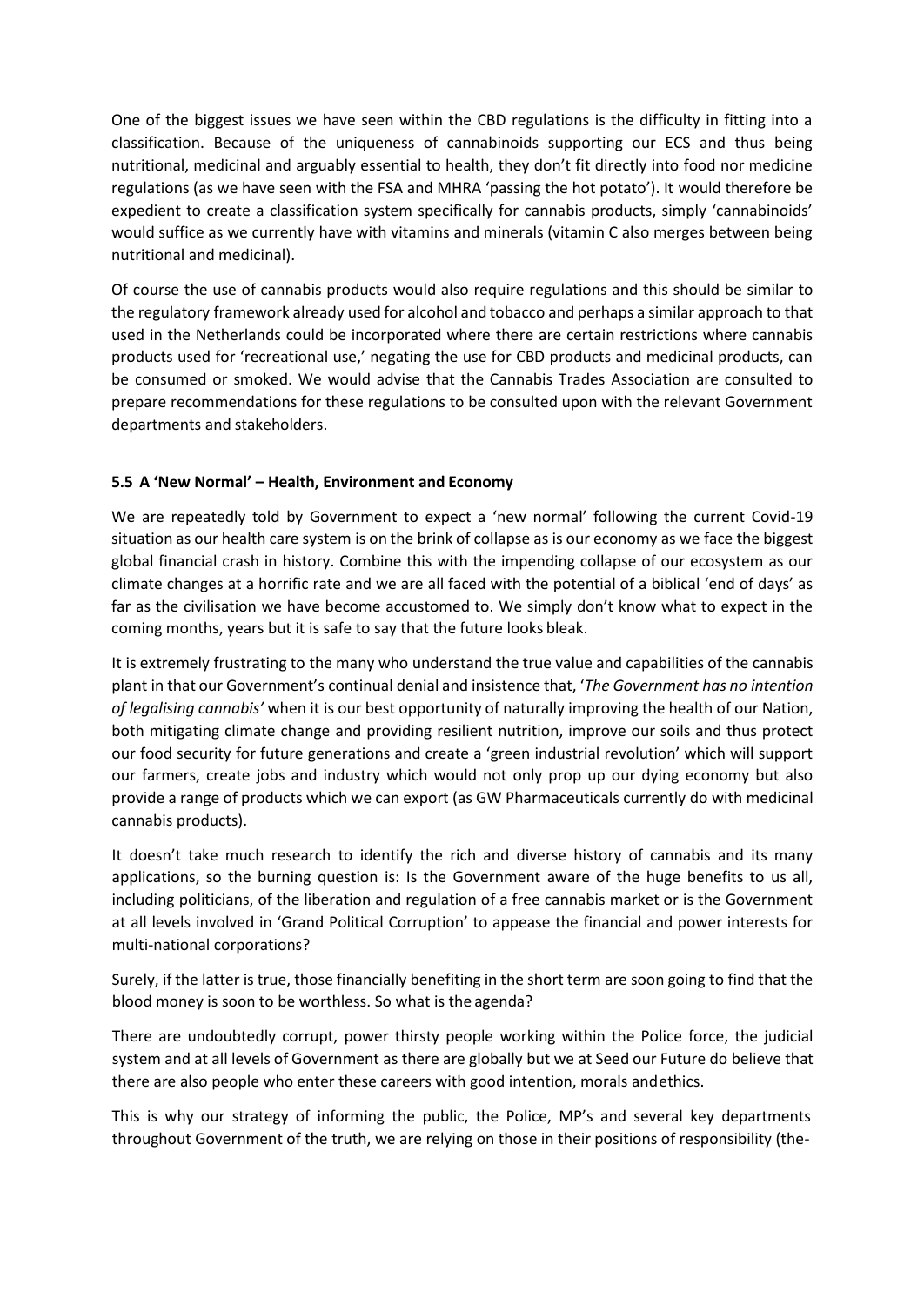ability-to-respond) to respond to this report and do the right thing now. Quite simply, if we don't everyone will suffer.

We'd like to thank everyone who has taken the time to read this report and we hope that it creates the ripple across the pond so needed and lives up to the ethos of the Seed our Future campaign, together we can Seed our Future.

#### **Truth is Our Sword, Unity Our Shield**.

For further information, please visit our website: [www.seedourfuture.co.uk](http://www.seedourfuture.co.uk/) or contact: [seedourfuture@mail.com](mailto:seedourfuture@mail.com) or find us on social media.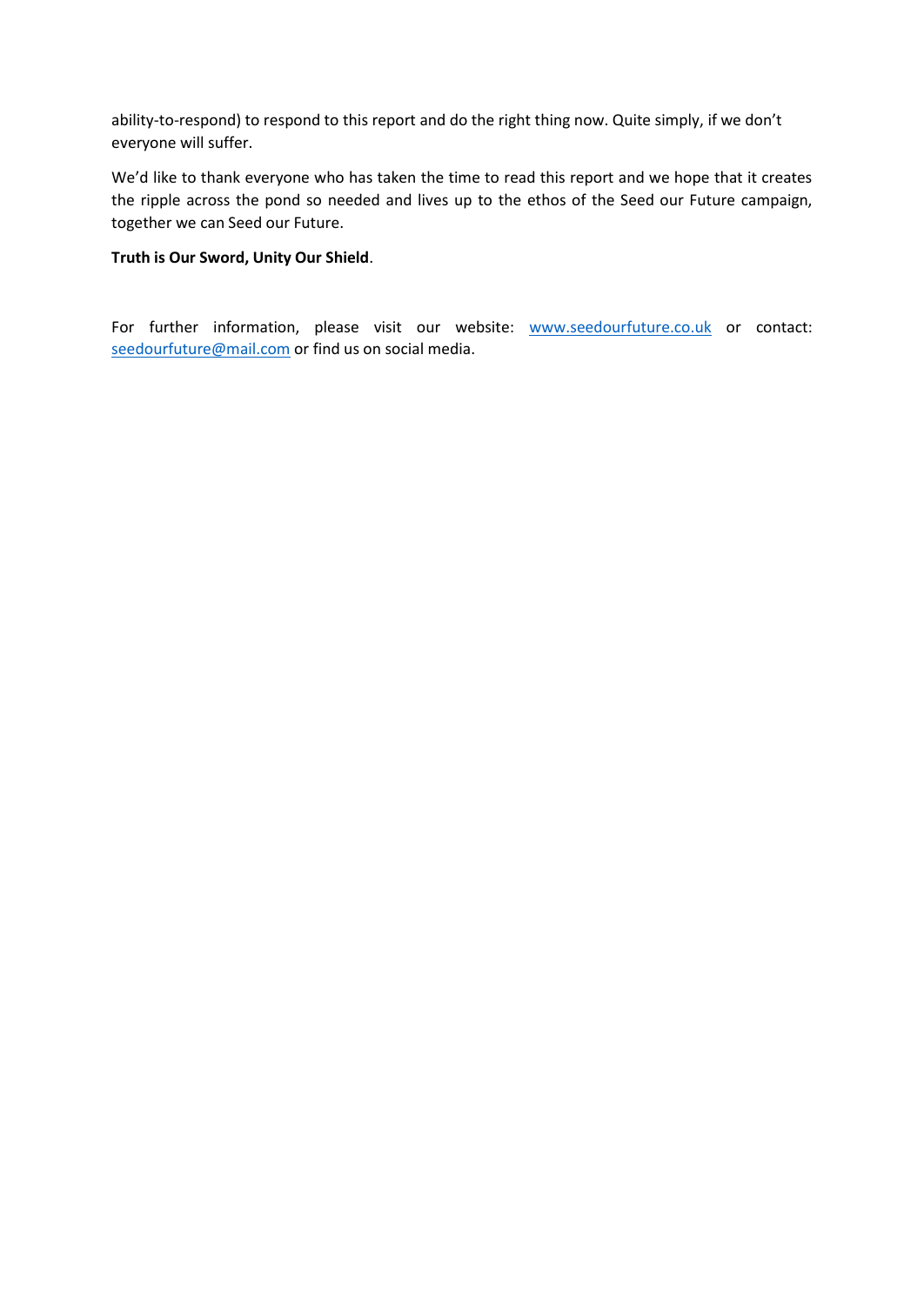#### **References:**

- **1.** Advancedholistichealth.org. 2020. The 10,000-Year World History Of Hemp An[d](http://www.advancedholistichealth.org/history.html) [Cannabis. \[online\] Available at:](http://www.advancedholistichealth.org/history.html) [<http://www.advancedholistichealth.org/ h](http://www.advancedholistichealth.org/)istory.html> [Accessed 19 October 2020].
- **2.** Royal Institute of Chartered Surveyors (RICS) Land Journal, March-April 202[0 Article by](https://issuu.com/ricsmodus/docs/land_journal_march-april_2020/26?fbclid=IwAR2xOn1fNjF564MC29Khb9Ho1ggZoNVs05PP8Fxb0DHW0RDh4GX5aCpbApY) [HempTank pg.26-27: Online Access:](https://issuu.com/ricsmodus/docs/land_journal_march-april_2020/26?fbclid=IwAR2xOn1fNjF564MC29Khb9Ho1ggZoNVs05PP8Fxb0DHW0RDh4GX5aCpbApY) [https://issuu.com/ricsmodus/docs/land\\_journal\\_march](https://issuu.com/ricsmodus/docs/land_journal_march-april_2020/26?fbclid=IwAR2xOn1fNjF564MC29Khb9Ho1ggZoNVs05PP8Fxb0DHW0RDh4GX5aCpbApY)april\_2020/26?fbclid=IwAR2xOn1fNjF564MC29Khb9Ho1ggZoNVs05PP8Fxb0DHW0 RDh4GX5aCpbApY
- **3.** 1866. Cannabiculture In Ireland, Its Profi[t And Possibility. Dublin: William B.](http://herbmuseum.ca/content/part-2-history-hemp-fuels?fbclid=IwAR2zmV2kpEgXmRzbUEuXKisFzbkzEkVshaoCUVzD1Rx4SnXMFNOy07exXf4) Kelly.
- **4.** Alford, J., 2020. *Field Lab*. [online] Innovativefarmers.org. Available at[:](https://innovativefarmers.org/field-lab/?id=0a0868eb-8fe1-e711-816a-005056ad0bd4) <https://innovativefarmers.org/field-lab/?id=0a0868eb-8fe1-e711-816a-005056ad0bd4> [Accessed 7 October 2020].
- **5.** Barrie, N. and Manolios, N. (2017) 'The endocannabinoid system in pain and inflammation: Its relevance to rheumatic disease.', European journal of rheumatology. AVES, 4(3), pp. 210–218.
- **6.** [Hemptank.co.uk. 2](https://www.hemptank.co.uk/hemp-seed-nutrition/#more-153)020. Hemp Seed Nutrition Hemptank The Hemp Policy Think Tank. [online] Available a[t: <https://www.hemptank.co.uk/hemp-seed-nutrition/ #](http://www.hemptank.co.uk/hemp-seed-nutrition/)more-153> [Accessed 19 October 2020].
- **7.** THE FORBIDDEN FRUIT AND THE TREE OF KNOWLEDGE: AN INQUIRY INTO THE LEGAL HISTORY OF AMERICAN MARIJUANA PROHIBITION - Richard J. Bonnie\* & [Charles H.](https://publications.parliament.uk/pa/cm200506/cmselect/cmsctech/1031/1031.pdf) Whitebread, II\*\* - [V. PASSAGE OF THE MARIHUANA TAX ACT OF1937](https://publications.parliament.uk/pa/cm200506/cmselect/cmsctech/1031/1031.pdf)
- **8.** House of Commons, 2006. *Drug Classification: Making A Hash Of It?*. London: Science and Technology Committee Available at.**https://publications.parliament.uk/pa/cm200506/cmselect/cmsctech/1031/1031[.pdf](https://apps.who.int/iris/bitstream/handle/10665/104457/WHO_APD_56_1955_eng.pdf?sequence=1&isAllowed=y)**
- **9.** World Health Organisation, 1955. The Physical And Mental Effects Of Cannabis. W.H.O. Document Reference[:](https://apps.who.int/iris/bitstream/handle/10665/104457/WHO_APD_56_1955_%20eng.pdf?sequence=1&isAllowed=y) WHO APD 56 Available at: [https://apps.who.int/iris/bitstream/handle/10665/104457/WHO\\_APD\\_56\\_1955\\_%20eng.pdf?](https://apps.who.int/iris/bitstream/handle/10665/104457/WHO_APD_56_1955_%20eng.pdf?sequence=1&isAllowed=y) [sequence=1&isAllowed=y](https://apps.who.int/iris/bitstream/handle/10665/104457/WHO_APD_56_1955_%20eng.pdf?sequence=1&isAllowed=y)
- **10.** Runciman Report 2000, Chapter 7 'Cannabis'[:](http://www.druglibrary.org/schaffer/Library/studies/runciman/pf7.htm) <http://www.druglibrary.org/schaffer/Library/studies/runciman/pf7.htm>
- **11.** *Journal of Psychiatry & Neuroscience*, 2014. Clearing the smoke: What do we know about adolescent cannabis use and schizophrenia?. 39(2).? Available at[:](http://www.ncbi.nlm.nih.gov/pmc/articles/PMC3937283/) [https://www.ncbi.nlm.nih.gov/pmc/articles/PMC3937283/](http://www.ncbi.nlm.nih.gov/pmc/articles/PMC3937283/)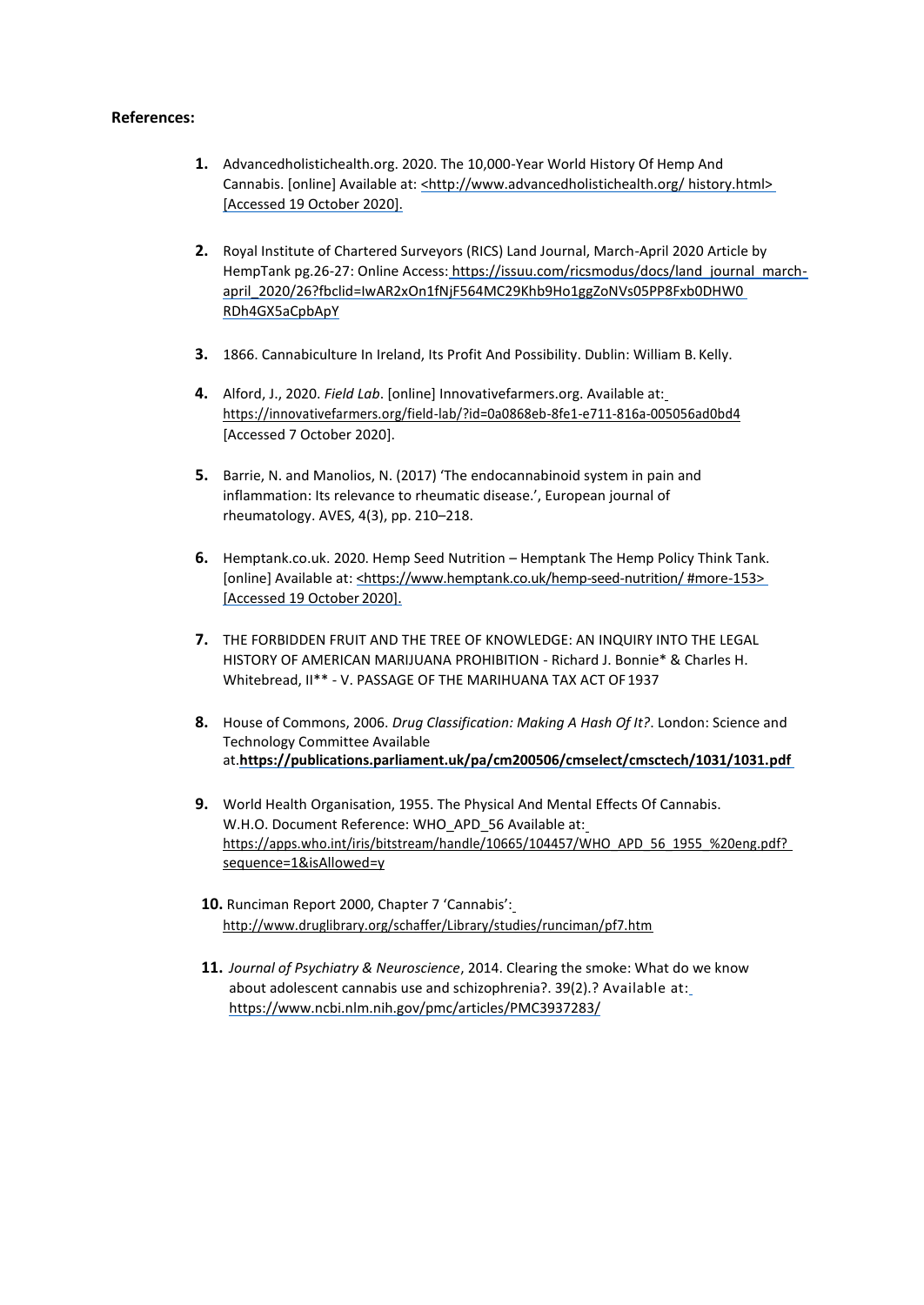- **12.** Ccguide.org. 2020. *!! POTENT QUOTES ABOUT CANNABIS*. [online] Available at[:](https://ccguide.org/potent.php?fbclid=IwAR2SoLOu_SEYkzG-8LKLzGU009duF7QfatmHAutfUy5bZHGcJQXGztuAP24) [https://ccguide.org/potent.php?fbclid=IwAR2SoLOu\\_SEYkzG-](https://ccguide.org/potent.php?fbclid=IwAR2SoLOu_SEYkzG-8LKLzGU009duF7QfatmHAutfUy5bZHGcJQXGztuAP24)[8LKLzGU009duF7QfatmHAutfUy5bZHGcJQXGztuAP24](https://ccguide.org/potent.php?fbclid=IwAR2SoLOu_SEYkzG-8LKLzGU009duF7QfatmHAutfUy5bZHGcJQXGztuAP24) [Accessed 10 October2020].
- **13.** Racism Met Police FOI: Metropolitan Police, 2019. *Freedom Of Information Request*. [online] London: Metropolitan Police. Available at: [https://www.met.police.uk/cy-](https://www.met.police.uk/cy-GB/SysSiteAssets/foi-media/metropolitan-police/disclosure_2019/may_2019/information-rights-unit---ethnic-minorities-arrested-for-possession-of-cannabis-from-2016---2018?fbclid=IwAR0PdzX9nxZm4toPOJIjbtWl652WL1FPvw12vtFCnwUmiibUA9HPzAJotls)[GB/SysSiteAssets/foi-media/metropolitan-police/disclosure\\_2019/may\\_2019/information](https://www.met.police.uk/cy-GB/SysSiteAssets/foi-media/metropolitan-police/disclosure_2019/may_2019/information-rights-unit---ethnic-minorities-arrested-for-possession-of-cannabis-from-2016---2018?fbclid=IwAR0PdzX9nxZm4toPOJIjbtWl652WL1FPvw12vtFCnwUmiibUA9HPzAJotls)[rights-unit---ethnic-minorities-arrested-for-possession-of-cannabis-from-2016---](https://www.met.police.uk/cy-GB/SysSiteAssets/foi-media/metropolitan-police/disclosure_2019/may_2019/information-rights-unit---ethnic-minorities-arrested-for-possession-of-cannabis-from-2016---2018?fbclid=IwAR0PdzX9nxZm4toPOJIjbtWl652WL1FPvw12vtFCnwUmiibUA9HPzAJotls) [2018?fbclid=IwAR0PdzX9nxZm4toPOJIjbtWl652WL1FPvw12vtFCnwUmiibUA9HPzAJotls](https://www.met.police.uk/cy-GB/SysSiteAssets/foi-media/metropolitan-police/disclosure_2019/may_2019/information-rights-unit---ethnic-minorities-arrested-for-possession-of-cannabis-from-2016---2018?fbclid=IwAR0PdzX9nxZm4toPOJIjbtWl652WL1FPvw12vtFCnwUmiibUA9HPzAJotls) [Accessed 19 October 2020].
- **14.** Online First Aid. 2020. *Natasha's Law And New Food Labelling To Prevent Further Allergy Deaths*. [online] Available at: <https://onlinefirstaid.com/allergy-suffers/> [Accessed 19 October 2020].
- **15.** Cannabis Prohibition A very serious crime[: https://ccguide.org/serious](https://ccguide.org/serious-%20crime.php)[crime.php](https://ccguide.org/serious-%20crime.php)
- **16.** Ccguide.org. 2020. *Cannabis: Is It Safe?*. [online] Available at[:](https://ccguide.org/safety.php?fbclid=IwAR0tphlQ5_joCIC3mPEIjW5ZQm8zPF7Su-6NStjjHP6TyVXihDP2fCvngk0) [https://ccguide.org/safety.php?fbclid=IwAR0tphlQ5\\_joCIC3mPEIjW5ZQm](https://ccguide.org/safety.php?fbclid=IwAR0tphlQ5_joCIC3mPEIjW5ZQm8zPF7Su-6NStjjHP6TyVXihDP2fCvngk0) [8zPF7Su-6NStjjHP6TyVXihDP2fCvngk0](https://ccguide.org/safety.php?fbclid=IwAR0tphlQ5_joCIC3mPEIjW5ZQm8zPF7Su-6NStjjHP6TyVXihDP2fCvngk0) [Accessed 11 October 2020].
- **17.** The Office of Constable Police Federation[:](https://www.polfed.org/media/14239/the-office-o) <https://www.polfed.org/media/14239/the-office-o>[f-constable-with-links-](http://www.polfed.org/media/14239/the-office-of-constable-with-links-)2018.pdf?fbclid=IwAR0jtFbbYEvJVtQiZoUdMpF4LxRAwck9cO4rOBhYDnxqebn32L8 x5CWsY
- **18.** Black, H., Connolly, M. and Nolan, J., 1979. Black's Law Dictionary. 11th ed. St. Paul: WestPub. Co. Pg 1948
- **19.** Ditchfield, J. and Thomas, M., 2014. Medical Cannabis Guidebook.
- **20.** Cps.gov.uk. 2020. *Drug Offences | The Crown Prosecution Service*. [online] Available at[:](https://www.cps.gov.uk/legal-guidance/drug-offences?fbclid=IwAR0v6j4iKhDBVlKWZBp_cfha243dnz6TUoMrL_6jxYqcrYwGk8JAnfBE8c) [https://www.cps.gov.uk/legal-guidance/drug](https://www.cps.gov.uk/legal-guidance/drug-offences?fbclid=IwAR0v6j4iKhDBVlKWZBp_cfha243dnz6TUoMrL_6jxYqcrYwGk8JAnfBE8c)[offences?fbclid=IwAR0v6j4iKhDBVlKWZBp\\_cfha243dnz6TUoMrL\\_6jxYqcrYwGk8JAnfBE8c](https://www.cps.gov.uk/legal-guidance/drug-offences?fbclid=IwAR0v6j4iKhDBVlKWZBp_cfha243dnz6TUoMrL_6jxYqcrYwGk8JAnfBE8c) [Accessed 8 October 2020].
- **21.** Philp Antony Bevington Support Group (Facebook):. [online] Available at[:](https://www.facebook.com/search/top/?q=philip%20antony%20bevington%20su%20pport%20group&epa=SEARCH_BOX) [https://www.facebook.com/search/top/?q=philip%20antony%20bevington%20su](https://www.facebook.com/search/top/?q=philip%20antony%20bevington%20su%20pport%20group&epa=SEARCH_BOX) [pport%20group&epa=SEARCH\\_BOX](https://www.facebook.com/search/top/?q=philip%20antony%20bevington%20su%20pport%20group&epa=SEARCH_BOX) [Accessed 19 October 2020].
- **22.** Crime and Disorder Act (1998) Available at[:](https://www.legislation.gov.uk/ukpga/1998/37/contents) <https://www.legislation.gov.uk/ukpga/1998/37/contents>
- *23.* Human Rights Act (1998[\)](https://www.legislation.gov.uk/ukpga/1998/42/schedule/1/part/I/chapter/2)  <https://www.legislation.gov.uk/ukpga/1998/42/schedule/1/part/I/chapter/2> *<https://www.legislation.gov.uk/ukpga/1998/42/schedule/1/part/I/chapter/4>*
- **24.** Legal Definition: Balance of Probabilities. Availabl[e at:https://legal-dictionary.thefreedictionary.com/balance+of+probabilities](https://legal-dictionary.thefreedictionary.com/balance%2Bof%2Bprobabilities)
- **25.** Home Office, 2012. *PACE Code G*. London: Home Office. Available at[: https://www.gov.uk/government/publications/pace-code-g-2012](https://www.gov.uk/government/publications/pace-code-g-2012)